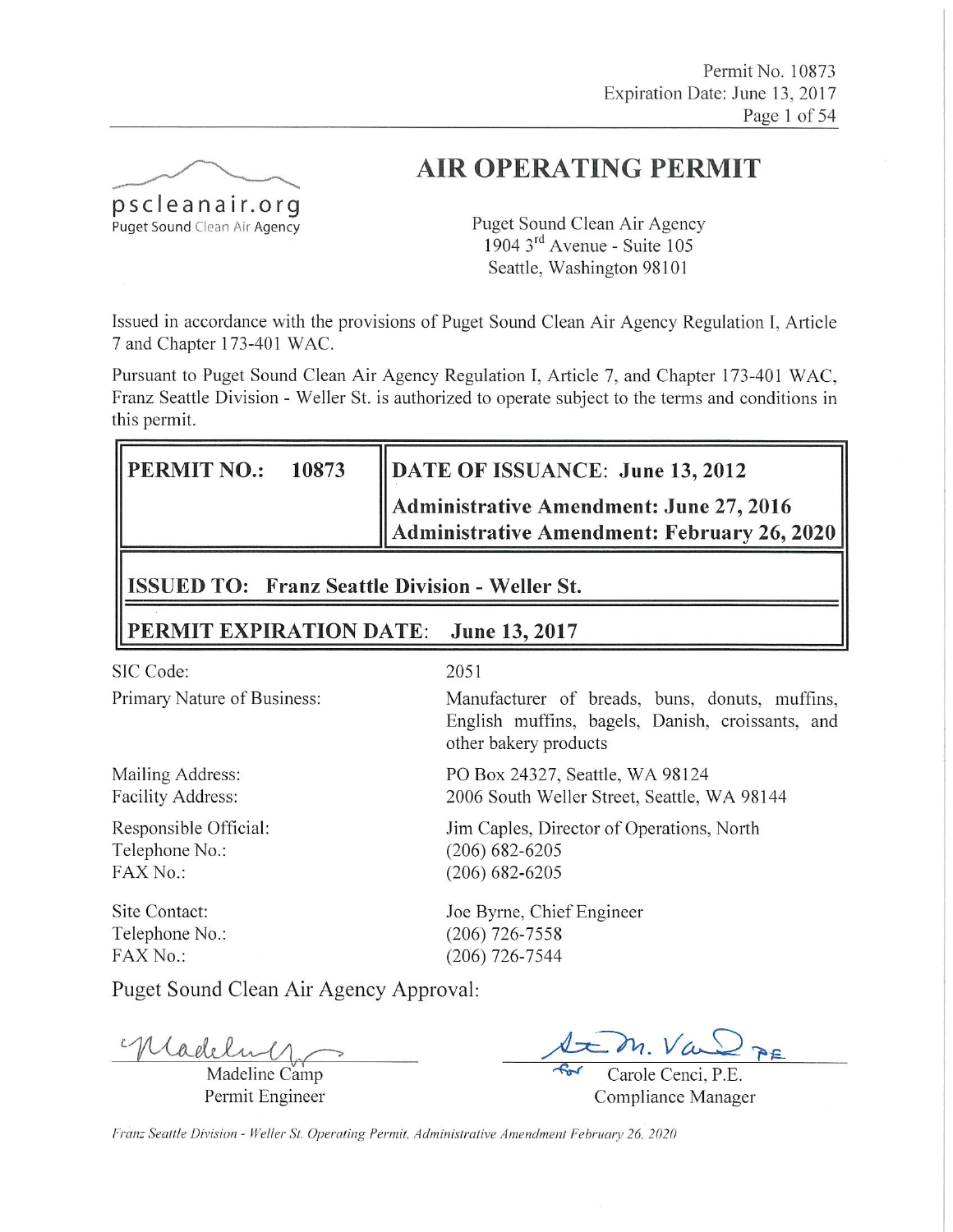# **TABLE OF CONTENTS**

| I.             | <b>EMISSION LIMITS AND PERFORMANCE STANDARDS</b>                            | $\overline{\mathbf{4}}$ |
|----------------|-----------------------------------------------------------------------------|-------------------------|
| A.             | <b>FACILITY WIDE EMISSIONS LIMITS</b>                                       | 5                       |
| <b>B.</b>      | <b>EMISSION UNIT SPECIFIC APPLICABLE REQUIREMENTS</b>                       | 10                      |
| П.             | <b>MONITORING, MAINTENANCE AND RECORDKEEPING METHODS</b>                    |                         |
|                | <b>DESCRIPTION</b>                                                          | 18                      |
| A.             | Minimum Monitoring, Maintenance & Recordkeeping Requirements                | 18                      |
| <b>B.</b>      | Operation and Maintenance (O&M) Plan Requirements                           | 22                      |
| Ш.             | PROHIBITED ACTIVITIES                                                       | 24                      |
| A.             | <b>Adjustment for Atmospheric Conditions</b>                                | 24                      |
| <b>B.</b>      | <b>Outdoor Burning</b>                                                      | 24                      |
| $\mathbf{C}$ . | <b>Refuse Burning</b>                                                       | 24                      |
| D.             | <b>Concealment and Masking</b>                                              | 24                      |
| Е.             | <b>Tampering</b>                                                            | 25                      |
| F.             | <b>False Statements</b>                                                     | 25                      |
| IV.            | <b>ACTIVITIES REQUIRING ADDITIONAL APPROVAL</b>                             | 26                      |
| A.             | <b>New Source Review</b>                                                    | 26                      |
| В.             | <b>Replacement or Substantial Alteration of Emission Control Technology</b> | 26                      |
| $\mathbf{C}$ . | <b>Asbestos</b>                                                             | 26                      |
| D.             | <b>Spray Coating</b>                                                        | 26                      |
| E.             | <b>Nonroad Engines</b>                                                      | 28                      |
| V.             | <b>STANDARD TERMS AND CONDITIONS</b>                                        | 29                      |
| A.             | Duty to comply                                                              | 29                      |
| <b>B.</b>      | <b>Permit actions</b>                                                       | 29                      |
| C.             | <b>Property rights</b>                                                      | 29                      |
| D.             | Duty to provide information                                                 | 29                      |
| Е.             | <b>Permit fees</b>                                                          | 29                      |
| F.             | <b>Emissions trading</b>                                                    | 30                      |
| G.             | <b>Severability</b>                                                         | 30                      |
| H.             | <b>Permit appeals</b>                                                       | 30                      |
| I.             | <b>Permit continuation</b>                                                  | 30                      |
| J.             | <b>Federal enforceability</b>                                               | 30                      |
| <b>K.</b>      | <b>Inspection and entry</b>                                                 | 30                      |

*Franz Seattle Division - Weller St. Operating Permit, Administrative Amendment February 26, 2020*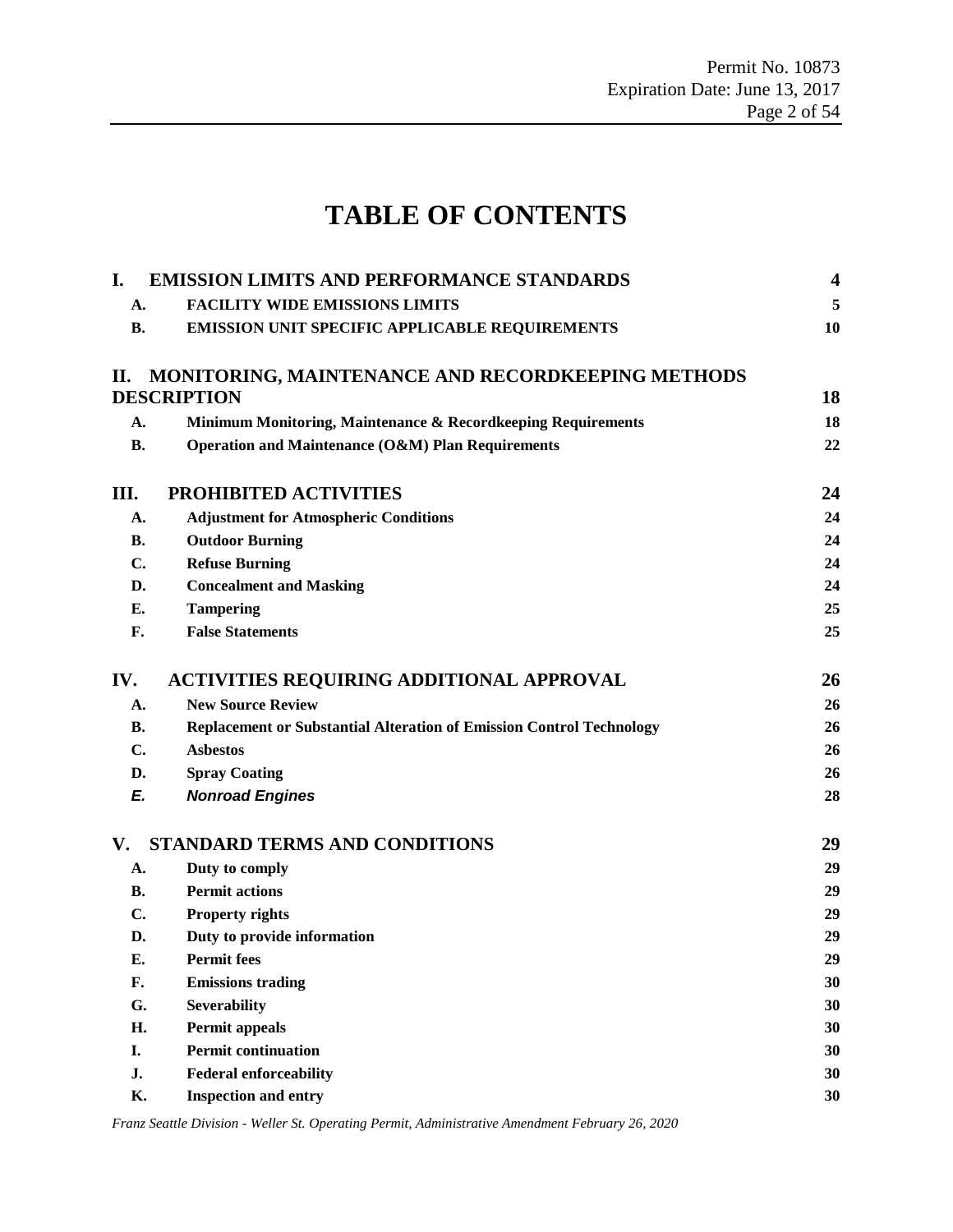| L.         | <b>Compliance requirements</b>                                                 | 31 |
|------------|--------------------------------------------------------------------------------|----|
| M.         | <b>Compliance certifications</b>                                               | 31 |
| N.         | <b>Compliance Testing</b>                                                      | 32 |
| <b>O.</b>  | Recordkeeping                                                                  | 33 |
| Р.         | <b>Data Recovery</b>                                                           | 34 |
| Q.         | <b>Reporting</b>                                                               | 36 |
| R.         | <b>Emergencies</b>                                                             | 41 |
| S.         | <b>Unavoidable Excess Emissions</b>                                            | 41 |
| T.         | Need to halt or reduce activity not a defense                                  | 42 |
| U.         | Stratospheric ozone and climate protection                                     | 42 |
| V.         | <b>RACT</b> Satisfied                                                          | 42 |
| W.         | <b>Risk Management Programs</b>                                                | 42 |
| <b>X</b> . | <b>Definitions</b>                                                             | 43 |
| Y.         | Duty to supplement or correct application                                      | 43 |
| Z.         | <b>Insignificant Emission Units and Activities</b>                             | 43 |
| AA.        | <b>Washington State Program for Reporting of Emissions of Greenhouse Gases</b> | 44 |
| VI.        | PERMIT ACTIONS                                                                 | 45 |
| A.         | <b>Permit Renewal, Revocation And Expiration</b>                               | 45 |
| <b>B.</b>  | <b>Administrative Permit Amendments</b>                                        | 45 |
| C.         | <b>Changes not Requiring Permit Revisions</b>                                  | 46 |
| D.         | <b>Off Permit Changes</b>                                                      | 48 |
| Е.         | <b>Permit Modification</b>                                                     | 48 |
| F.         | <b>Reopening for Cause</b>                                                     | 51 |
| VII.       | PERMIT SHIELD                                                                  | 52 |
| VIII.      | <b>INAPPLICABLE REQUIREMENTS</b>                                               | 53 |
| IX.        | <b>APPENDICES</b>                                                              | 54 |
| А.         | <b>Non-EPA Test Methods</b>                                                    | 54 |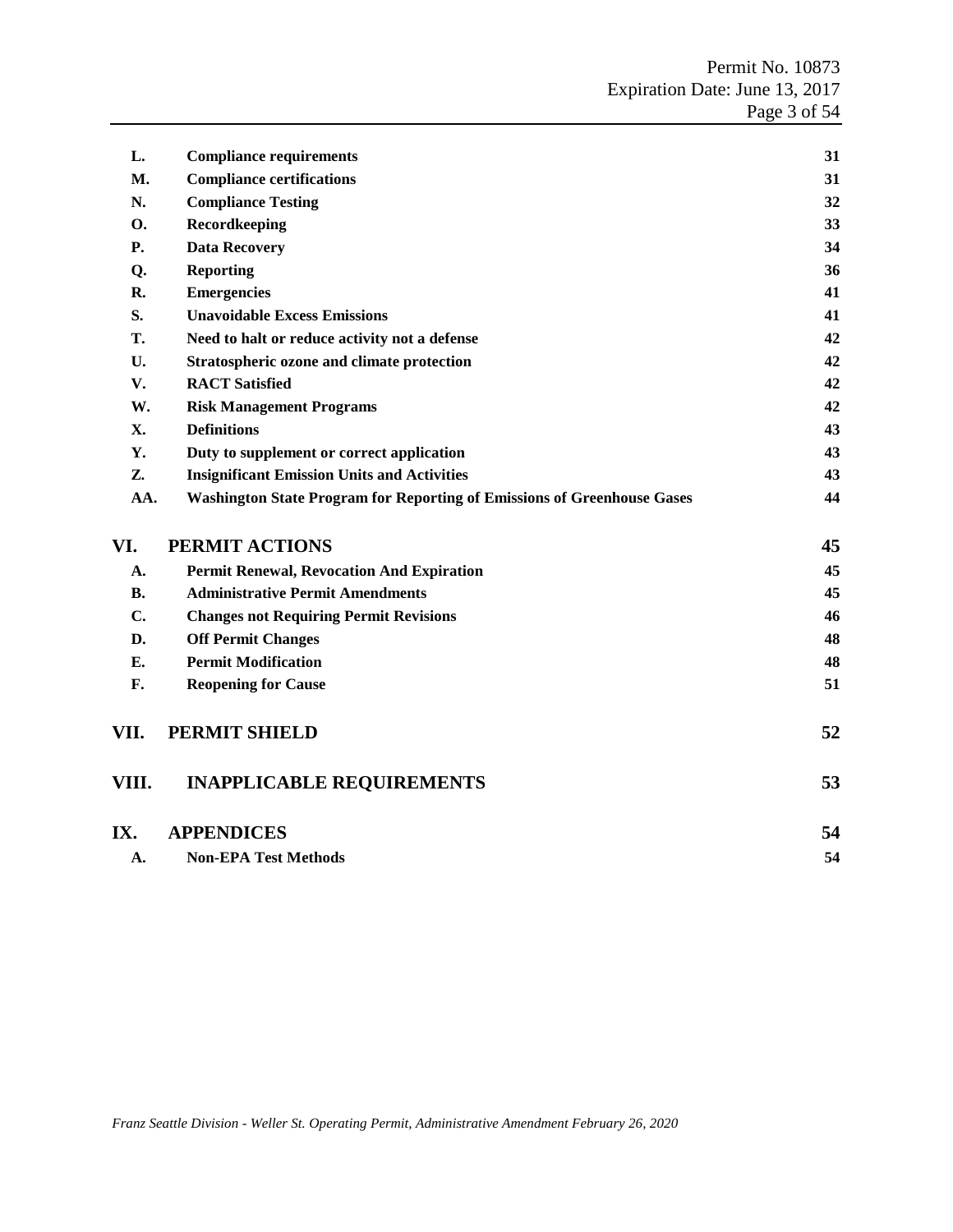### <span id="page-3-0"></span>**I. EMISSION LIMITS AND PERFORMANCE STANDARDS**

The following tables list the citation for the "applicable requirement" in the second column. This can be a Puget Sound Clean Air Agency requirement, a Washington State Department of Ecology requirement, or a federal requirement. All requirements are federally enforceable unless they are identified in column two by the words "STATE ONLY."

The third column (Date) contains the adoption or effective date of the requirement. In some cases, the effective dates of the Federally Enforceable Requirement and the State Only Requirement are different because either the state (or local authority) has not submitted the regulation to the EPA for approval into the State Implementation Plan (SIP) or the state (or local authority) has submitted it and the EPA has not yet approved it. "STATE ONLY" adoption dates are in *italicized* font. When the EPA does approve the new requirement by adopting it into the SIP, the old requirement will be replaced and superseded by the new requirement. This replacement will take place automatically, with no changes being made to this permit until the permit is renewed. The new requirement will be enforceable by the EPA as well as the Puget Sound Clean Air Agency from the date that it is adopted into the SIP, and the old requirement will no longer be an applicable requirement.

The first column is used as an identifier for the requirement, and the fourth (Requirement Paraphrase) column paraphrases the requirement. The first and fourth columns are for information only and are not enforceable conditions of this permit. The actual enforceable requirement is embodied in the requirement cited in the second and third columns.

The fifth column (Monitoring, Maintenance & Recordkeeping Method) identifies the methods described in Section II of the permit. Following these methods is required to "reasonably assure continuous compliance" with, and is an enforceable requirement of, this air operating permit. Note that all inspections, tests, and other actions must be documented (see Subsection V.O for specific requirements).

The sixth (Emission Standard Period) column identifies the averaging time for the reference test method. The last column (Reference Test Method) identifies the reference method associated with an applicable emission limit that is to be used when a source test is required. In some cases where the applicable requirement does not cite a test method, one has been added.

In the event of conflict or omission between the information contained in the fourth and sixth columns and the actual statute or regulation cited in the second column, the requirements and language of the actual statute or regulation cited shall govern. For more information regarding any of the requirements cited in the second and third columns, refer to the actual requirements cited.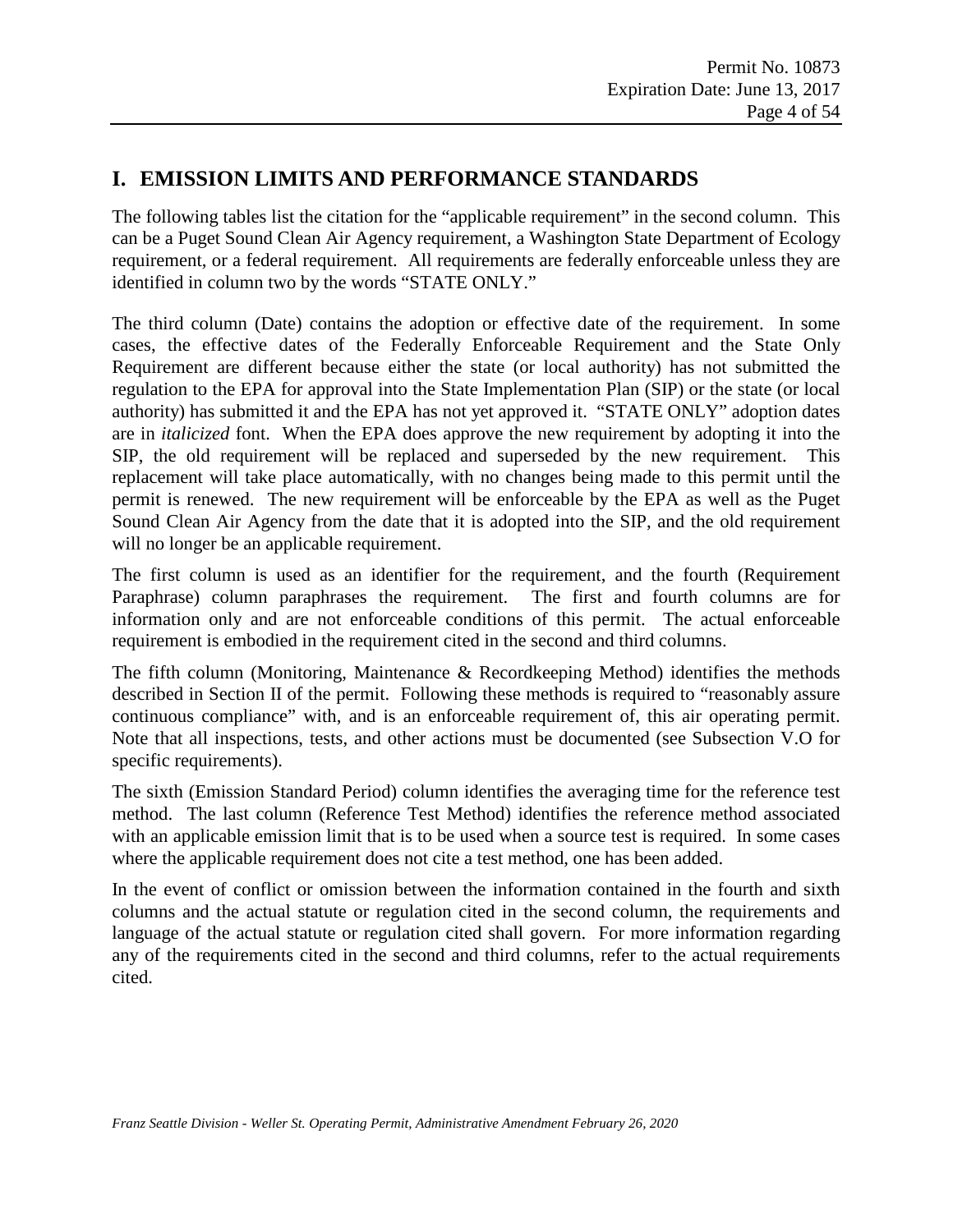#### *A. FACILITY WIDE EMISSIONS LIMITS*

The requirements in this section apply facility-wide to all the emission units regulated by this permit except that monitoring methods specified elsewhere in the permit for specific applicable requirements for specific emission units or activities supersede the general monitoring requirements listed in Section I.A.

<span id="page-4-0"></span>

| Reqmt.<br>No.  | <b>Enforceable</b><br>Requirement                                                                                                                                                                  | <b>Adoption or</b><br><b>Effective Date</b>  | <b>Requirement Paraphrase</b><br>(Information Only)                                                                                   | <b>Monitoring, Maintenance</b><br>& Recordkeeping Method<br>(See Section II) | <b>Emission</b><br><b>Standard</b><br>Period | <b>Reference</b><br><b>Test Method</b>                                   |
|----------------|----------------------------------------------------------------------------------------------------------------------------------------------------------------------------------------------------|----------------------------------------------|---------------------------------------------------------------------------------------------------------------------------------------|------------------------------------------------------------------------------|----------------------------------------------|--------------------------------------------------------------------------|
| <b>General</b> |                                                                                                                                                                                                    |                                              |                                                                                                                                       |                                                                              |                                              |                                                                          |
| I.A.1          | WAC 173-400-040<br>WAC 173-400-040(1)<br>(STATE ONLY)                                                                                                                                              | 09/20/93<br>04/01/11                         | All emission units are required to use<br>RACT.                                                                                       | No monitoring required                                                       | N/A                                          | N/A                                                                      |
| I.A.2          | Puget Sound Clean Air<br>Agency Reg I: 9.03<br>(except for $9.03(e)$ )<br>Puget Sound Clean Air<br>Agency Reg. I: 9.03<br>(STATE ONLY)<br>WAC 173-400-040(1)<br>WAC 173-400-040(2)<br>(STATE ONLY) | 03/11/99<br>03/25/04<br>09/20/93<br>04/01/11 | Shall not emit air contaminants in<br>excess of 20% opacity for a period or<br>periods aggregating more than 3<br>minutes in any hour | II.A.1(a) Opacity<br>monitoring<br>$II.A.1(c)$ Facility<br>Inspections       | More than 3<br>min in any 1<br>hr            | <b>Ecology Reference</b><br>Method 9A<br>07/12/90<br>(See Section IX.A)  |
| I.A.3          | Puget Sound Clean Air<br>Agency Reg I: 9.09                                                                                                                                                        | 04/09/98                                     | Shall not emit particulate matter in<br>excess of 0.05 gr/dscf from equipment<br>used in a manufacturing process.                     | $II.A.1(a)$ Opacity<br>monitoring                                            | Average of 3<br>1-hr runs                    | <b>Puget Sound Clean</b><br>Air Agency<br>Method 5<br>(See Section IX.A) |
| I.A.4          | WAC 173-400-060<br>WAC 173-400-060<br>(STATE ONLY)                                                                                                                                                 | 03/22/91<br>02/10/05                         | Shall not emit particulate matter in<br>excess of 0.1 gr/dscf uncorrected for<br>excess air from general process units.               | $II.A.1(a)$ Opacity<br>monitoring                                            | Average of 3<br>1-hr runs                    | EPA Method 5<br>(40 CFR Part 60,<br>Appendix A,                          |

#### **Table 1 Facility-Wide Applicable Requirements**

*Franz Seattle Division - Weller St. Operating Permit, Administrative Amendment February 26, 2020*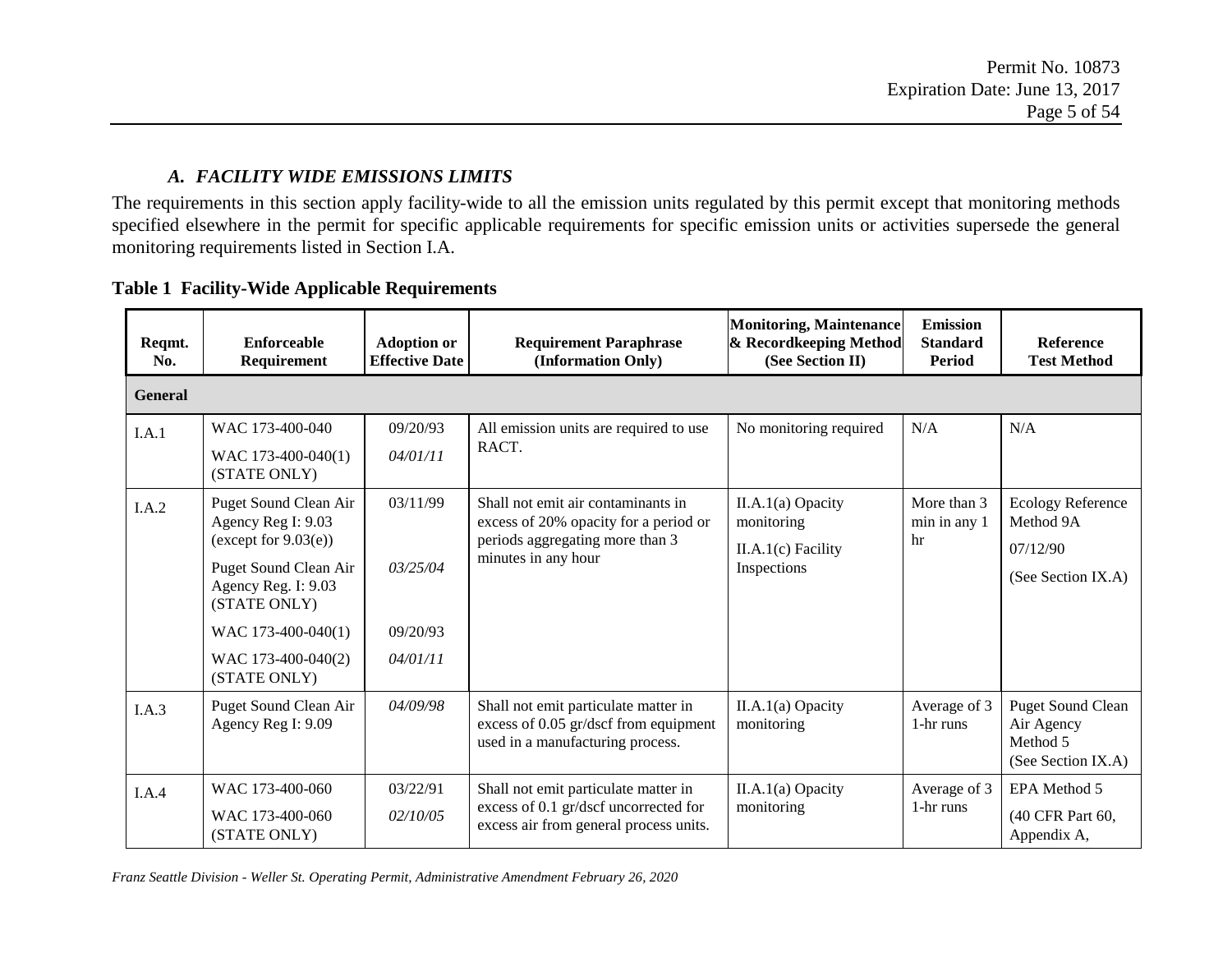| Reqmt.<br>No. | <b>Enforceable</b><br>Requirement                                                                                                                        | <b>Adoption or</b><br><b>Effective Date</b> | <b>Requirement Paraphrase</b><br>(Information Only)                                                                                                                                                      | <b>Monitoring, Maintenance</b><br>& Recordkeeping Method<br>(See Section II) | <b>Emission</b><br><b>Standard</b><br>Period | <b>Reference</b><br><b>Test Method</b>                                            |
|---------------|----------------------------------------------------------------------------------------------------------------------------------------------------------|---------------------------------------------|----------------------------------------------------------------------------------------------------------------------------------------------------------------------------------------------------------|------------------------------------------------------------------------------|----------------------------------------------|-----------------------------------------------------------------------------------|
|               |                                                                                                                                                          |                                             |                                                                                                                                                                                                          |                                                                              |                                              | October 17, 2000)                                                                 |
| I.A.5         | WAC 173-400-050(1)<br>WAC 173-400-050(1)<br>(STATE ONLY)                                                                                                 | 03/22/91<br>04/01/11                        | Shall not emit particulate matter in<br>excess of 0.1 gr/dscf from combustion<br>and incineration units.<br>Shall not emit particulate matter in<br>excess of 0.2 gr/dscf.                               | II.A.1(a) Opacity<br>monitoring                                              | Average of 3<br>1-hr runs                    | EPA Method 5<br>(40 CFR Part 60,<br>Appendix A,<br>October 17, 2000)              |
| I.A.6         | Puget Sound Clean Air<br>Agency Reg I: 9.07<br>WAC 173-400-040(6)<br>first paragraph of $(6)$<br>WAC 173-400-040(7)<br>(STATE ONLY).                     | 04/14/94<br>09/20/93<br>04/01/11            | Shall not emit $SO_2$ in excess of 1,000<br>ppmv (dry) corrected to 7% $O_2$ for<br>fuel burning equipment                                                                                               | No monitoring required                                                       | Average of 3<br>1-hr runs                    | EPA Method 6C<br>(See 40 CFR Part)<br>60, Appendix A,<br>September 13,<br>2010)   |
| I.A.7         | Puget Sound Clean Air<br>Agency Reg I: $9.10(a)$<br>(STATE ONLY)                                                                                         | 06/09/88                                    | Shall not emit HCl in excess of 100<br>ppm (dry) corrected to 7% $O_2$ for<br>combustion sources                                                                                                         | No monitoring required                                                       | Average of 3<br>1-hr runs                    | EPA Method 26 or<br>26A (40 CFR Part<br>60, Appendix A;<br>September 13,<br>2010) |
| I.A.8         | Puget Sound Clean Air<br>Agency Reg I: 9.11<br>(STATE ONLY)<br>WAC 173-400-040(5)<br>WAC 173-400-040(6)<br>(STATE ONLY)<br>RCW 70.94.040<br>(STATE ONLY) | 03/11/99<br>09/20/93<br>04/01/11<br>1980    | Shall not cause or allow the emission<br>of any air contaminant from any<br>source if it is detrimental to the health,<br>safety, or welfare of any person, or<br>causes damage to property or business. | II.A.1(b) Complaint<br>response<br>II.A.1(c) Facility-wide<br>inspections    | N/A                                          | N/A                                                                               |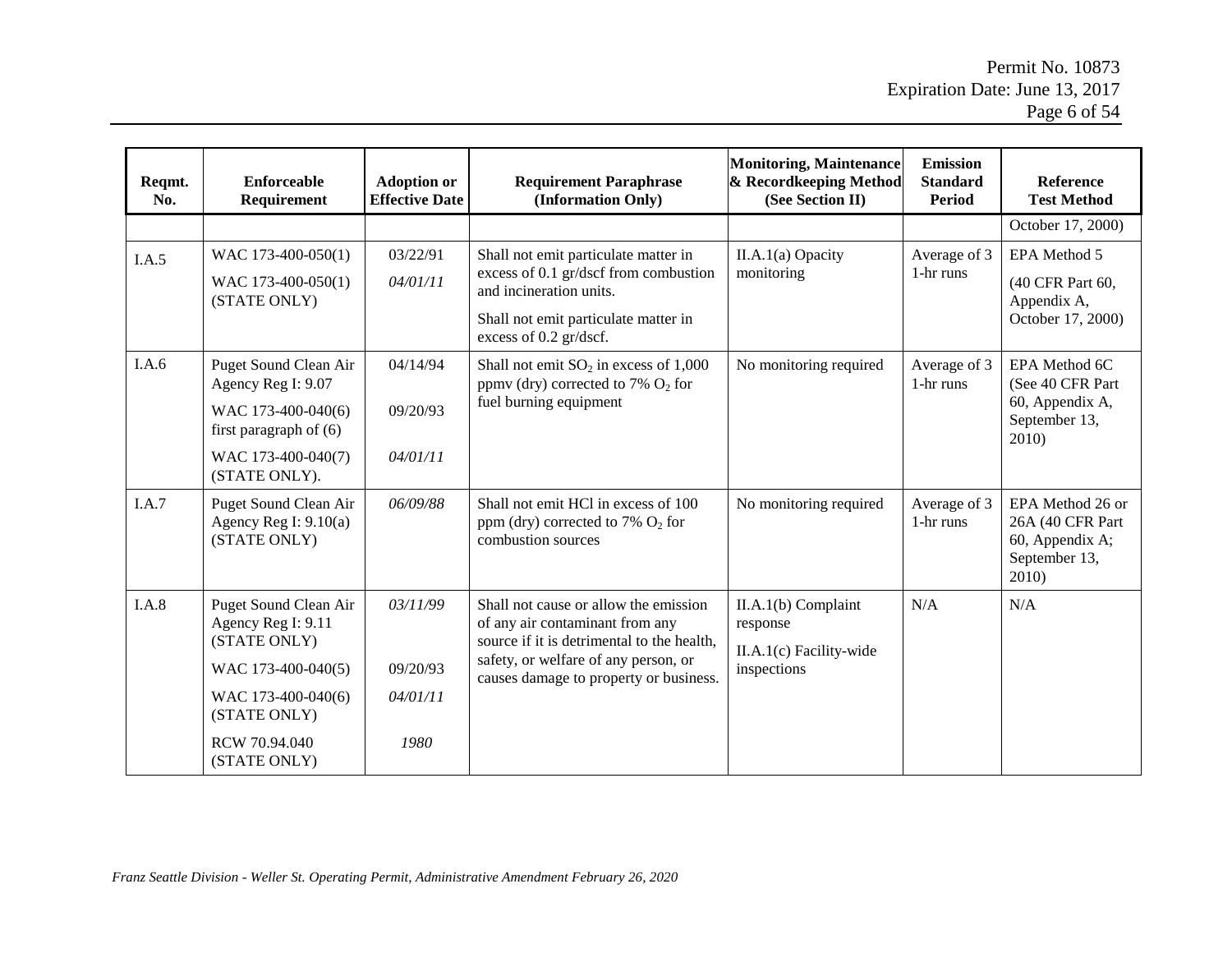| Reqmt.<br>No. | <b>Enforceable</b><br>Requirement           | <b>Adoption or</b><br><b>Effective Date</b> | <b>Requirement Paraphrase</b><br>(Information Only)                                                                                                                                                                                                                                                                                                                                                                                                                                                                                                                                                                                                                                                                                                                                                                                                                                                                                                                   | <b>Monitoring, Maintenance</b><br>& Recordkeeping Method<br>(See Section II)                                                                                | <b>Emission</b><br><b>Standard</b><br><b>Period</b> | Reference<br><b>Test Method</b> |
|---------------|---------------------------------------------|---------------------------------------------|-----------------------------------------------------------------------------------------------------------------------------------------------------------------------------------------------------------------------------------------------------------------------------------------------------------------------------------------------------------------------------------------------------------------------------------------------------------------------------------------------------------------------------------------------------------------------------------------------------------------------------------------------------------------------------------------------------------------------------------------------------------------------------------------------------------------------------------------------------------------------------------------------------------------------------------------------------------------------|-------------------------------------------------------------------------------------------------------------------------------------------------------------|-----------------------------------------------------|---------------------------------|
| I.A.9         | Puget Sound Clean Air<br>Agency Reg I: 9.15 | 03/11/99                                    | It shall be unlawful for any person to<br>cause or allow visible emissions of<br>fugitive dust unless reasonable<br>precautions are employed to minimize<br>the emissions.<br>Reasonable precautions include, but<br>are not limited to, the following:<br>(1) The use of control equipment,<br>enclosures, and wet (or chemical)<br>suppression techniques, as practical,<br>and curtailment during high winds;<br>(2) Surfacing roadways and parking<br>areas with asphalt, concrete, or gravel;<br>(3) Treating temporary, low-traffic<br>areas (e.g., construction sites) with<br>water or chemical stabilizers, reducing<br>vehicle speeds, constructing pavement<br>or rip rap exit aprons, and cleaning<br>vehicle undercarriages before they exit<br>to prevent the track-out of mud or dirt<br>onto paved public roadways; or<br>(4) Covering or wetting truck loads or<br>allowing adequate freeboard to<br>prevent the escape of dust-bearing<br>materials | II.A.1(b) Complaint<br>response<br>II.A.1(c) Facility-wide<br>inspections<br>II.A.1(e) Fugitive Dust,<br>Track-Out, and Odor<br><b>Bearing Contaminants</b> | N/A                                                 | N/A                             |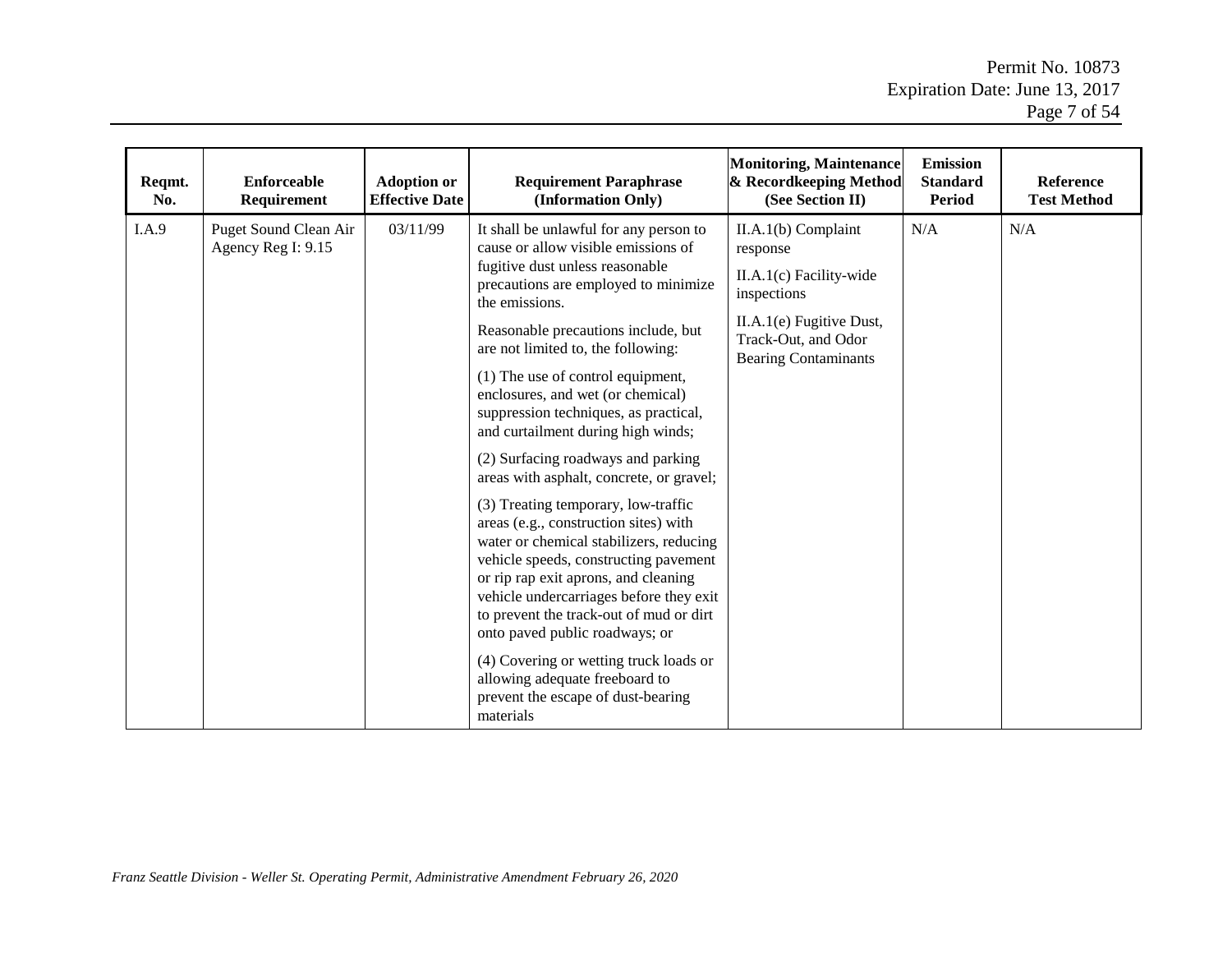| Reqmt.<br>No. | <b>Enforceable</b><br>Requirement                                           | <b>Adoption or</b><br><b>Effective Date</b> | <b>Requirement Paraphrase</b><br>(Information Only)                                                  | <b>Monitoring, Maintenance</b><br>& Recordkeeping Method<br>(See Section II)   | <b>Emission</b><br><b>Standard</b><br><b>Period</b> | <b>Reference</b><br><b>Test Method</b> |
|---------------|-----------------------------------------------------------------------------|---------------------------------------------|------------------------------------------------------------------------------------------------------|--------------------------------------------------------------------------------|-----------------------------------------------------|----------------------------------------|
| I.A.10        | WAC 173-400-040(3)<br>&(8)                                                  | 09/20/93                                    | Shall take reasonable precautions to<br>prevent release of fugitive dust.                            | II.A.1(b) Complaint<br>response                                                | N/A                                                 | N/A                                    |
|               | WAC 173-400-040(4)<br>$\&(9)$                                               | 04/01/11                                    |                                                                                                      | $II.A.1(c)$ Facility-wide<br>inspections                                       |                                                     |                                        |
|               | (STATE ONLY)                                                                |                                             |                                                                                                      | II.A.1(e) Fugitive Dust,<br>Track-Out, and Odor<br><b>Bearing Contaminants</b> |                                                     |                                        |
| I.A.11        | Puget Sound Clean Air<br>Agency Reg I: 9.20                                 | 06/09/88                                    | Must maintain equipment in good<br>working order                                                     | <b>II.A Minimum</b><br>Monitoring, Maintenance                                 | N/A                                                 | N/A                                    |
|               | & Recordkeeping<br>1996<br>RCW 70.94.152(7)<br>Requirements<br>(STATE ONLY) |                                             |                                                                                                      |                                                                                |                                                     |                                        |
|               |                                                                             |                                             |                                                                                                      | <b>II.B</b> Operation and<br>Maintenance (O&M)<br>Plan Requirements            |                                                     |                                        |
| I.A.12        | Puget Sound Clean Air<br>Agency Reg I: $7.09(b)$                            | 09/10/98                                    | Must develop and implement an O&M<br>Plan to assure continuous compliance                            | <b>II.A Minimum</b><br>Monitoring, Maintenance                                 | N/A                                                 | N/A                                    |
|               | Puget Sound Clean Air<br>Agency Reg I: 7.09(b)                              | 09/25/08                                    | with Puget Sound Clean Air Agency<br>Regulations I, II and III                                       | & Recordkeeping<br>Requirements                                                |                                                     |                                        |
| (STATE ONLY)  |                                                                             |                                             |                                                                                                      | <b>II.B</b> Operation and<br>Maintenance (O&M)<br>Plan Requirements            |                                                     |                                        |
| I.A.13        | WAC 173-400-040(5)<br>(STATE ONLY)                                          | 04/01/11                                    | Must use recognized good practice<br>and procedures to reduce odors which                            | II.A.1(b) Complaint<br>response                                                | N/A                                                 | N/A                                    |
|               |                                                                             |                                             | may unreasonably interfere with any<br>other property owners' use and<br>enjoyment of their property | II.A.1(c) Facility-wide<br>inspections                                         |                                                     |                                        |
|               |                                                                             |                                             |                                                                                                      | II.A.1(e) Fugitive Dust,<br>Track-Out, and Odor<br><b>Bearing Contaminants</b> |                                                     |                                        |
| I.A.14        | WAC 173-400-040(3)                                                          | 04/01/11                                    | Shall not deposit particulate matter                                                                 | II.A.1(b) Complaint                                                            | N/A                                                 | N/A                                    |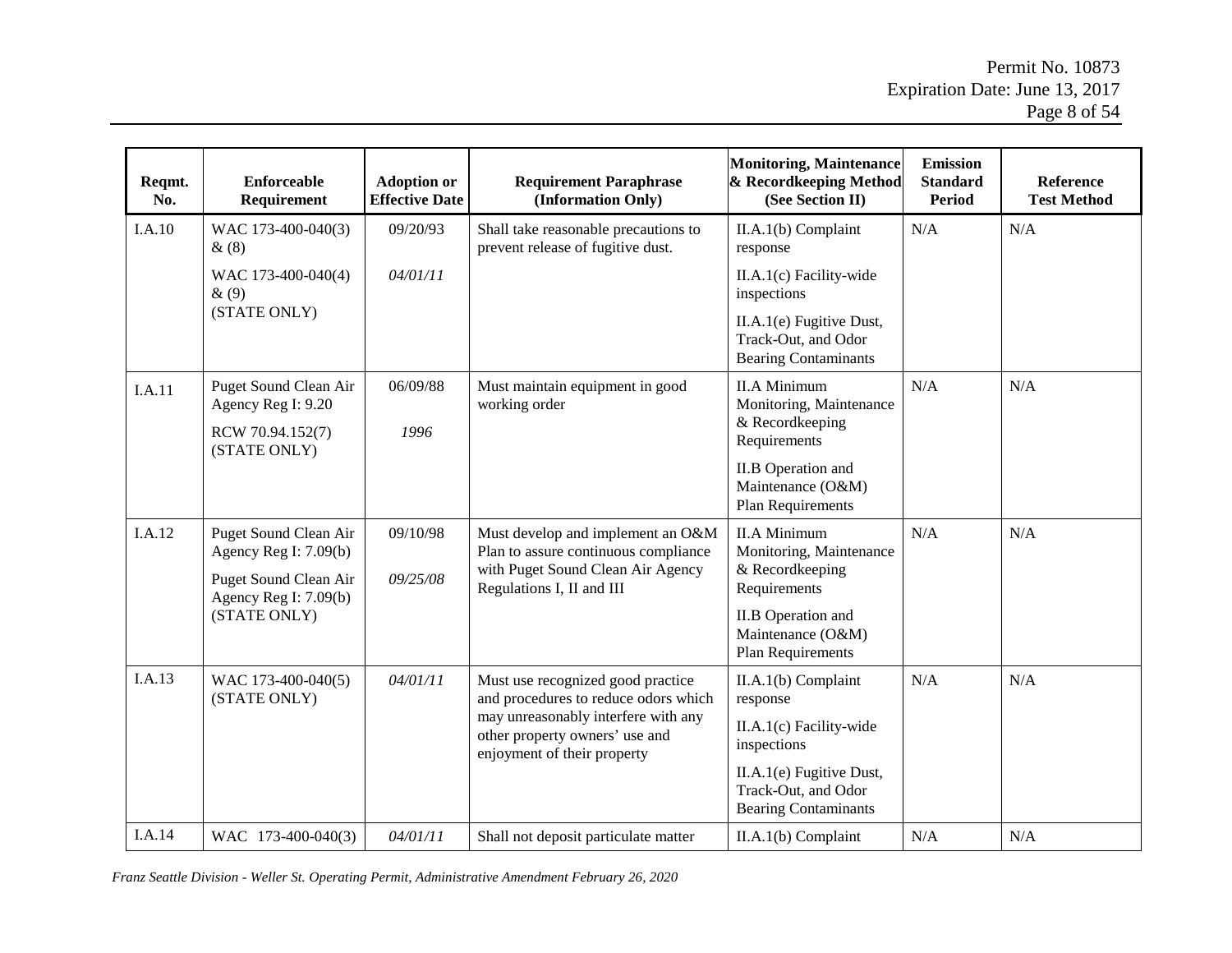| Regmt.<br>No. | <b>Enforceable</b><br><b>Requirement</b> | <b>Adoption or</b><br><b>Effective Date</b> | <b>Requirement Paraphrase</b><br>(Information Only)                                                                        | Monitoring, Maintenance<br>& Recordkeeping Method<br>(See Section II)              | <b>Emission</b><br><b>Standard</b><br>Period | <b>Reference</b><br><b>Test Method</b> |
|---------------|------------------------------------------|---------------------------------------------|----------------------------------------------------------------------------------------------------------------------------|------------------------------------------------------------------------------------|----------------------------------------------|----------------------------------------|
|               | (STATE ONLY)                             |                                             | beyond property boundary in sufficient<br>quantity to interfere unreasonably with<br>the use and enjoyment of the property | response<br>$II.A.1(c)$ Facility-wide<br>inspections<br>$II.A.1(e)$ Fugitive Dust, |                                              |                                        |
|               |                                          |                                             |                                                                                                                            | Track-Out, and Odor<br><b>Bearing Contaminants</b>                                 |                                              |                                        |

 $N/A = Not$  Applicable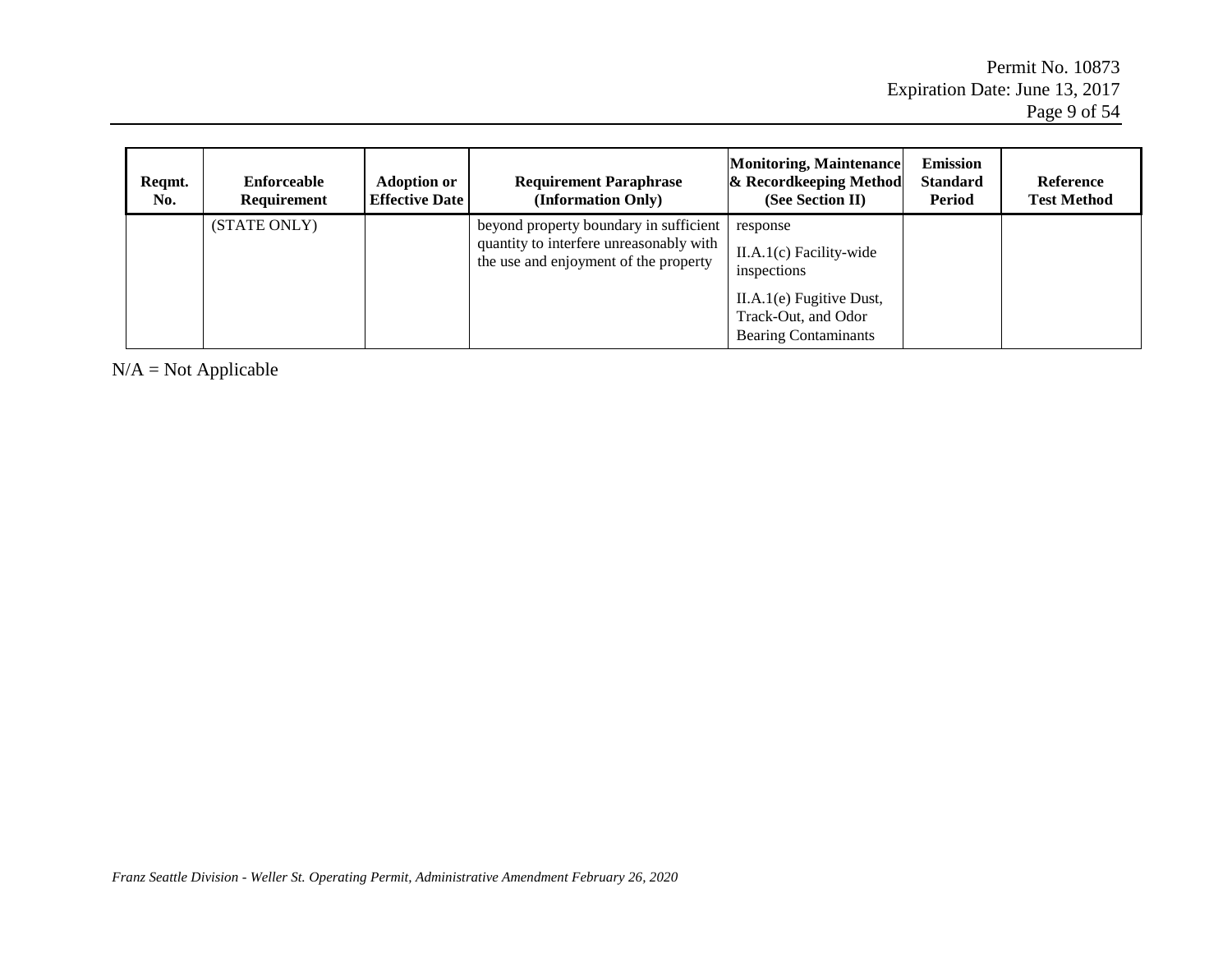#### *B. EMISSION UNIT SPECIFIC APPLICABLE REQUIREMENTS*

The requirements in Section I. B. only apply to the specific emission units cited. The requirements in Section I. A. also apply to the emission units cited in Section I.B except for requirements cited in Section I.A that are repeated in Section I.B. For these requirements, the monitoring method in Section I.B applies to the emission unit instead of the monitoring method cited in Section I.A.

#### **1. Emission Unit #1 (EU-1): DIRECT FIRED BAKING PROCESS**

This emission unit consists of all of the direct fired baking ovens at the facility which are used to bake different types of breads, buns, english muffins, bagels, donuts, muffins, Danish, croissants, and other bakery products. None of the equipment under this emission unit was permitted under a Notice of Construction Order of Approval. The emission unit consists of the following equipment:

- 1) Natural Gas Fired Baker Perkins Tunnel Oven (Heat Input Rating = 5,037,000 Btu/Hour),
- <span id="page-9-0"></span>2) Natural Gas Fired Baker Perkins 18 Tray Oven (Heat Input Rating = 2,280,000 Btu/Hour),
- 3) Natural Gas Fired Baker Perkins 38 Tray Oven (Heat Input Rating = 4,740,000 Btu/Hour),
- 4) Natural Gas Fired Clock Griddle (Heat input Rating = 1,575,000 Btu/Hour)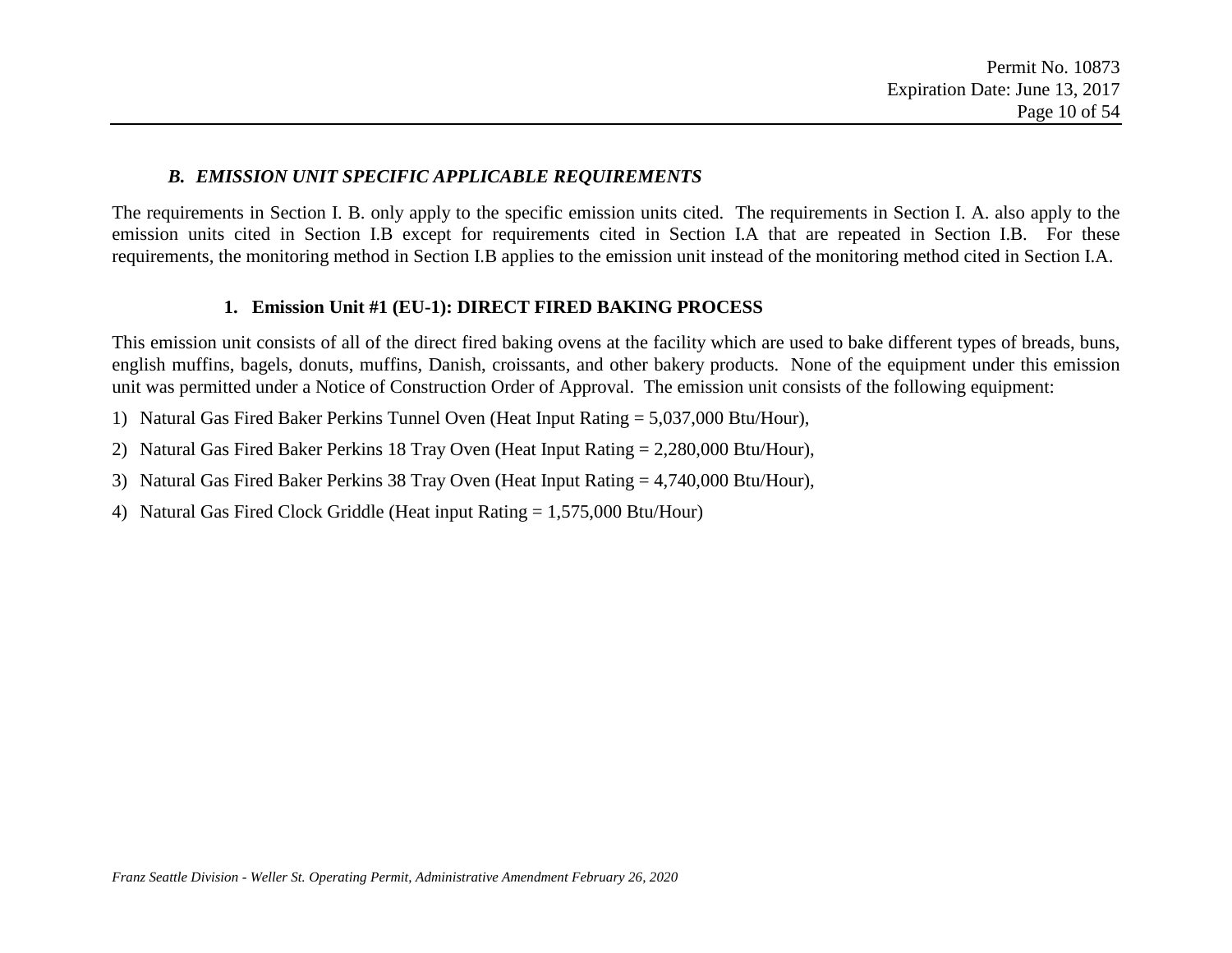| Requirement<br>No. | <b>Federally Enforceable</b><br>Requirement                                                                                                                                               | <b>Adoption or</b><br><b>Effective Date</b>  | <b>Requirement Paraphrase</b><br>(Information Only)                                                                                         | Monitoring &<br>Recordkeeping<br><b>Method</b><br>(See Section II)                                                                                        | <b>Emission</b><br><b>Standard Reference</b><br><b>Test Method</b>  |
|--------------------|-------------------------------------------------------------------------------------------------------------------------------------------------------------------------------------------|----------------------------------------------|---------------------------------------------------------------------------------------------------------------------------------------------|-----------------------------------------------------------------------------------------------------------------------------------------------------------|---------------------------------------------------------------------|
| EU 1.1             | Puget Sound Clean Air Agency Reg I:<br>9.09                                                                                                                                               | 04/09/98                                     | Shall not emit particulate matter in<br>excess of 0.05 gr/dscf                                                                              | II.A.2(a) Boiler,<br>Oven, and Griddle<br>Monitoring                                                                                                      | <b>Puget Sound Clean</b><br>Air Agency Method<br>(See Section IX.A) |
| EU 1.2             | Puget Sound Clean Air Agency Reg I:<br>7.09(b)<br>Puget Sound Clean Air Agency Reg I:<br>7.09(b) (STATE ONLY)                                                                             | 09/10/98<br>09/25/08                         | Must develop and implement an O&M<br>Plan to assure continuous compliance<br>with Puget Sound Clean Air Agency<br>Regulations I, II and III | <b>II.A Minimum</b><br>Monitoring,<br>Maintenance &<br>Recordkeeping<br>Requirements<br>II.B Operation and<br>Maintenance<br>$(O&M)$ Plan<br>Requirements |                                                                     |
| EU 1.3             | Puget Sound Clean Air Agency Reg I:<br>9.20<br>RCW 70.94.152(7) (STATE ONLY)                                                                                                              | 06/09/88<br>1996                             | Maintain equipment in good working<br>order.                                                                                                | II.A.2(a) Boiler,<br>Oven, and Griddle<br>Monitoring<br><b>II.B.1 General</b><br>Facility-wide O&M<br>Plan                                                |                                                                     |
| EU 1.4             | Puget Sound Clean Air Agency Reg I:<br>9.03 (except for $9.03(e)$ )<br>Puget Sound Clean Air Agency Reg. I:<br>9.03 (STATE ONLY)<br>WAC 173-400-040(1)<br>WAC 173-400-040(2) (STATE ONLY) | 03/11/99<br>03/25/04<br>09/20/93<br>04/01/11 | Shall not emit air contaminants in<br>excess of 20% opacity for a period or<br>periods aggregating more than 3<br>minutes in any hour       | II.A.2(a) Boiler,<br>Oven, and Griddle<br>Monitoring                                                                                                      | Ecology Method 9A<br>(See Section IX.A)                             |

#### **Table 2 Emission Unit #1 (EU-1): Direct Fired Baking Process**

General requirements of Section I.A. also apply.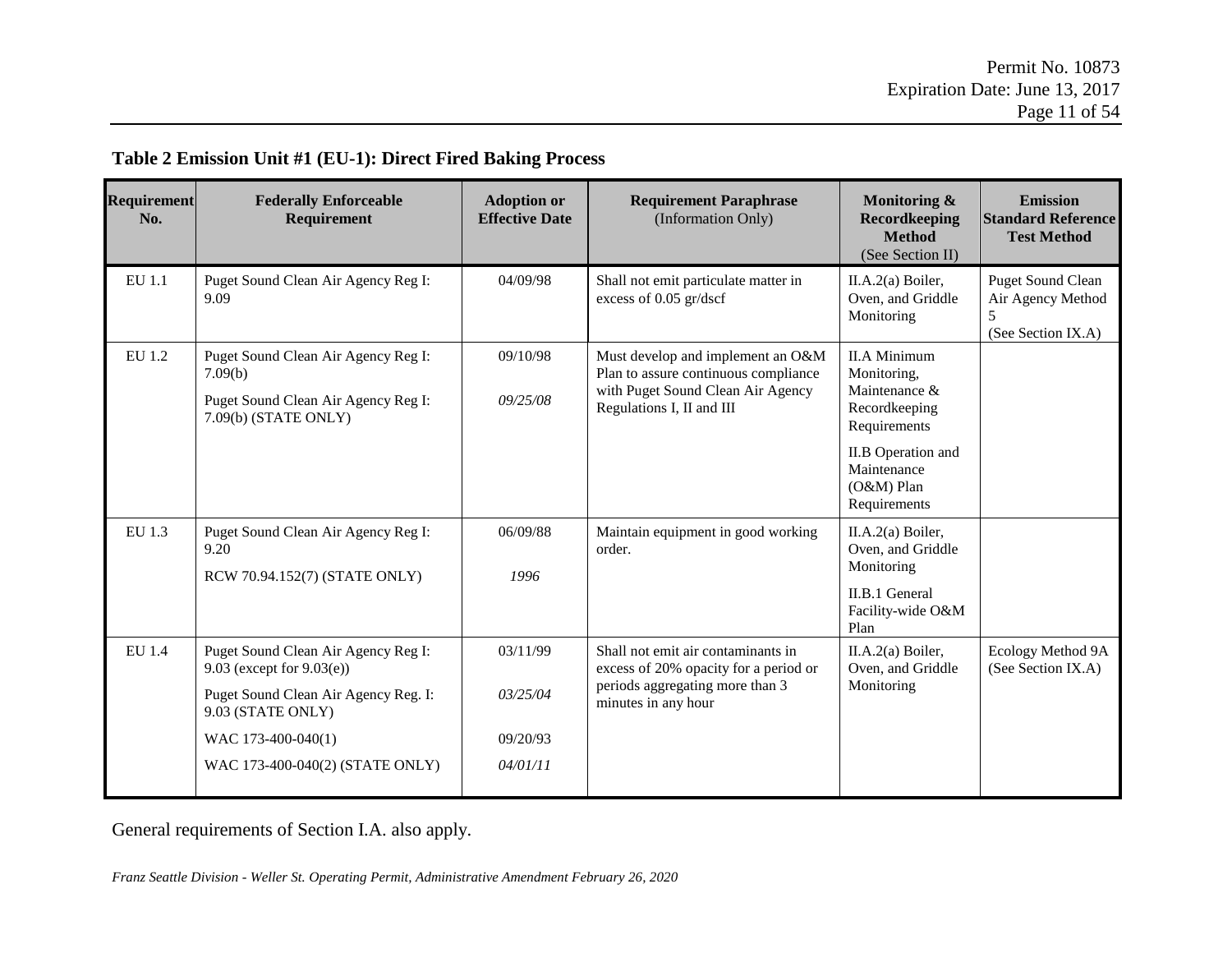#### **2. Emission Unit #2 (EU-2): STEAM GENERATING PROCESS AND INDIRECT FIRED OVENS**

This emission unit consists of both the boilers that are used for generating steam and indirect fired ovens and heaters at the United States Bakery, Franz Northern Division - Weller Street. The emission unit consists of:

- 1) Natural Gas Fired 200 Horsepower Kewanee Boiler (Heat Input Rating = 8,000,000 Btu/Hour), with diesel back-up
- 2) Natural Gas and Diesel Fuel Fired 400 Horsepower Cleaver Brooks Boiler (Heat Input Rating = 16,000,000 Btu/Hour), with diesel back-up
- 3) Space heaters all below 10 MMBTU/HR Heat Input Rating (natural gas only),
- 4) Natural Gas Fired Moline Fryer (Heat Input Rating = 490,000 Btu/Hour),
- 5) Natural Gas Fired Gouet Deck Oven (Heat Input Rating = 400,000 Btu/Hour),
- 6) Natural Gas Fired Petersen 8-Tray Oven (Heat Input Rating = 400,000 Btu/Hour),
- 7) Natural Gas Fired Revent Rack Oven (Heat Input Rating = 625,000 Btu/Hour),
- 8) Natural Gas Fired Revent Rack Oven (Heat Input Rating = 625,000 Btu/Hour),
- 9) Natural Gas Fired Gouet Tunnel Oven (Heat Input Rating = 3,300,000 Btu/Hour).
- 10) Natural Gas Fired Revent Rack Oven (Heat Input Rating = 380,000 Btu/Hour)
- 11) Natural Gas Fired Revent Rack Oven (Heat Input Rating = 380,000 Btu/Hour)
- 12) Natural Gas Fired Revent Rack Oven (Heat Input Rating = 380,000 Btu/Hour)
- 13) Natural Gas Fired Revent Rack Oven (Heat Input Rating = 380,000 Btu/Hour)
- 14) Natural Gas Fired Revent Rack Oven (Heat Input Rating = 380,000 Btu/Hour)
- 15) Natural Gas Fired Revent Rack Oven (Heat Input Rating = 380,000 Btu/Hour)
- 16) Natural Gas Fired Revent Rack Oven (Heat Input Rating = 380,000 Btu/Hour)
- 17) Natural Gas Fired Revent Rack Oven (Heat Input Rating = 380,000 Btu/Hour)
- 18) Natural Gas Fired Revent Rack Oven (Heat Input Rating = 380,000 Btu/Hour)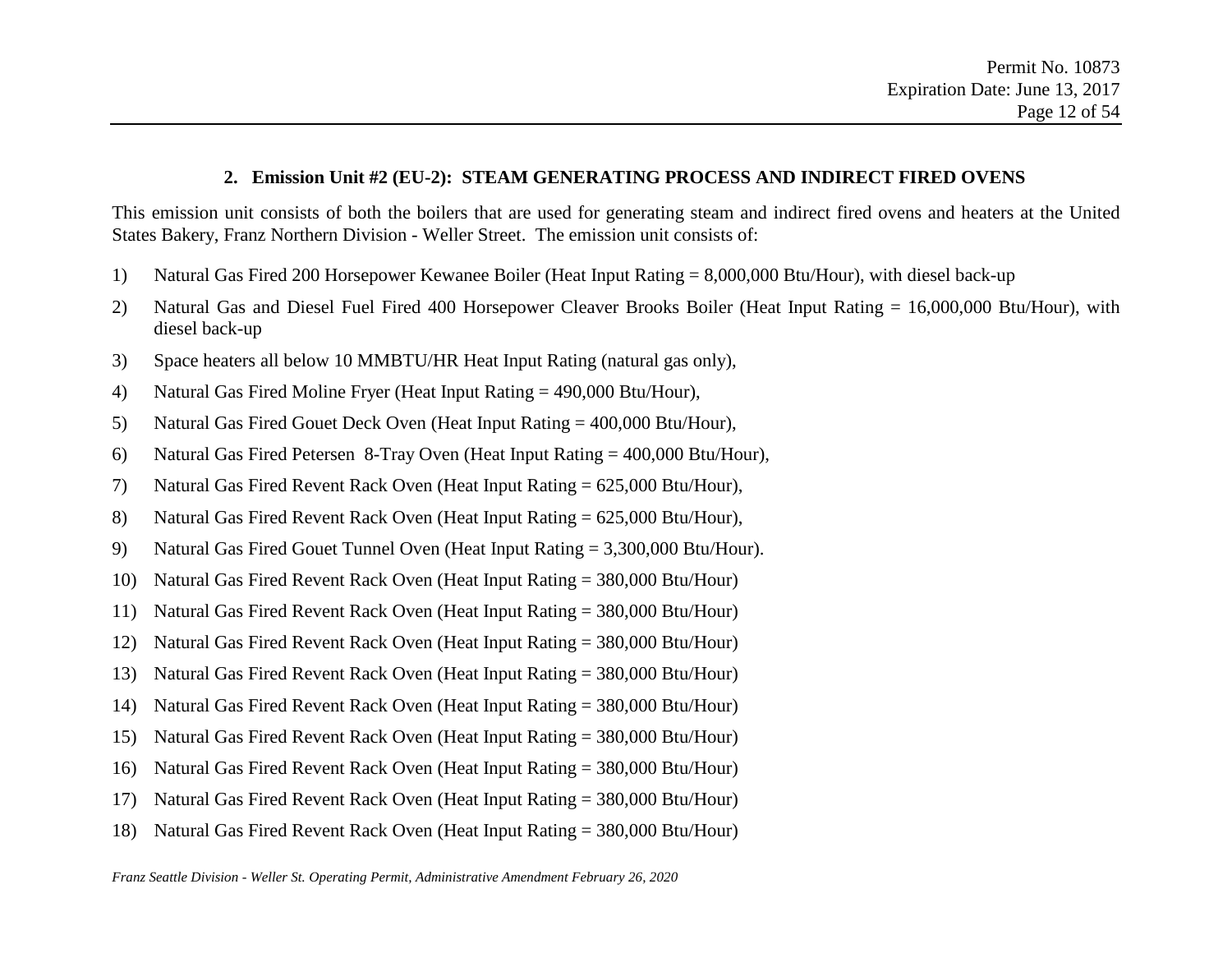### **Table 3 (EU-2): Steam Generating Process and Indirect Fired Ovens**

| Requirement<br>No. | <b>Federally Enforceable</b><br>Requirement                                                                                                                                                             | <b>Adoption or</b><br><b>Effective Date</b>  | <b>Requirement Paraphrase</b><br>(Information Only)                                                                                         | Monitoring &<br><b>Recordkeeping</b><br><b>Method</b><br>(See Section II)                                                                                   | <b>Emission</b><br><b>Standard</b><br><b>Reference</b><br><b>Test Method</b> |
|--------------------|---------------------------------------------------------------------------------------------------------------------------------------------------------------------------------------------------------|----------------------------------------------|---------------------------------------------------------------------------------------------------------------------------------------------|-------------------------------------------------------------------------------------------------------------------------------------------------------------|------------------------------------------------------------------------------|
| EU 2.1             | <b>Puget Sound Clean Air Agency</b><br>Reg I: 9.03 (except for 9.03(e))<br><b>Puget Sound Clean Air Agency</b><br>Reg. I: 9.03 (STATE ONLY)<br>WAC 173-400-040(1)<br>WAC 173-400-040(2)<br>(STATE ONLY) | 03/11/99<br>03/25/04<br>09/20/93<br>04/01/11 | Shall not emit air contaminants in excess<br>of 20% opacity for a period or periods<br>aggregating more than 3 minutes in any<br>hour       | II.A.2(a) Boiler,<br>Oven, and Griddle<br>Monitoring<br>$II.A.2(b)$ Fuel Oil<br>Monitoring                                                                  | <b>Ecology Method</b><br>9A (See Section<br>IX.A)                            |
| EU 2.2             | Puget Sound Clean Air Agency<br>Reg I: 9.09                                                                                                                                                             | 04/09/98                                     | Shall not emit particulate matter in<br>excess of 0.05 gr/dscf from equipment<br>used in a manufacturing process.                           | II.A.2(a) Boiler,<br>Oven, and Griddle<br>Monitoring<br>$II.A.2(b)$ Fuel Oil<br>Monitoring                                                                  | <b>Puget Sound</b><br>Clean Air Agency<br>Method 5<br>(See Section)<br>IX.A) |
| EU 2.3             | Puget Sound Clean Air Agency<br>Reg I: 7.09(b)<br>Puget Sound Clean Air Agency<br>Reg I: 7.09(b)<br>(STATE ONLY)                                                                                        | 09/10/98<br>09/25/08                         | Must develop and implement an O&M<br>Plan to assure continuous compliance<br>with Puget Sound Clean Air Agency<br>Regulations I, II and III | <b>II.A Minimum</b><br>Monitoring,<br>Maintenance &<br>Recordkeeping<br>Requirements<br><b>II.B</b> Operation and<br>Maintenance (O&M)<br>Plan Requirements |                                                                              |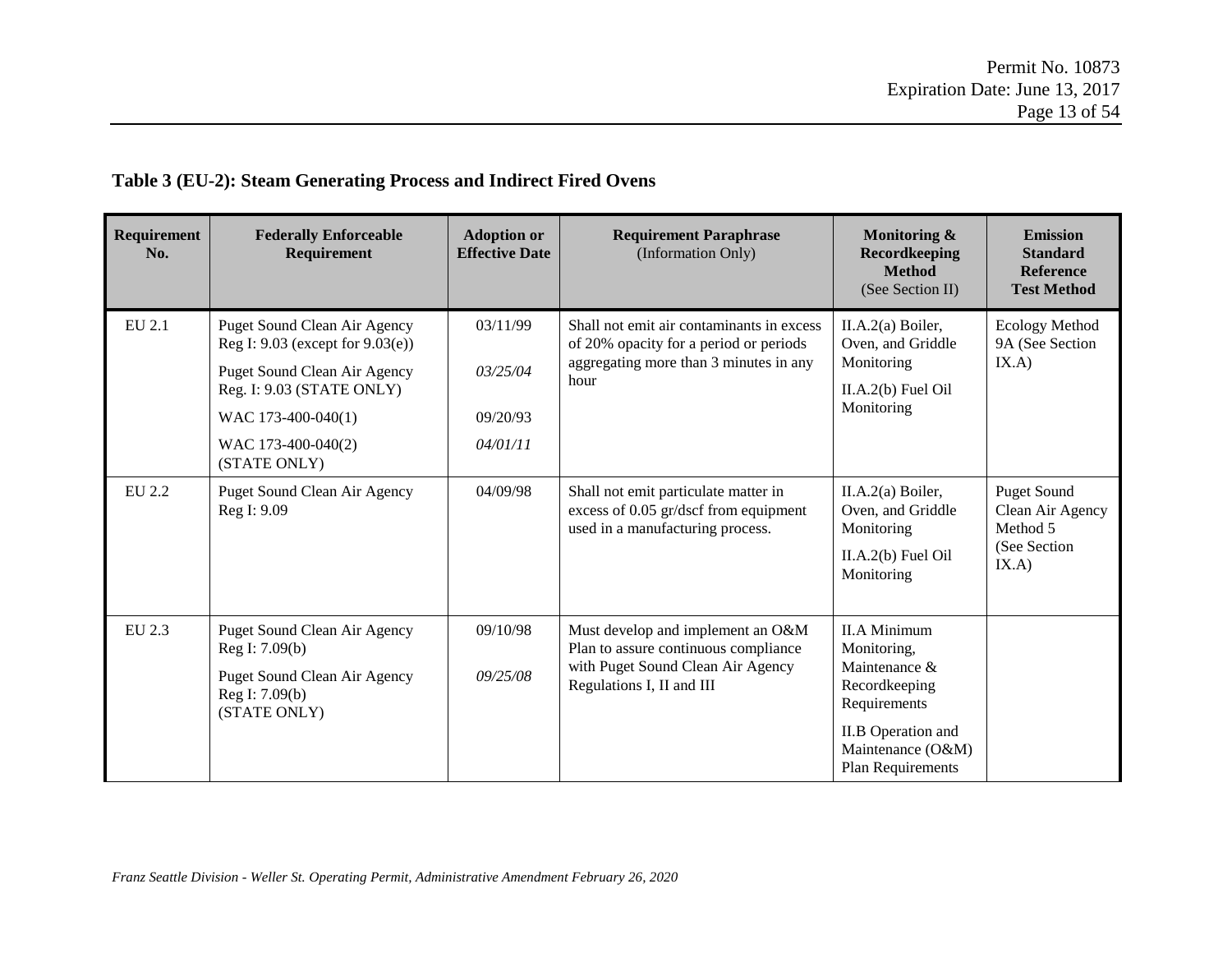| Requirement<br>No. | <b>Federally Enforceable</b><br>Requirement                                                                                                       | <b>Adoption or</b><br><b>Effective Date</b> | <b>Requirement Paraphrase</b><br>(Information Only)                                                                                                                                                                                                                                                                                                                                                                                                                                                                                                                                                                                      | <b>Monitoring &amp;</b><br>Recordkeeping<br><b>Method</b><br>(See Section II)                       | <b>Emission</b><br><b>Standard</b><br><b>Reference</b><br><b>Test Method</b>                                                                      |
|--------------------|---------------------------------------------------------------------------------------------------------------------------------------------------|---------------------------------------------|------------------------------------------------------------------------------------------------------------------------------------------------------------------------------------------------------------------------------------------------------------------------------------------------------------------------------------------------------------------------------------------------------------------------------------------------------------------------------------------------------------------------------------------------------------------------------------------------------------------------------------------|-----------------------------------------------------------------------------------------------------|---------------------------------------------------------------------------------------------------------------------------------------------------|
| EU 2.4             | <b>Puget Sound Clean Air Agency</b><br>Reg I: 9.20<br>RCW 70.94.152(7)<br>(STATE ONLY)                                                            | 06/09/88<br>1996                            | Maintain equipment in good working<br>order.                                                                                                                                                                                                                                                                                                                                                                                                                                                                                                                                                                                             | II.A.2(a) Boiler,<br>Oven, and Griddle<br>Monitoring<br>II.B.1 General<br>Facility-wide O&M<br>Plan |                                                                                                                                                   |
| EU 2.5             | Puget Sound Clean Air Agency<br>Reg I: 9.08(a)<br>Puget Sound Clean Air Agency<br>Reg I: 9.08(a)<br>(STATE ONLY)<br>RCW 70.94.610<br>(STATE ONLY) | 04/14/94<br>03/25/04<br>1991                | It shall be unlawful for any person to<br>cause or allow combustion of oil that<br>exceeds any of the following maximum<br>limits unless allowed by a Puget Sound<br>Clean Air Agency Order of Approval<br>issued under Reg I, Article 6:<br>Ash<br>0.1%<br>$\bullet$<br>Sulfur, used oil<br>1.0%<br>$\bullet$<br>Sulfur, fuel oil<br>2.00%<br>$\bullet$<br>Lead<br>100 ppm<br>$\bullet$<br>Arsenic<br>5 ppm<br>$\bullet$<br>Cadmium<br>2 ppm<br>$\bullet$<br>Chromium<br>$10$ ppm<br>$\bullet$<br>1,000 ppm<br>Total halogens<br>$\bullet$<br><b>PCBs</b><br>2 ppm<br>$\bullet$<br>$100\,{}^\circ \text{F}$<br>Flash point<br>$\bullet$ | $II.A.2(b)$ Fuel Oil<br>Monitoring                                                                  | Ash ASTM D482-<br>00A.<br>Sulfur ASTM<br>D3120-96,<br>Halogens EPA<br>SW846, 9076,<br>PCB EPA<br>SW846, 8080,<br>Lead EPA 600/4-<br>81-045, 200.7 |

The general requirements of Section I.A. also apply.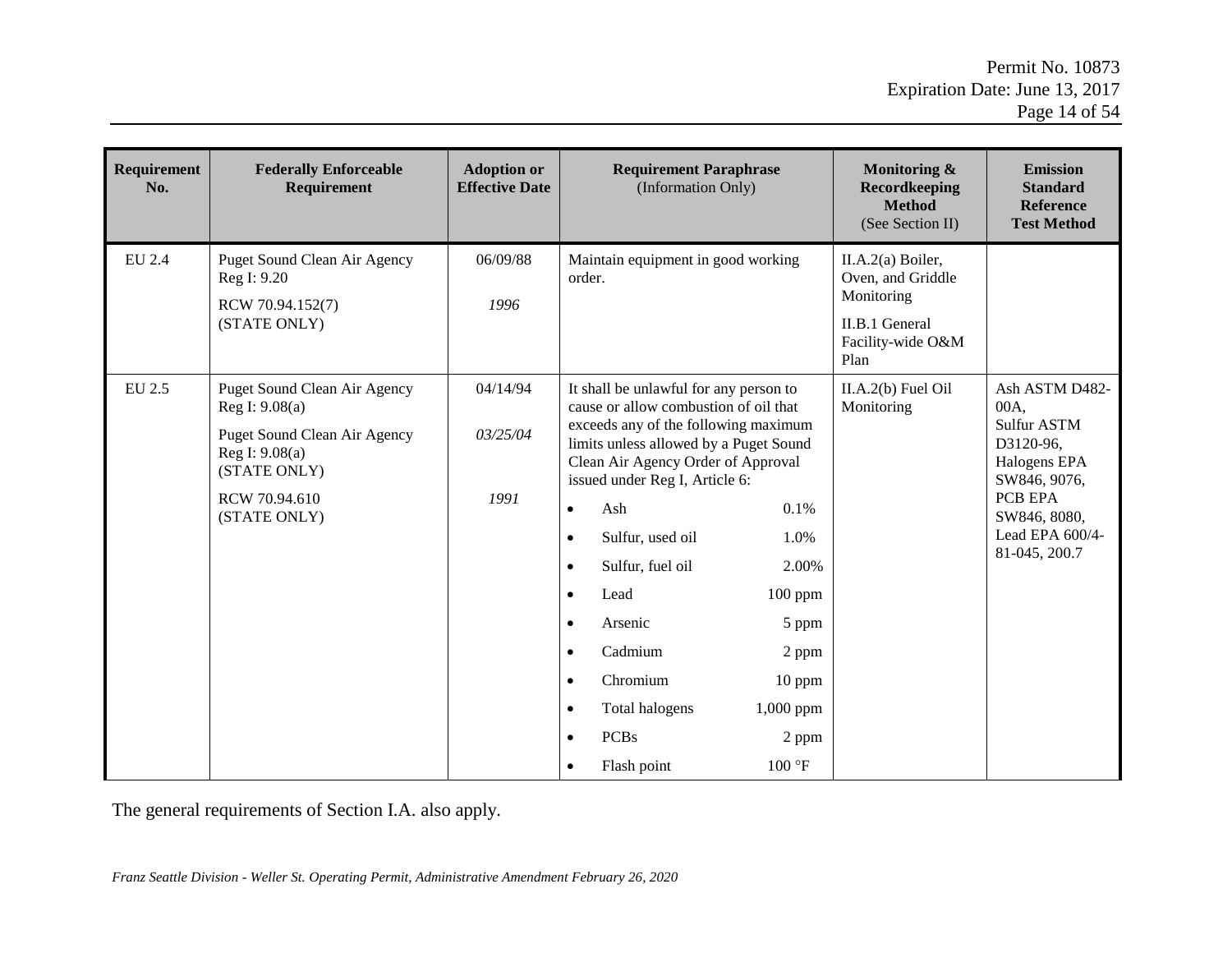#### **3. Emission Unit #3 (EU-3): DONUT FRYER**

This emission unit consists of equipment associated with the donut frying line and consists of one Pillsbury/Moline 22-10S Donut Fryer. This donut fryer was permitted under Puget Sound Clean Air Agency Order of Approval No. 3313.

**Table 4 (EU-3): Donut Fryer**

| <b>Requirement</b><br>No. | <b>Federally Enforceable</b><br>Requirement                             | <b>Adoption or</b><br><b>Effective Date</b> | <b>Requirement Paraphrase</b><br>(Information Only)                                                                                   | Monitoring &<br>Recordkeeping<br><b>Method</b><br>(See Description in<br>Section II) | <b>Emission</b><br><b>Standard</b><br><b>Reference</b><br><b>Test Method</b> |       |
|---------------------------|-------------------------------------------------------------------------|---------------------------------------------|---------------------------------------------------------------------------------------------------------------------------------------|--------------------------------------------------------------------------------------|------------------------------------------------------------------------------|-------|
| EU 3.1                    | Order of Approval No. 3313,<br>Condition 2                              | 8/03/89                                     | Must develop and implement an O&M<br>Plan to assure continuous compliance                                                             | II.B Operation and<br>Maintenance                                                    |                                                                              |       |
|                           | Puget Sound Clean Air Agency<br>Reg I: 7.09(b)                          | 09/25/08                                    | with Puget Sound Clean Air Agency<br>Regulation I, II, III.                                                                           | (O&M) Plan<br>Requirements                                                           |                                                                              |       |
|                           | Puget Sound Clean Air Agency<br>Reg I: 7.09(b) (STATE ONLY)             | 09/10/98                                    |                                                                                                                                       |                                                                                      |                                                                              |       |
| EU 3.2                    | <b>Puget Sound Clean Air Agency</b><br>Reg I: 9.20(a)                   | 06/09/88                                    | Maintain equipment that has received<br>an Order of Approval in good<br>Maintenance<br>working order.<br>$(O&M)$ Plan<br>Requirements | II.B Operation and                                                                   |                                                                              |       |
|                           | RCW 70.94.152(7) (STATE<br>ONLY)                                        | 1996                                        |                                                                                                                                       |                                                                                      |                                                                              |       |
| EU 3.3                    | <b>Puget Sound Clean Air Agency</b><br>Reg I: 9.03 (except for 9.03(e)) | 03/11/99                                    | Shall not emit air contaminants in<br>excess of 20% opacity for a period or                                                           | $II.A.1(a)(ii)$ Donut<br><b>Fryer Opacity</b>                                        | Ecology Method<br>9A (See Section                                            |       |
|                           | <b>Puget Sound Clean Air Agency</b><br>Reg. I: 9.03<br>(STATE ONLY)     | 03/25/04                                    | periods aggregating more than 3<br>minutes in any hour                                                                                |                                                                                      | monitoring                                                                   | IX.A) |
|                           | WAC 173-400-040(1)                                                      | 09/20/93                                    |                                                                                                                                       |                                                                                      |                                                                              |       |
|                           | WAC 173-400-040(2) (STATE<br>ONLY)                                      | 04/01/11                                    |                                                                                                                                       |                                                                                      |                                                                              |       |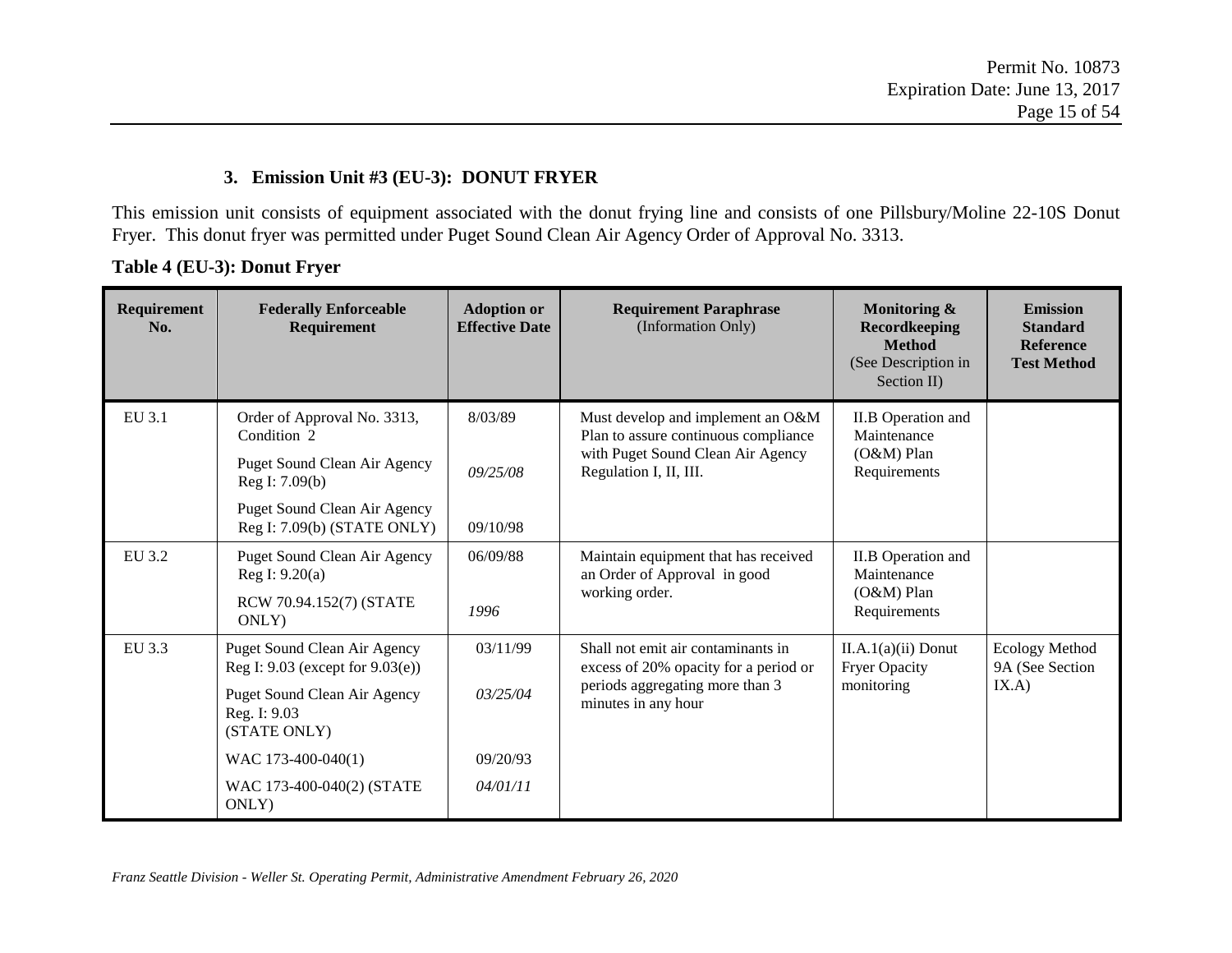The general requirements of Section I.A. also apply.

#### **4. Emission Unit #4 (EU 4): Flour Storage and Transfer**

This emission unit consists of the equipment associated with the flour storage and transfer system.

- *(1) Two flour storage silos, each with 125,000 lb capacity, with filter controls on each flour storage silo. (NOC 3261)*
- *(2) Four flour use bins, with filter controls*
- *(3) One flour silo with 170,000 lb capacity with fabric vent bags*

#### *Data in italics are for information only and are not enforceable conditions of this permit.*

#### **Table 5 Emission Unit # 4 (EU-4): Flour Storage and Transfer**

| Reqmt.<br>No. | <b>Federally Enforceable</b><br><b>Requirement</b>                                                                   | <b>Adoption or</b><br><b>Effective</b><br>Date | <b>Requirement Paraphrase</b><br>(Information Only)                                                                                                                            | Monitoring,<br>Maintenance &<br><b>Recordkeeping</b><br><b>Method</b><br>(See Section II) | <b>Emission</b><br><b>Standard</b><br>Period | <b>Emission</b><br><b>Standard</b><br><b>Reference</b><br><b>Test Method</b> |
|---------------|----------------------------------------------------------------------------------------------------------------------|------------------------------------------------|--------------------------------------------------------------------------------------------------------------------------------------------------------------------------------|-------------------------------------------------------------------------------------------|----------------------------------------------|------------------------------------------------------------------------------|
| EU 4.1        | Puget Sound Clean Air<br>Agency Reg I: 9.09                                                                          | 04/09/98                                       | Shall not emit particulate matter in<br>excess of $0.05$ gr/dscf from<br>equipment used in a manufacturing<br>process and general process units,<br>uncorrected for excess air | II.A.2.c Fabric Filter<br>Inspections                                                     | Avg of three 1-hr<br>tests                   | <b>Puget Sound</b><br>Clean Air Agency<br>Method 5<br>(See Section IX)       |
| EU 4.2        | Puget Sound Clean Air<br>Agency Reg I: $7.09(b)$<br>Puget Sound Clean Air<br>Agency Reg I: $7.09(b)$<br>(STATE ONLY) | 09/10/98<br>9/25/08                            | Must develop and implement an<br>O&M Plan to assure continuous<br>compliance with Puget Sound Clean<br>Air Agency Regulations I, II and III.                                   | II.B Operation and<br>Maintenance (O&M)<br>Plan Requirements                              |                                              |                                                                              |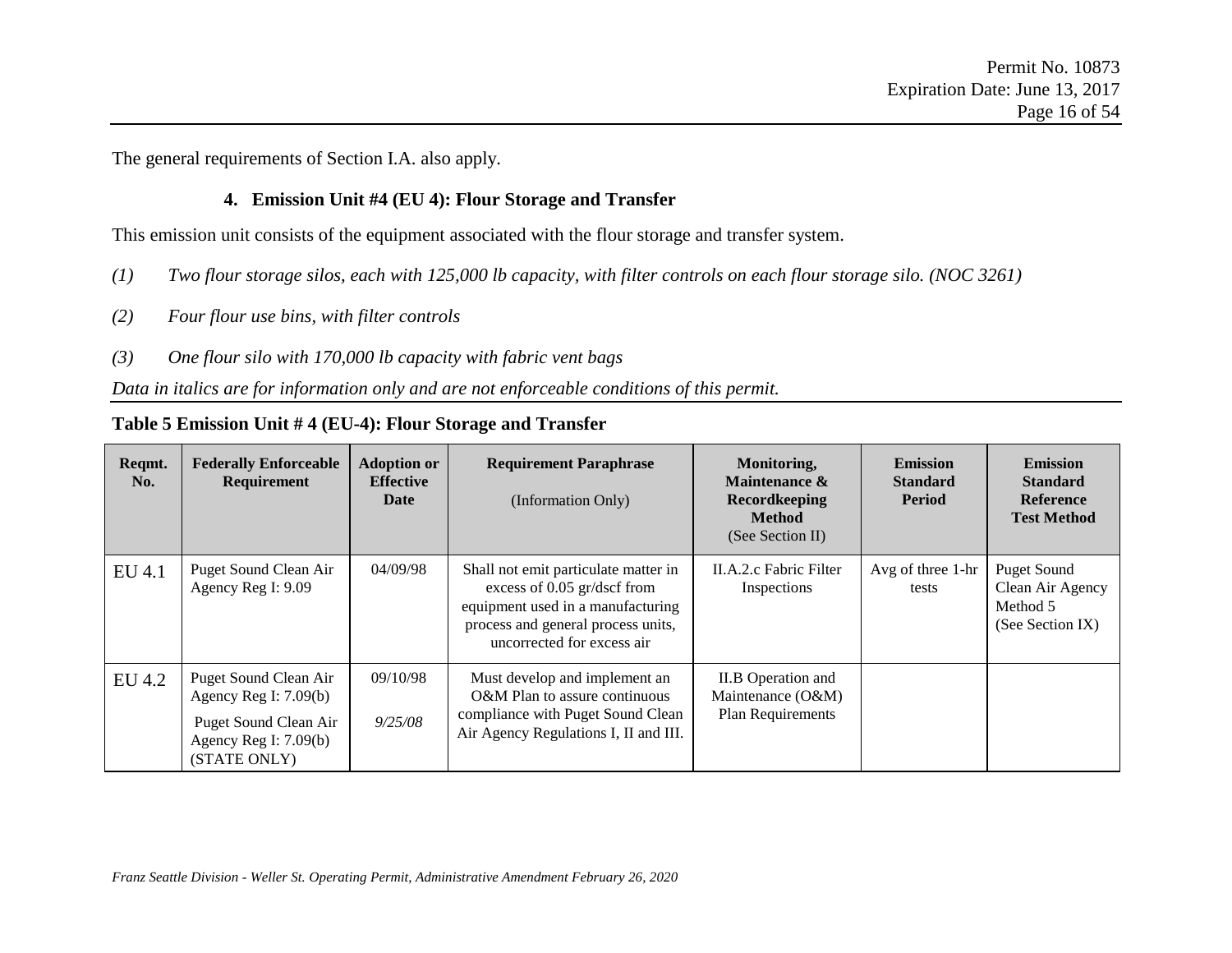| Regmt.<br>No. | <b>Federally Enforceable</b><br>Requirement | <b>Adoption or</b><br><b>Effective</b><br>Date | <b>Requirement Paraphrase</b><br>(Information Only) | Monitoring,<br>Maintenance &<br><b>Recordkeeping</b><br><b>Method</b><br>(See Section II) | <b>Emission</b><br><b>Standard</b><br>Period | <b>Emission</b><br><b>Standard</b><br><b>Reference</b><br><b>Test Method</b> |
|---------------|---------------------------------------------|------------------------------------------------|-----------------------------------------------------|-------------------------------------------------------------------------------------------|----------------------------------------------|------------------------------------------------------------------------------|
| EU 4.3        | Puget Sound Clean Air<br>Agency Reg I: 9.20 | 06/09/88                                       | Maintain equipment in good<br>working order.        | II.A.2.c Fabric Filter<br>Inspections                                                     |                                              |                                                                              |
|               | RCW 70.94.152(7)<br>(STATE ONLY)            | 1996                                           |                                                     |                                                                                           |                                              |                                                                              |

General requirements of Section I.A. also apply.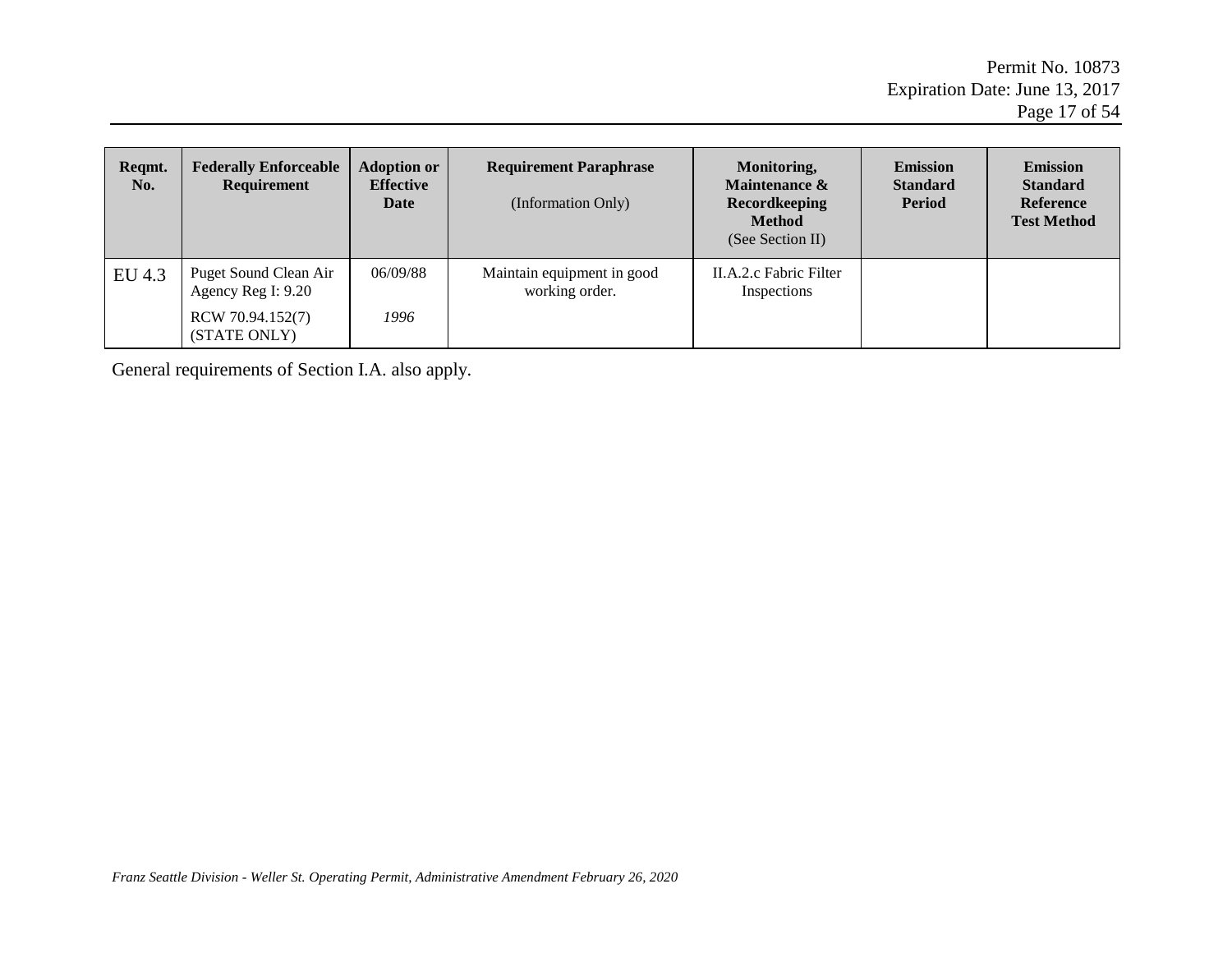### <span id="page-17-3"></span><span id="page-17-2"></span><span id="page-17-1"></span><span id="page-17-0"></span>**II. MONITORING, MAINTENANCE AND RECORDKEEPING METHODS DESCRIPTION**

#### *A. Minimum Monitoring, Maintenance & Recordkeeping Requirements*

No person shall render inaccurate any monitoring device or method required under chapter 70.94 RCW, or any ordinance, resolution, regulation, permit, or order in force pursuant thereto. [WAC 173-400-105(9), 04/1/11 (STATE ONLY)]

Franz Seattle Division - Weller St. must follow the applicable requirements listed below when referenced by an applicable requirement in Section I.A or I.B of this permit.

#### **1. Facility-wide Monitoring, Maintenance & Recordkeeping Requirements**

#### *(a) Opacity monitoring*

*(i) The following monitoring method applies throughout the Franz Seattle Division - Weller St., except for the donut fryer:* 

Franz Seattle Division - Weller St. shall conduct monthly inspections of the facility for visible emissions except as provided under [V.P](#page-33-0) Data Recovery of this permit. Inspections are to be performed while the equipment is in operation during daylight hours. If, during the scheduled monthly inspection or at any other time, visible emissions other than uncombined water are observed, Franz Seattle Division - Weller St. shall, as soon as possible, but no later than within 24 hours of the initial observation,

• Take corrective action, which may include shutting down the unit or activity until it can be repaired, until there are no visible emissions (or until the unit or activity is demonstrated to be in compliance with all applicable opacity limitations in the permit using the reference test method ); or,

• Alternatively, determine opacity using the reference test method (Ecology Method 9A).

Failure to take corrective action as described above shall be reported under Section V.M Compliance certifications or and V.Q.1(b) Deviation Reporting of this permit. [WAC 173-401-615(1)(b), 10/17/02; WAC 173-401-615(3)(b), 10/17/02]

#### *(ii) The following monitoring method applies for the donut fryer:*

Franz Seattle Division - Weller St. shall conduct quarterly inspections of the donut fryer for visible emissions except as provided under [V.P](#page-33-0) Data Recovery of this permit. Inspections are to be performed while the equipment is in operation during daylight hours. If, during the scheduled quarterly inspection visible emissions other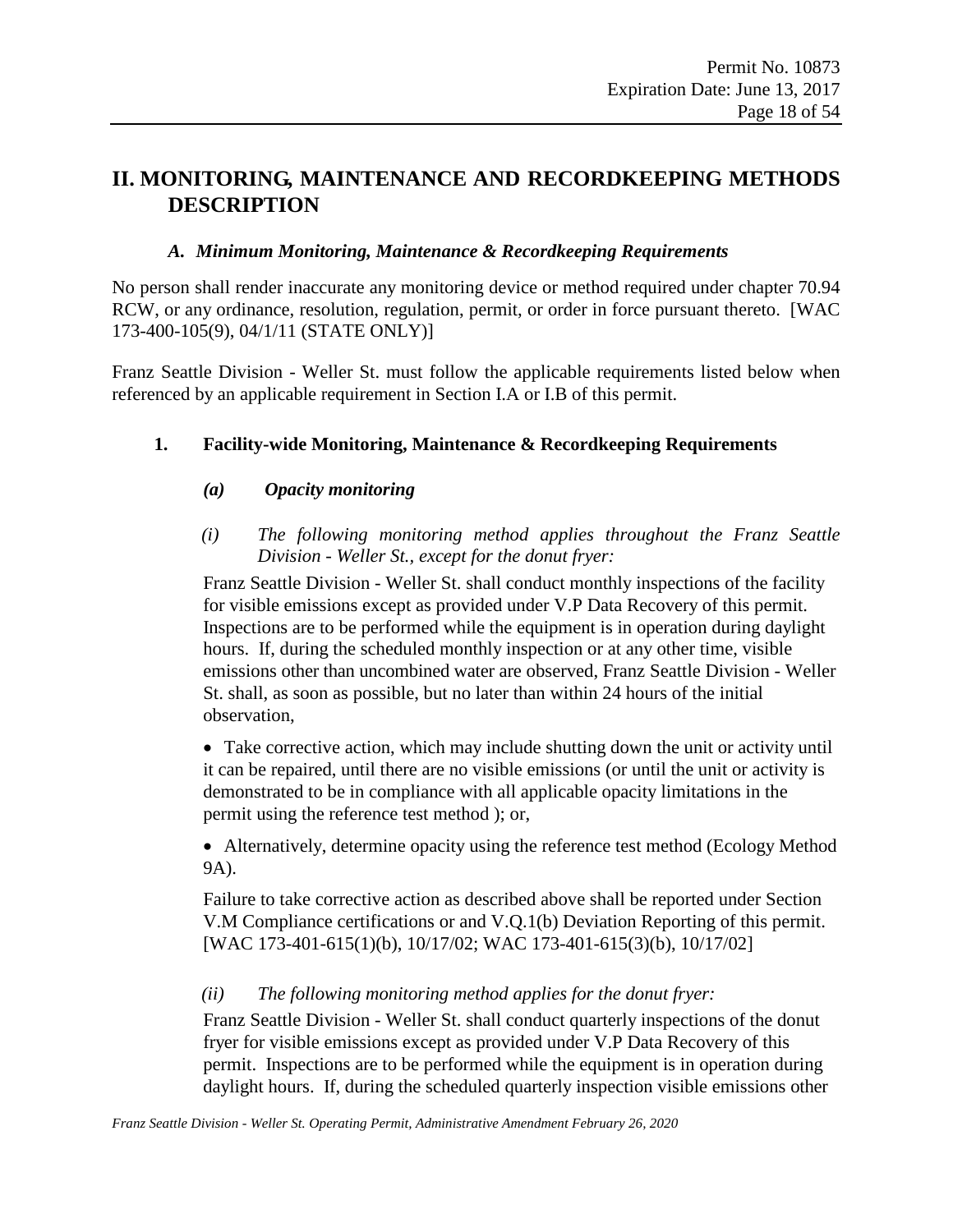<span id="page-18-0"></span>than uncombined water are observed, Franz Seattle Division - Weller St. shall, as soon as possible, but no later than within 24 hours of the initial observation,

• Take corrective action, which may include shutting down the unit or activity until it can be repaired, until there are no visible emissions (or until the unit or activity is demonstrated to be in compliance with all applicable opacity limitations in the permit using the reference test method ); or,

• Alternatively, determine opacity using the reference test method (Ecology Method) 9A).

Failure to take corrective action as described above shall be reported under Section [V.M](#page-30-1) [Compliance certifications](#page-30-1) and V.Q.1(b) Deviation Reporting of this permit. [WAC 173-401-615(1)(b), 10/17/02; WAC 173-401-615(3)(b), 10/17/02]

#### *(b) Complaint response*

Franz Seattle Division - Weller St. shall record and investigate air pollution complaints as soon as possible, but no later than three days after receipt. Franz Seattle Division - Weller St. shall identify the cause(s) of complaints based upon the following types of air pollutant emission circumstances:

- 1) Any emissions that are, or likely to be, injurious to human health, plant or animal life, or property, or which unreasonably interfere with enjoyment of life and property; or
- 2) Any fugitive dust emissions, or
- 3) Any track-out onto paved roads open to the public, or
- 4) Any emissions of odor-bearing air contaminants, or
- 5) Complaints regarding other applicable requirements.

<span id="page-18-1"></span>Franz Seattle Division - Weller St. shall investigate the complaint and determine if there was noncompliance with an applicable requirement of this permit. If it is determined that there is such noncompliance, Franz Seattle Division - Weller St. shall as soon as practicable but no later than within 24 hours of determination of noncompliance, either correct the problem, shut down the noncompliant operation until it is repaired or corrected, or report according to Section V.Q.4 Report of Problems not Corrected Within 24 hours. Failure to investigate the complaint as described above is a deviation of this permit. If noncompliance is determined, failure to either correct the noncompliance, shut down the unit or activity within 24 hours, or report according to Section V.Q.4 Report of Problems not Corrected Within 24 hours, is a deviation of this permit and must be reported under Section [V.M](#page-30-1) [Compliance certifications](#page-30-1) and V.Q.1(b) Deviation Reporting of this permit. [WAC 173-401-615(1)(b), 10/17/02; WAC 173-401-615(3)(b), 10/17/02]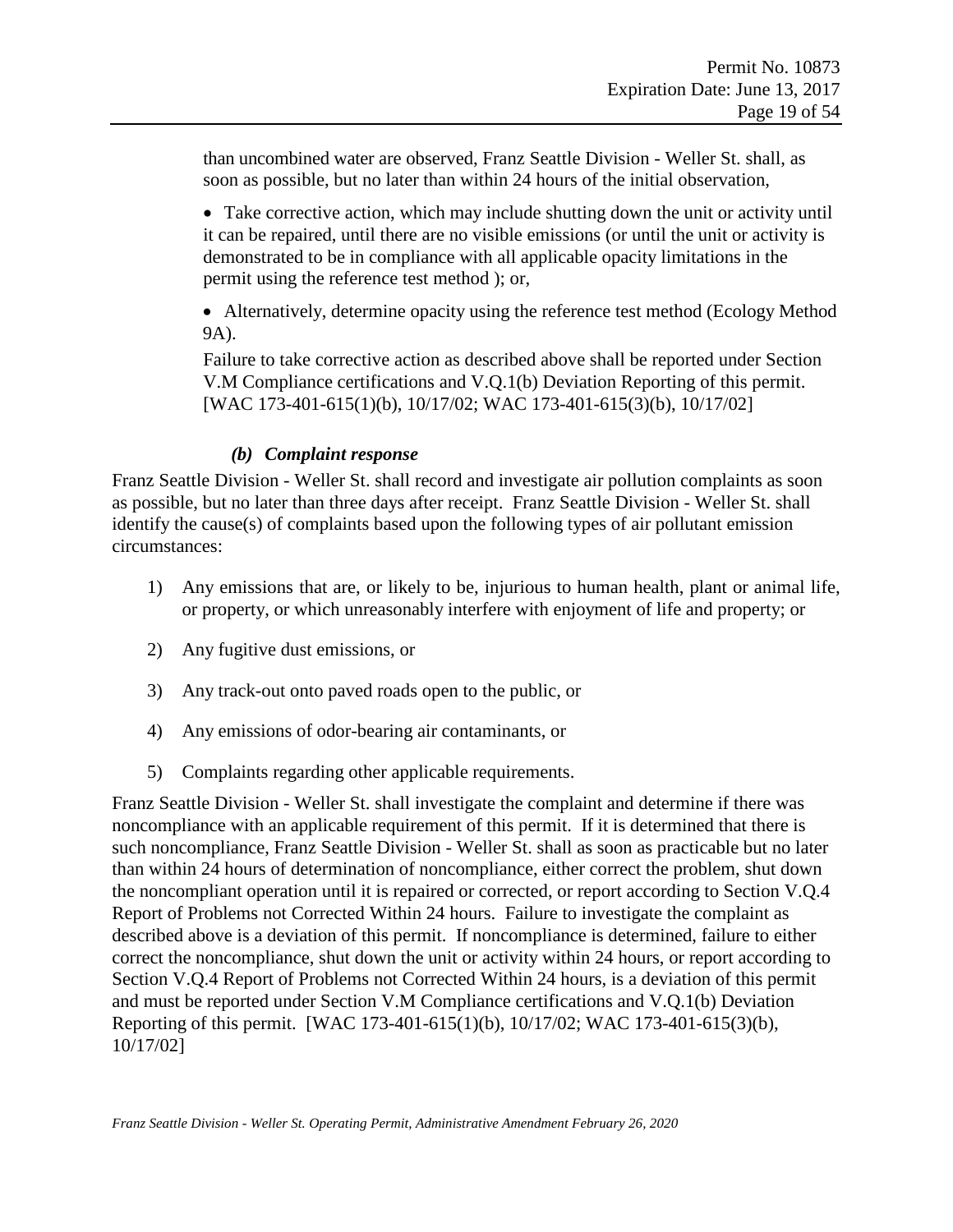### *(c) Facility-wide inspections*

Franz Seattle Division - Weller St. shall conduct a facility-wide inspection at least monthly except as provided under [V.P](#page-33-0) [Data Recovery](#page-33-0) of this permit. These inspections shall include checking for prohibited activities under Section III of the permit and activities that require additional approval under Section IV of the permit. The inspections shall also examine the general state of compliance with the generally applicable requirements and the general effectiveness of the Operation & Maintenance (O&M) Plan.

Franz Seattle Division - Weller St. shall, as soon as practicable but no later than 24 hours after identification, correct any potential compliance problems, with respect to applicable requirements for which this section II.A.1(c) is an applicable monitoring method for significant emission units or activities identified by these monthly inspections, or any other time, shut down the unit or activity until the problem can be corrected, or report according to Section V.Q.4 Report of Problems not Corrected Within 24 hours. If Franz Seattle Division - Weller St. observes potential compliance problems for which there are no monitoring requirements under an applicable requirement and corrects that problem within 24 hours, Franz Seattle Division - Weller St. does not need to report the deviation under Section [V.M](#page-30-1) [Compliance certifications](#page-30-1) and Section V.Q.1(b) Deviation Reporting and does not need to record such action under Section V.O(d) of this permit. [WAC 173-401-615(1)(b), 10/17/02; WAC 173-401-615(3)(b), 10/17/02]

#### *(d) Maintenance and repair of insignificant emission units*

<span id="page-19-2"></span><span id="page-19-0"></span>Franz Seattle Division - Weller St. shall use good industrial practices to maintain insignificant emission units and equipment<sup>[1](#page-19-1)</sup> not listed in this permit. For such equipment Franz Seattle Division - Weller St. shall also promptly repair defective equipment. Good industrial practices may include, but are not limited to, following the manufacturer's operations manual or an equipment operations schedule, minimizing emissions until the repairs can be completed, and taking measures to prevent recurrence of the problem. [WAC 173-401-530(2)(a), 10/17/02] [Puget Sound Clean Air Agency Regulation I, Section 9.20 (b), 06/09/88]

### *(e) Fugitive Dust, Track-Out, and Odor Bearing Contaminants*

Franz Seattle Division - Weller St. shall conduct inspections of the facility for odor bearing contaminants and emissions of any air contaminant in sufficient quantities and of such characteristics and duration as is, or is likely to be, injurious to human health, plant or animal life, or property, or which unreasonably interfere with enjoyment of life and property at least monthly except as provided under [V.P](#page-33-0) [Data Recovery](#page-33-0) of this permit.

 $\overline{a}$ 

<span id="page-19-1"></span>*<sup>1</sup> Puget Sound Clean Air Agency Regulation I, Section 1.07(k) states, "EQUIPMENT or EMISSIONS UNIT means any part of a stationary source or source that emits or would have the potential to emit any pollutant subject to regulation under the federal Clean Air Act, chapter 70.94 or 70.98 RCW. "*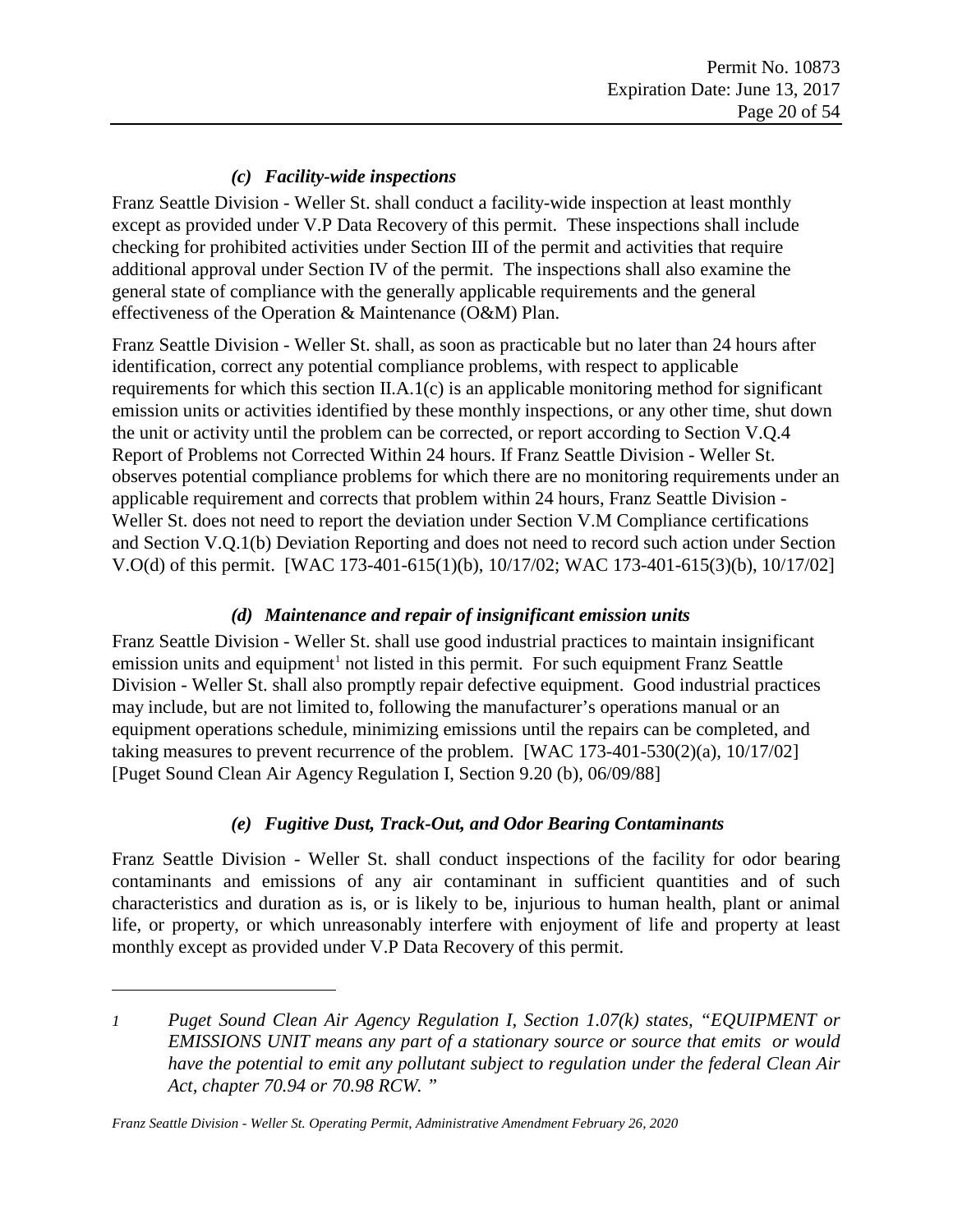<span id="page-20-0"></span>Franz Seattle Division - Weller St. shall also conduct inspections to monitor for fugitive dust and track-out from the facility at least semiannually. If any fugitive dust or track-out is observed, Franz Seattle Division - Weller St. shall clean the area within 24 hours and employ preventive measures, or alternatively, shut down, within 24 hours the unit or activity at which the deviation occurs until the deviation can be corrected. Failure to take corrective action as described above shall be reported under Section [V.M](#page-30-1) [Compliance certifications](#page-30-1) and V.Q.1(b) Deviation Reporting of this permit. [WAC 173-401-615(1)(b), 10/17/02; WAC 173-401-615(3)(b), 10/17/02]

#### **2. Specific Monitoring**

#### *(a) Boiler, Oven, and Griddle Monitoring*

Franz Seattle Division - Weller St. shall conduct monthly inspections of the boiler, ovens, and griddles for visible emissions except as provided under [V.P](#page-33-0) [Data Recovery](#page-33-0) of this permit. Inspections are to be performed while the equipment is in operation during daylight hours. If, during the scheduled monthly inspection or at any other time, visible emissions other than uncombined water are observed, Franz Seattle Division - Weller St. shall, as soon as possible, but no later than within 24 hours of the initial observation,

- <span id="page-20-1"></span>• Take corrective action, which may include shutting down the boiler, oven, or griddle until it can be repaired, until there are no visible emissions (or until the unit or activity is demonstrated to be in compliance with all applicable opacity limitations in the permit using the reference test method ); or,
- Alternatively, determine opacity using the reference test method (Ecology Method 9A).

Franz Seattle Division - Weller St. shall also observe the boiler stack for visible emissions once within 24 hours of changing natural gas firing to fuel oil (if natural gas curtailment occurs) following the procedures identified above.

Failure to take corrective action as described above shall be reported under Section [V.M](#page-30-1) [Compliance certifications](#page-30-1) and V.Q.1(b) Deviation Reporting of this permit. [WAC 173-401- 615(1)(b), 10/17/02; WAC 173-401-615(3)(b), 10/17/02]

#### *(b) Fuel Oil Monitoring*

Franz Seattle Division - Weller St. shall maintain records certifying that fuel oil delivered to the facility complies with the specifications in Puget Sound Clean Air Agency Regulation I, Section 9.08(a). Franz Seattle Division - Weller St. shall evaluate records to assure certifications meet the applicable requirement.

All records shall be maintained at Franz Seattle Division - Weller St. facility in accordance with [V.O](#page-32-0) [Recordkeeping.](#page-32-0)

#### [WAC 173-401-615(1)(b), 10/17/02]

*Franz Seattle Division - Weller St. Operating Permit, Administrative Amendment February 26, 2020*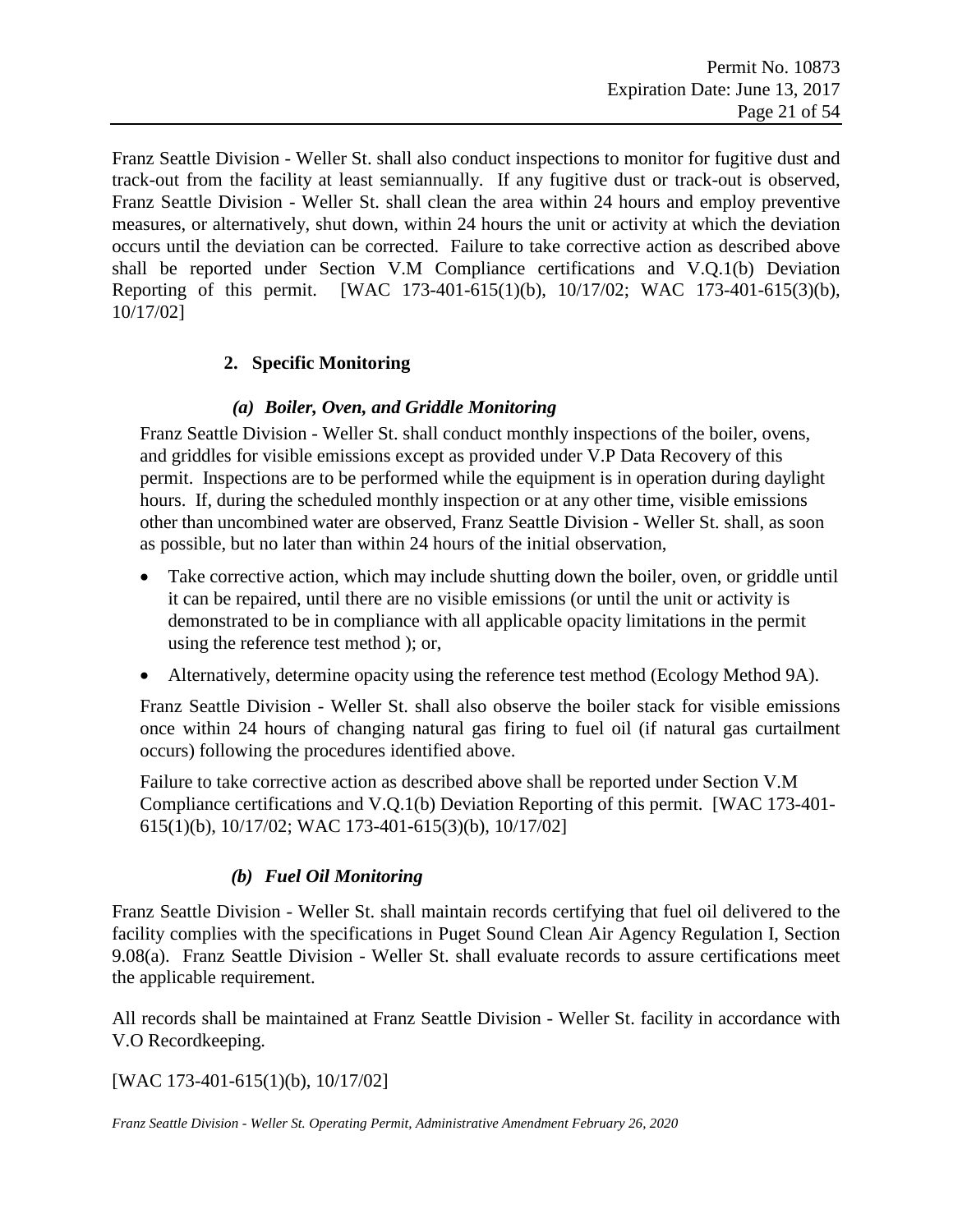### *(c) Fabric Filter Inspections*

Except as provided under V.P Data Recovery of this permit, Seattle Division - Weller St. shall conduct monthly inspections of the fabric breather bags for the following:

- Broken or plugged bags, and
- Ductwork, seal and hopper integrity and condition.

If broken or plugged bags are observed, or ductwork, seals or hopper integrity is found to require repair Seattle Division - Weller St. shall, as soon as possible, but no later than within 24 hours of the initial observation take corrective action or shut down the unit or activity until it can be repaired.

<span id="page-21-1"></span>Seattle Division - Weller St. shall also inspect for visible emissions on a monthly basis, except as provided under V.P. Data Recovery of this permit. If, during the scheduled monthly inspection visible emissions other than uncombined water are observed, Seattle Division - Weller St. shall, as soon as possible, but no later than within 24 hours of the initial observation:

- <span id="page-21-2"></span>Take corrective action, which may include shutting down the unit or activity until it can be repaired, until there are no visible emissions (or until the unit or activity is demonstrated to be in compliance with all applicable opacity limitations in the permit using the reference test method ); or,
- Alternatively, determine opacity using the reference test method (Ecology Method 9A).

Failure to take corrective action as described above shall be reported under Section V.M Compliance Certifications or V.Q.1(b) Deviation Reporting of this permit.

<span id="page-21-0"></span>[WAC 173-401-615(1)(b), 10/17/02; WAC 173-401-615(3)(b), 10/17/02]

#### *B. Operation and Maintenance (O&M) Plan Requirements*

#### **1. General Facility-wide O&M Plan**

Franz Seattle Division - Weller St. O&M Plan shall include procedures specifying how Franz Seattle Division - Weller St. will assure continuous compliance with Puget Sound Clean Air Agency Regulations I, II and III, as applicable, and how Franz Seattle Division - Weller St.will carry out the Minimum Monitoring and Maintenance provisions specified in Section II.A of this permit. For insignificant emission units, refer to the requirements stated in II.A.1(d) [Maintenance and repair of insignificant emission units](#page-19-2) of this permit. The plan shall reflect good industrial practice. The specific provisions of the O&M Plan, other than those required by specific requirements in this permit and monitoring activities required under Section II.A, shall not be deemed part of this permit. [Puget Sound Clean Air Agency Regulation I Section 7.09(b), 09/10/98, 09/25/08 (STATE ONLY)]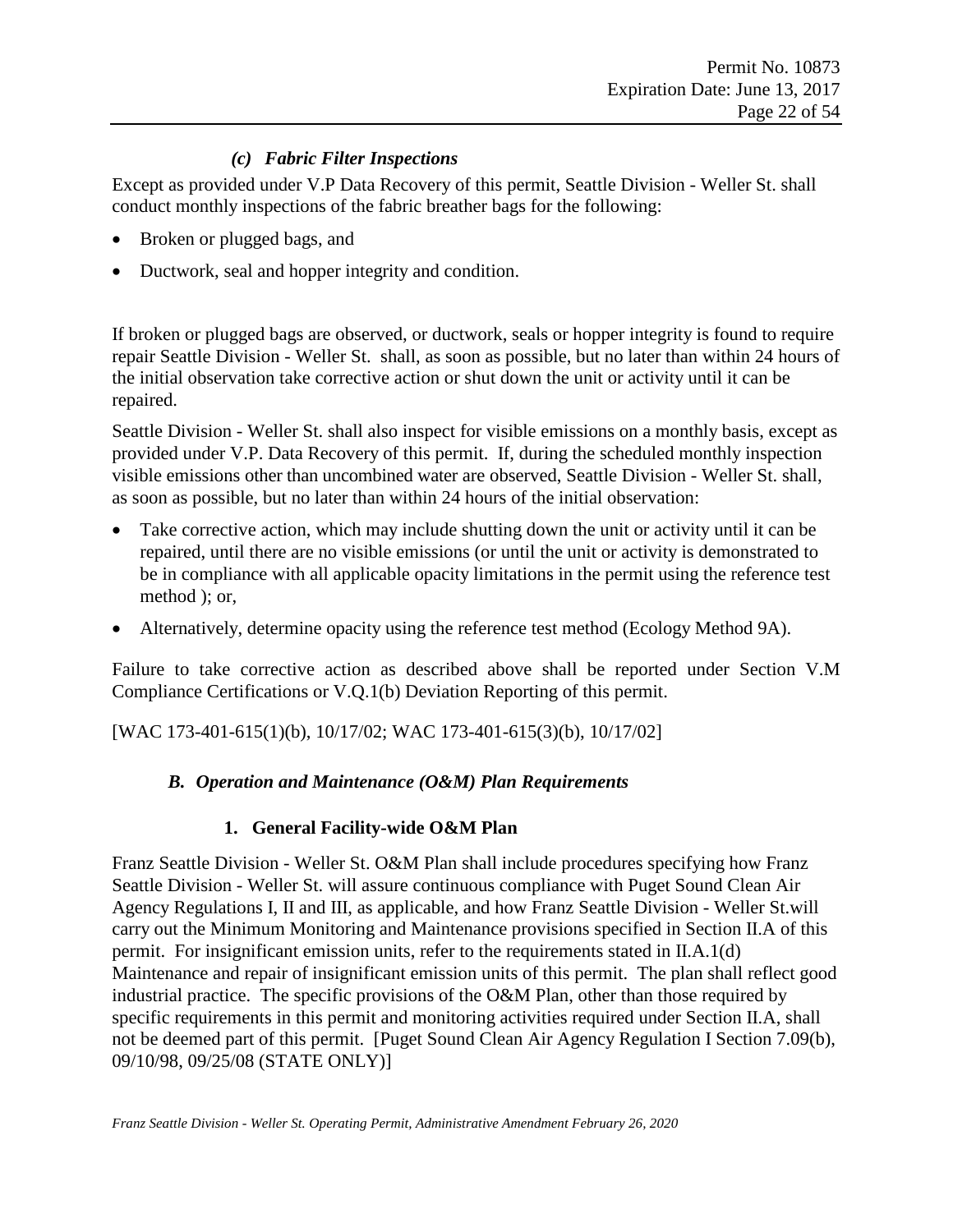### **2. Insignificant Emission Units**

For insignificant emission units, refer to the requirements stated in Section II.A.1(d) [Maintenance](#page-19-2)  [and repair of insignificant emission units,](#page-19-2) of this permit. [WAC 173-401-530(2)(a), 10/17/02] [Puget Sound Clean Air Agency Regulation I, Section 9.20 (b), 06/09/88]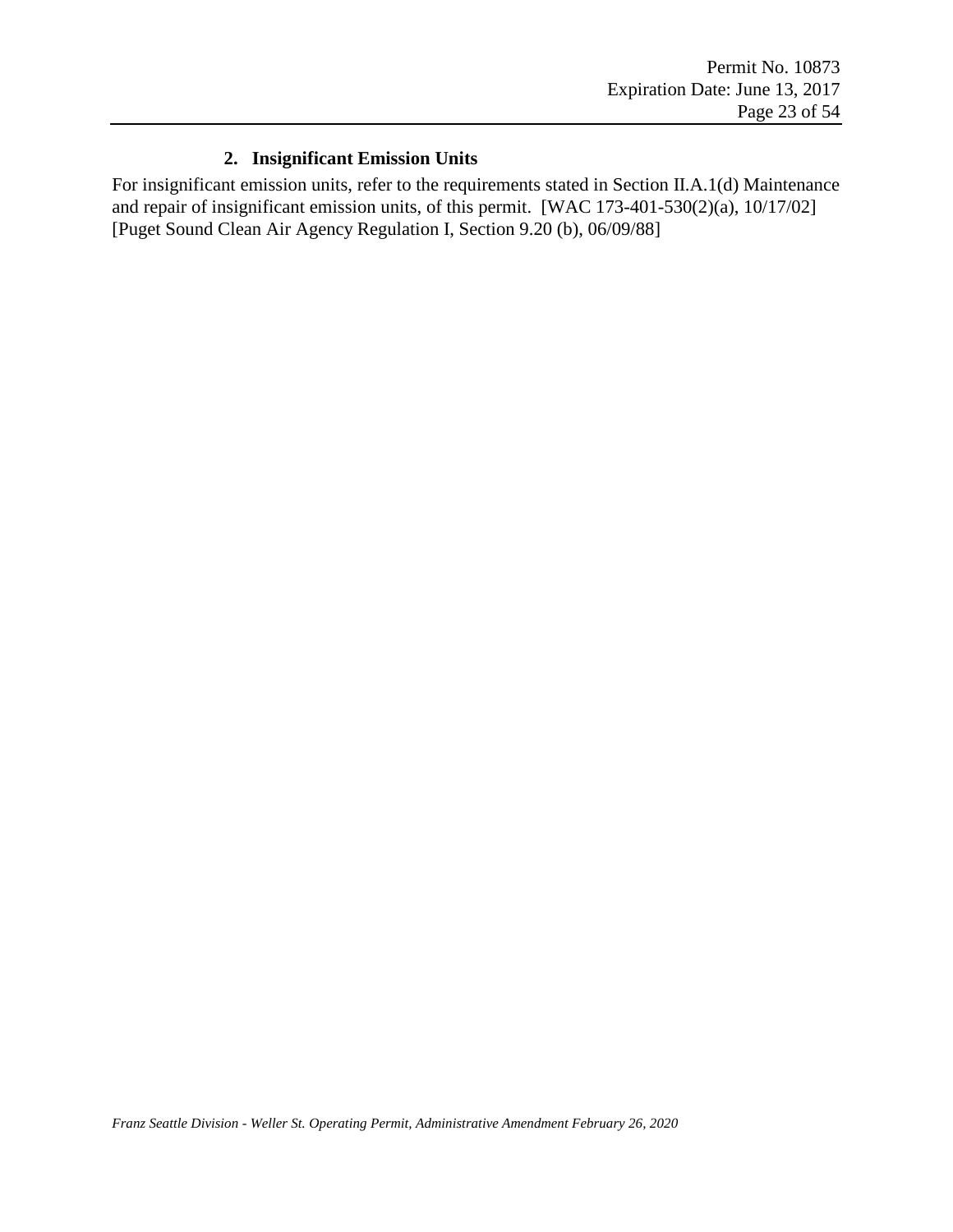### <span id="page-23-0"></span>**III. PROHIBITED ACTIVITIES**

<span id="page-23-1"></span>Franz Seattle Division - Weller St. is prohibited from conducting, causing, or allowing the following activities:

#### *A. Adjustment for Atmospheric Conditions*

Varying the rate of emissions of a pollutant according to atmospheric conditions or ambient concentrations of that pollutant is prohibited, except as directed according to air pollution episode regulations. [WAC 173-400-205, 03/22/91]

#### *B. Outdoor Burning*

<span id="page-23-2"></span>Franz Seattle Division - Weller St. shall not conduct outdoor burning unless the burning is in compliance with WAC 173-425. The following types of fires are allowed, except during any stage of an air pollution episode or period of impaired air quality::

- 1. Recreational fires, as defined in WAC 173-425-030(21) and
- 2. Fires for instruction in the methods of fighting fires, provided that the person conducting the training fire complies with Puget Sound Clean Air Agency Regulation I, Section 8.07.

[Puget Sound Clean Air Agency Regulation I, Section 8.04, 11/09/00; Puget Sound Clean Air Agency Regulation I Section 8.04, 09/25/08 (STATE ONLY); and Puget Sound Clean Air Agency Regulation I, Section 8.07, 09/09/99 (STATE ONLY)] [WAC 173-425-020(1), 04/13/00; WAC 173-425-030(21), 04/13/00; RCW 70.94.6514, 2009 c118 § 802; RCW 70.94.6528, 2009 c43 § 802; and RCW 70.94.6512(2), 2009 c118 § 802 (STATE ONLY)]

### *C. Refuse Burning*

<span id="page-23-3"></span>Franz Seattle Division - Weller St. shall not cause or allow the burning of combustible refuse except in a multiple chamber incinerator provided with control equipment. Franz Seattle Division - Weller St. shall not operate refuse burning equipment any time other than daylight hours. [Puget Sound Clean Air Agency Regulation I, Section 9.05, 12/09/93]

### *D. Concealment and Masking*

<span id="page-23-4"></span>Franz Seattle Division - Weller St. shall not cause or allow the installation or use of any device or use of any means which, without resulting in a reduction in the total amount of air contaminant emitted, conceals or masks an emission of an air contaminant which would otherwise violate Puget Sound Clean Air Agency Regulation I, Article 9 or Chapter 173-400 WAC. [Puget Sound Clean Air Agency Regulation I, Section 9.13, 06/09/88 (STATE ONLY); WAC 173-400-040(7), 09/20/93] [WAC 173-400-040(8), 04/01/11 (STATE ONLY)]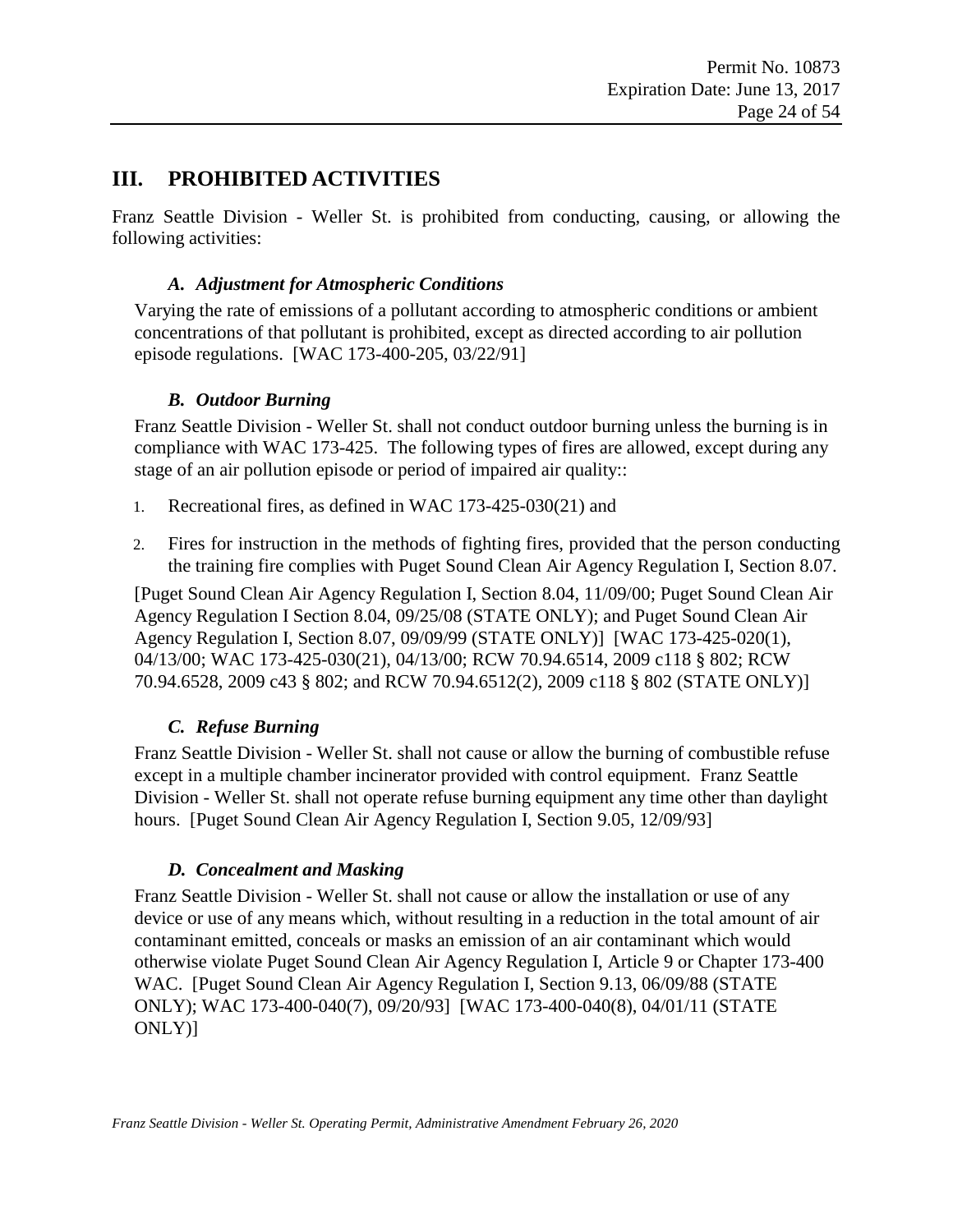### *E. Tampering*

<span id="page-24-0"></span>Franz Seattle Division - Weller St. shall not render inaccurate any monitoring device or method required under Chapter 70.94 RCW, or any ordinance, resolution, regulation, permit, or order in force pursuant thereto. [WAC 173-400-105(9), 4/1/11 (STATE ONLY)]

#### *F. False Statements*

<span id="page-24-1"></span>Franz Seattle Division - Weller St. shall not make any false material statement, representation or certification in any form, notice, or report required under Chapter 70.94 RCW, or any ordinance, resolution, regulation, permit, or order in force pursuant thereto. [WAC 173-400- 105(7), 4/1/11]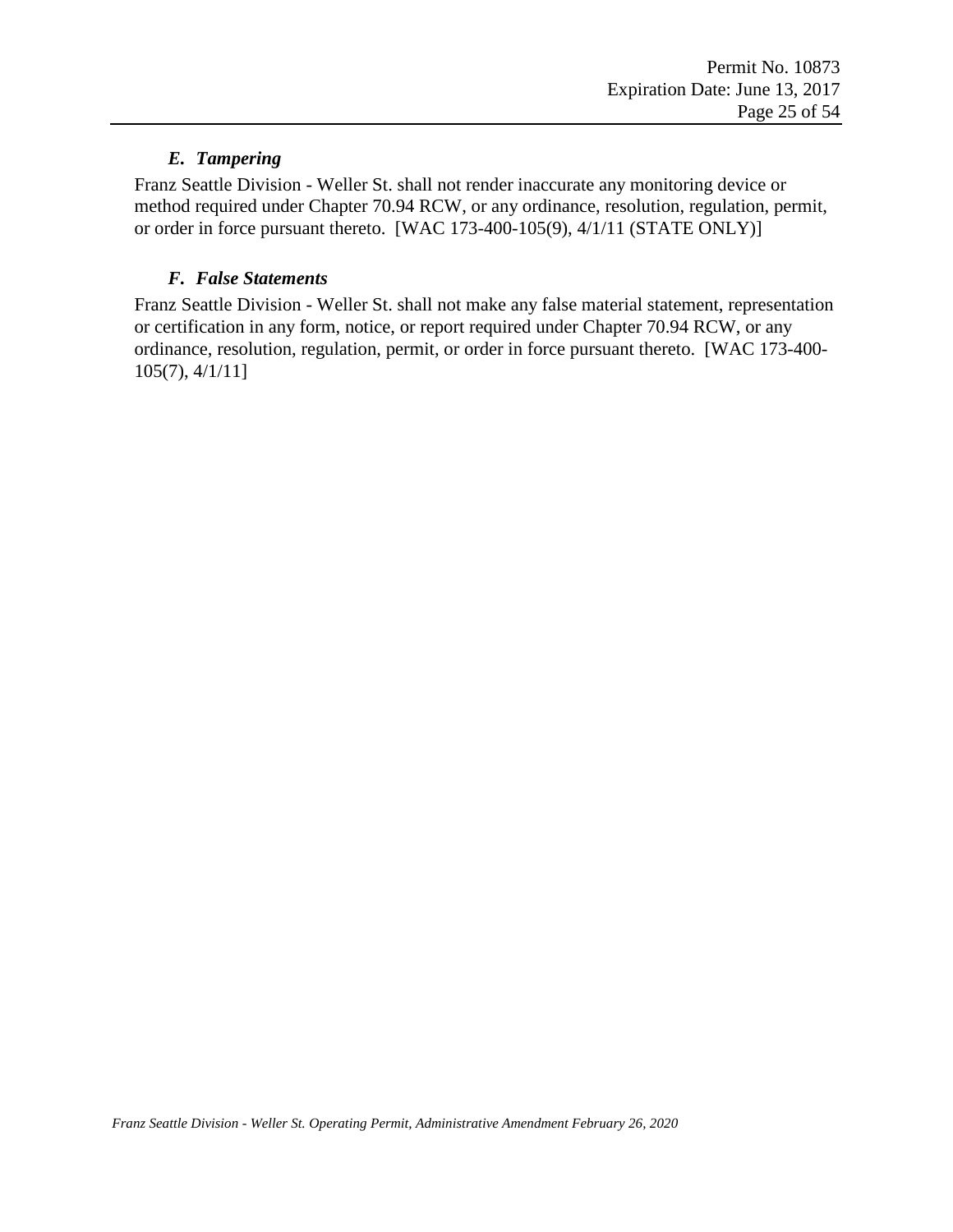### <span id="page-25-0"></span>**IV. ACTIVITIES REQUIRING ADDITIONAL APPROVAL**

<span id="page-25-1"></span>Franz Seattle Division - Weller St. shall obtain the necessary approval from Puget Sound Clean Air Agency before conducting any of the following:

#### *A. New Source Review*

Franz Seattle Division - Weller St. shall not construct, install, establish, or modify an air contaminant source, except those sources that are excluded by Puget Sound Clean Air Agency Regulation I, Section 6.03(b), unless a "Notice of Construction and Application for Approval" has been filed with and approved by the Puget Sound Clean Air Agency. For purposes of complying with the recordkeeping requirement in Puget Sound Clean Air Agency Regulation I, 6.03(c), Franz Seattle Division - Weller St. shall provide in a timely manner, upon request by the Agency, any information reasonably necessary to document the exemption. [Puget Sound Clean Air Agency Regulation I, Section 6.03, 09/12/96; 40 CFR 60.7, 02/12/99; 40 CFR 60.14, 10/17/00; 40 CFR 60.15, 12/16/75; 40 CFR 63.5, 04/05/02] [Puget Sound Clean Air Agency Regulation I, Section 6.03, 09/24/09, WAC 173-460-040, 06/20/09; RCW 70.94.152, 1996 c 67 §1, 1996 c 29 §1 (STATE ONLY)]

#### <span id="page-25-2"></span>*B. Replacement or Substantial Alteration of Emission Control Technology*

Franz Seattle Division - Weller St. shall file a Notice of Construction and Application for Approval according to WAC 173-400-114 with the Puget Sound Clean Air Agency before replacing or substantially altering any emission control technology installed at the facility. [Puget Sound Clean Air Agency Regulation I, Section 6.03, 09/12/96, 09/24/09 (STATE ONLY); WAC 173-400-114, 09/15/01; RCW 70.94.153, 1991 c 199 p303 (STATE ONLY)]

### <span id="page-25-3"></span>*C. Asbestos*

- 1. Franz Seattle Division Weller St. shall comply with 40 CFR 61.145 and 61.150 when conducting renovation or demolition activities at the facility. [40 CFR 61.145, 01/16/91and 61.150, 09/18/03]
- 2. Franz Seattle Division Weller St. shall comply with Puget Sound Clean Air Agency Regulation III, Article 4 when conducting any asbestos project, renovation or demolition activities at the facility. [Puget Sound Clean Air Agency Regulation III, Article 4, 03/26/09 (STATE ONLY)]

### <span id="page-25-4"></span>*D. Spray Coating*

### **1. Applicability**

This section applies to spray-coating operations where a coating that protects or beautifies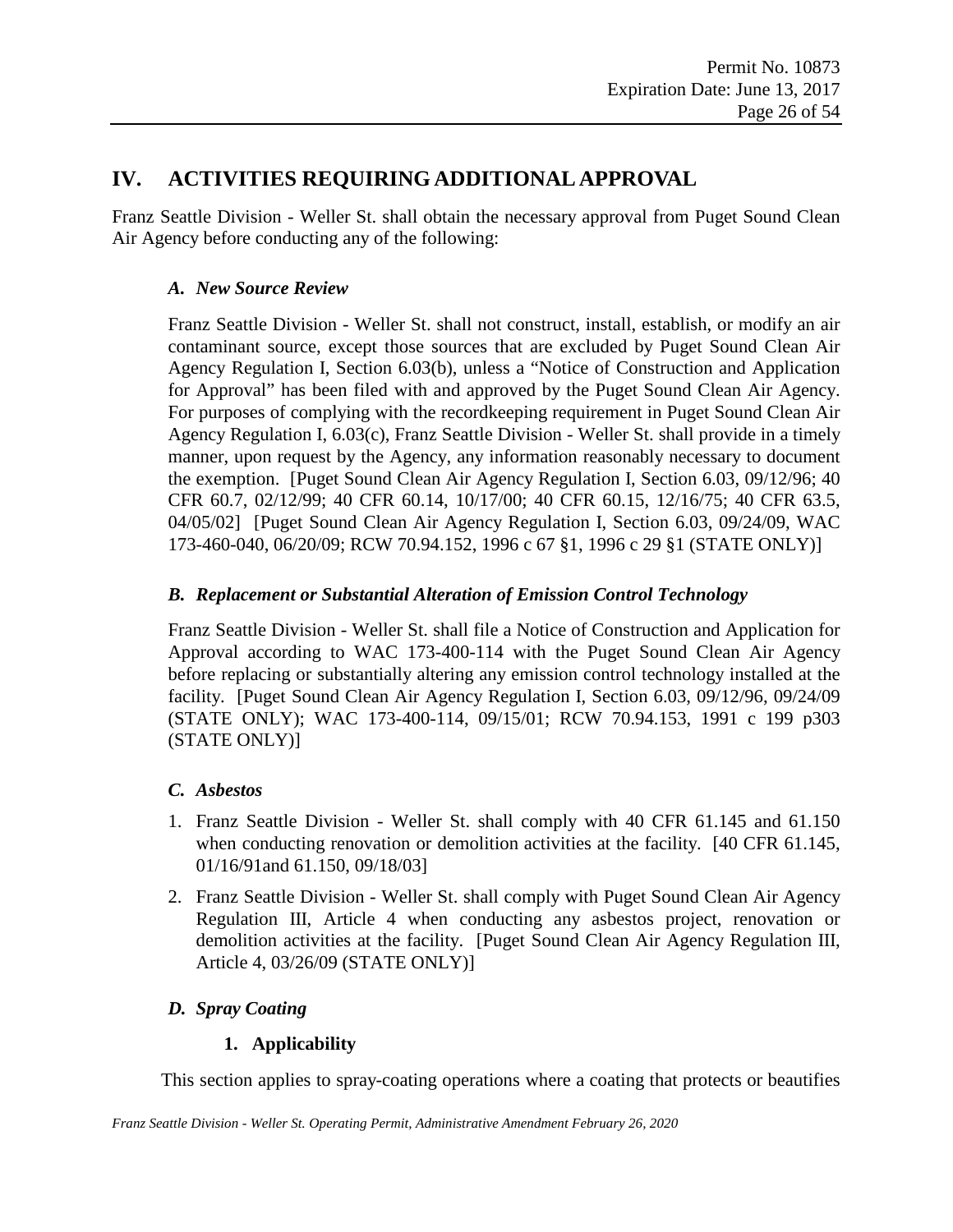a surface is applied with spray-coating equipment.

#### **2. Exemptions**

The following activities are exempt from the provisions of Sections 9.16(c) and (d) of this regulation. Persons claiming any of the following spray-coating exemptions shall have the burden of demonstrating compliance with the claimed exemption.

- (a) Application of architectural or maintenance coatings to stationary structures (e.g., bridges, water towers, buildings, stationary machinery, or similar structures);
- (b) Aerospace coating operations subject to 40 CFR Part 63, Subpart GG. This includes all activities and materials listed in 40 CFR 63.741(f);
- (c) Use of high-volume, low-pressure (HVLP) spray guns when:
	- (i) spray-coating operations do not involve motor vehicles or motor vehicle components;
	- (ii) the gun cup capacity is 8 fluid ounces or less;
	- (iii) the spray gun is used to spray-coat less than 9 square feet per day per facility;
	- (iv) coatings are purchased in containers of 1 quart or less; and
	- (v) spray-coating is allowed by fire department, fire marshal, or other government agency requirements.
- (d) Use of air-brush spray equipment with 0.5 to 2.0 CFM airflow and a maximum cup capacity of 2 fluid ounces, provided that persons claiming exemption from Section 9.16(e) of this regulation register with the Agency in accordance with Article 5 of this regulation and provide a copy of the current Agency registration document to each new customer before starting work at a site;
- (e) Use of hand-held aerosol spray cans with a capacity of 1 quart or less; or
- (f) Indoor application of automotive undercoating materials using organic solvents having a flash point in excess of 100°F.

#### **3. General Requirements for Indoor Spray-Coating Operations**

It shall be unlawful for any person subject to the provisions of this section to cause or allow spray-coating inside a structure or spray-coating of any motor vehicles or motor vehicle components, unless the spray-coating is conducted inside an enclosed spray area. The enclosed spray area shall employ either properly seated paint arresters, or water-wash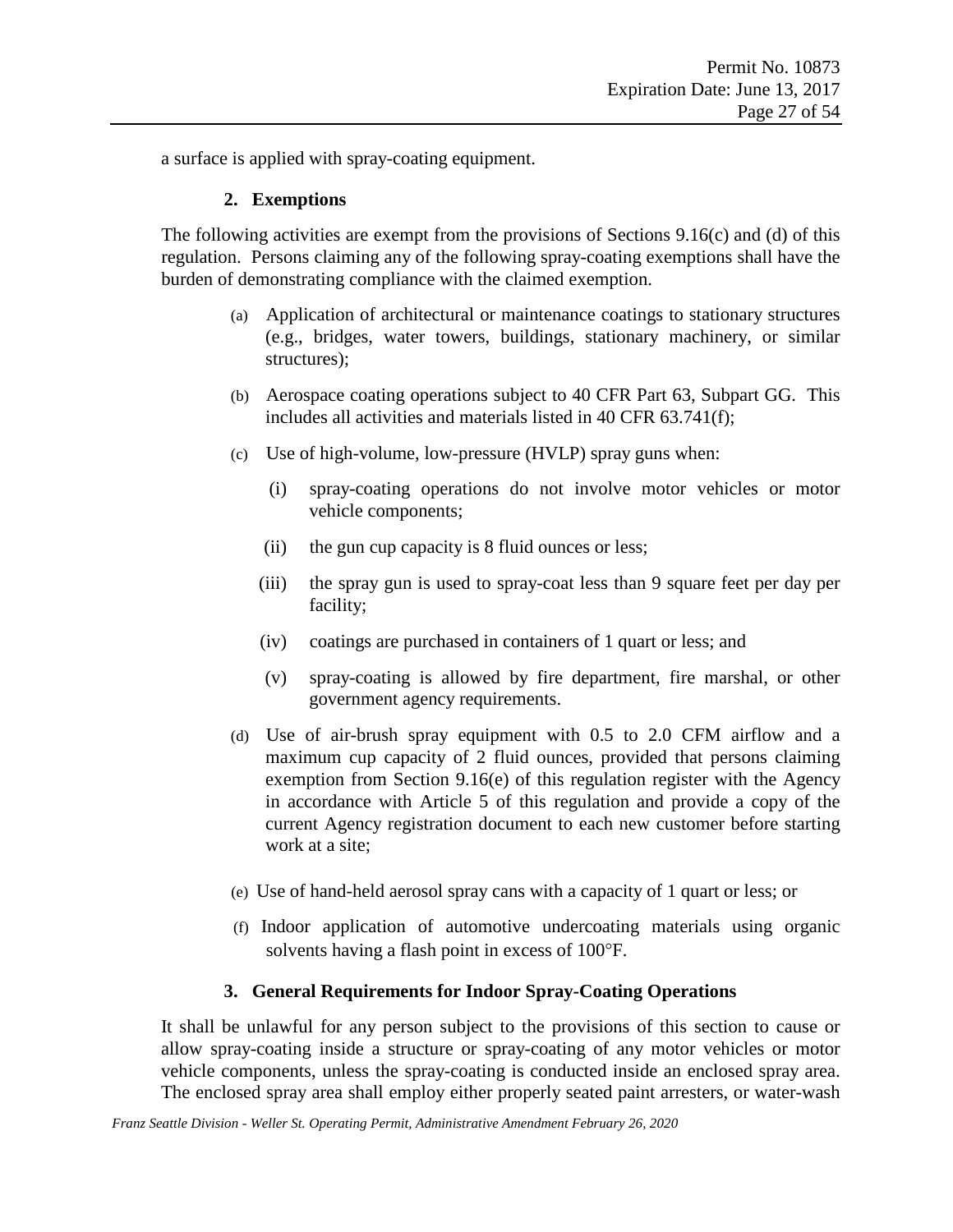curtains with a continuous water curtain to control the overspray. All emissions from the spray-coating operation shall be vented to the atmosphere through an unobstructed vertical exhaust vent.

### **4. General Requirements for Outdoor Spray-Coating Operations**

It shall be unlawful for any person subject to the provisions of this section to cause or allow spray-coating outside an enclosed structure unless reasonable precautions are employed to minimize the overspray. Reasonable precautions include, but are not limited to the use of:

- 1. Enclosures and curtailment during high winds; and
- 2. High-volume low-pressure (HVLP), low-volume low-pressure (LVLP), electrostatic, or air-assisted airless spray equipment. Airless spray equipment may be used where low viscosity and high solid coatings preclude the use of higher-transfer efficiency spray equipment.

#### **5. Compliance with Other Regulations**

Compliance with this regulation does not exempt any person from compliance with Regulation I, Section 9.11 and all other applicable regulations including those of other agencies. [Puget Sound Clean Air Agency Regulation I, Section 9.16 07/12/01; Puget Sound Clean Air Agency Regulation I, Section 9.16, 10/28/10 (STATE ONLY)]

### <span id="page-27-0"></span>*E. Nonroad Engines*

Franz Seattle Division - 6th Ave. shall file a Notice of Intent to Operate prior to beginning operation of a nonroad engine(s) subject to the notification requirements of WAC 173- 400-035 and Puget Sound Clean Air Agency Regulation I, Article 15. For installation and operation of any nonroad engine(s) with a cumulative maximum rated brake horsepower greater than 2000 bhp shall submit the required notification on forms provided by the Agency for this purpose and they shall not be operated prior to obtaining written approval for that operation from the Agency. Any nonroad engine subject to the requirements of WAC 173-400-035 and Puget Sound Clean Air Agency Regulation I, Article 15 must use ultra-low sulfur diesel (or equivalent), as defined in those regulations. If nonroad engine notifications are required under these regulations, Franz Seattle Division  $-6^{th}$  Ave. shall maintain records in accordance with the requirements of those regulations.

[WAC 173-400-035, 4/1/11 (STATE ONLY)] [Puget Sound Clean Air Agency Regulation I, Article 15, 2/1/12 (STATE ONLY)]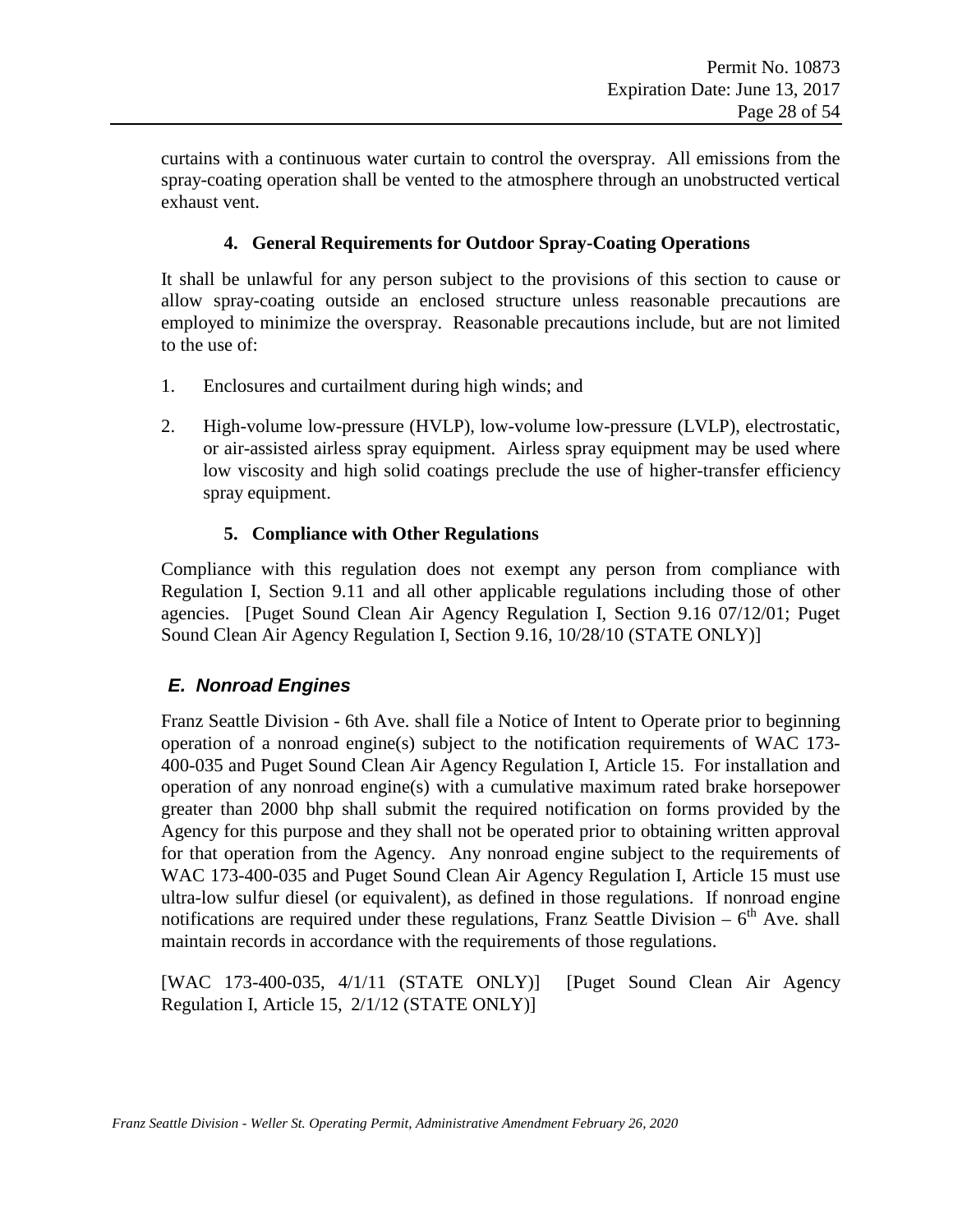### <span id="page-28-1"></span><span id="page-28-0"></span>**V. STANDARD TERMS AND CONDITIONS**

### *A. Duty to comply*

Franz Seattle Division - Weller St. shall comply with all conditions of this permit. Any permit noncompliance constitutes a violation of Chapter 70.94 RCW and, for federally enforceable provisions, a violation of the Federal Clean Air Act (FCAA). Such violations are grounds for enforcement action; for permit termination, revocation and re-issuance, or modification; or for denial of a permit renewal application. [Puget Sound Clean Air Agency Regulation I, Section 7.05, 10/28/93; WAC 173-401-620(2)(a), 11/04/93]

#### <span id="page-28-2"></span>*B. Permit actions*

This permit may be modified, revoked, reopened and reissued, or terminated for cause. The filing of a request by Franz Seattle Division - Weller St. for a permit modification, revocation and re-issuance, or termination, or of a notification of planned changes or anticipated noncompliance does not stay any permit condition. [WAC 173-401- 620(2)(c), 11/04/93]

#### <span id="page-28-3"></span>*C. Property rights*

This permit does not convey any property rights of any sort, or any exclusive privilege. [WAC 173-401-620(2)(d), 11/04/93]

### <span id="page-28-4"></span>*D. Duty to provide information*

Franz Seattle Division - Weller St. shall furnish to Puget Sound Clean Air Agency, within a reasonable time, any information that the Puget Sound Clean Air Agency may request in writing to determine whether cause exists for modifying, revoking and reissuing, or terminating the permit or to determine compliance with the permit. Upon request, Franz Seattle Division - Weller St. shall also furnish to the Puget Sound Clean Air Agency copies of records required to be kept by the permit or, for information claimed to be confidential, Franz Seattle Division - Weller St. may furnish such records directly to EPA Region 10 along with a claim of confidentiality. The Puget Sound Clean Air Agency shall maintain the confidentiality of such information in accordance with RCW 70.94.205. [WAC 173-401-620(2)(e), 11/04/93]

### <span id="page-28-5"></span>*E. Permit fees*

Franz Seattle Division - Weller St. shall pay fees as a condition of this permit in accordance with Puget Sound Clean Air Agency Regulation I, Article 7. Failure to pay fees in a timely fashion shall subject Franz Seattle Division - Weller St. to civil and criminal penalties as prescribed in Chapter 70.94 RCW. [WAC 173-401-620(2)(f), 11/04/93]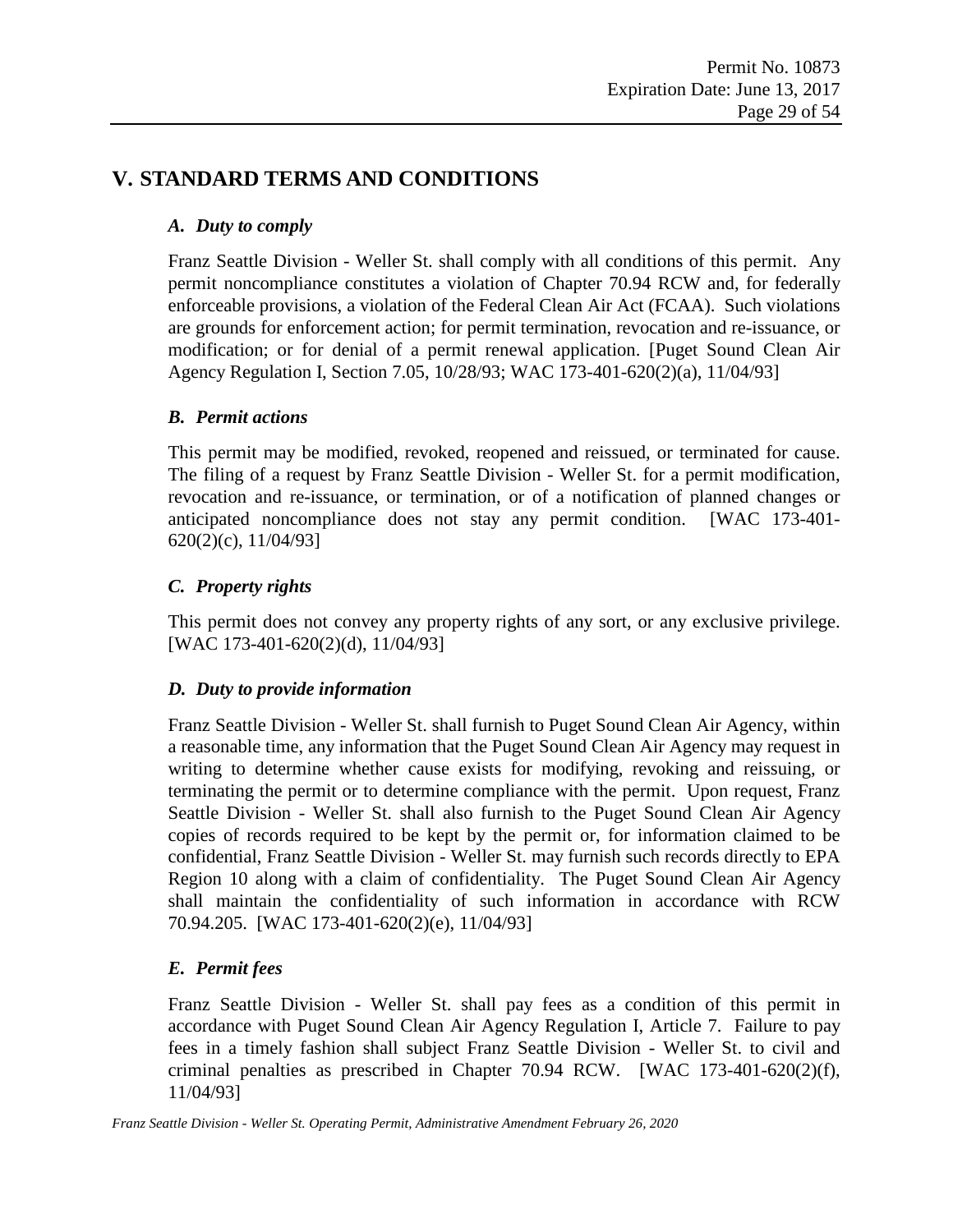#### <span id="page-29-0"></span>*F. Emissions trading*

No permit revision shall be required, under any approved economic incentives, marketable permits, emissions trading, and other similar programs or processes for changes that are provided for in this permit.  $\left[\text{WAC } 173 - 401 - 620(2)(g), 11/04/93\right]$ 

#### <span id="page-29-1"></span>*G. Severability*

If any provision of this permit is held to be invalid, all unaffected provisions of the permit shall remain in effect and be enforceable. [WAC  $173-401-620(2)(h)$ ,  $11/04/93$ ]

#### <span id="page-29-2"></span>*H. Permit appeals*

This permit or any condition in it may be appealed only by filing an appeal with the Pollution Control Hearings Board and serving it on Puget Sound Clean Air Agency within thirty days of receipt, pursuant to RCW 43.21B.310 and WAC 173-401-735. The provision for appeal in this section is separate from and additional to any federal rights to petition and review found under §505(b) of the FCAA. [WAC 173-401-620(2)(i), 11/04/93 and WAC 173-401-735, 05/03/97]

#### <span id="page-29-3"></span>*I. Permit continuation*

This permit and all terms and conditions contained therein, including any permit shield provided under WAC 173-401-640, shall not expire until the renewal permit has been issued or denied if a timely and a complete application has been submitted. An application shield granted under WAC 173-401-705(2) shall remain in effect until the renewal permit has been issued or denied if a timely and complete permit application has been submitted. [WAC 173-401-620(2)(j), 11/04/93]

#### <span id="page-29-4"></span>*J. Federal enforceability*

All terms and conditions of this permit are enforceable by the EPA administrator and by citizens under the FCAA, except for those terms and conditions designated in the permit as not federally enforceable (i.e. "STATE ONLY") [WAC 173-401-625, 11/04/93]

#### <span id="page-29-5"></span>*K. Inspection and entry*

Upon presentation of credentials and other documents as may be required by law, Franz Seattle Division - Weller St. shall allow Puget Sound Clean Air Agency or an authorized representative to:

- a) Enter Franz Seattle Division Weller St.'s premises or where records must be kept under the conditions of this permit;
- b) Have access to and copy, at reasonable times, any records that must be kept under the conditions of the permit;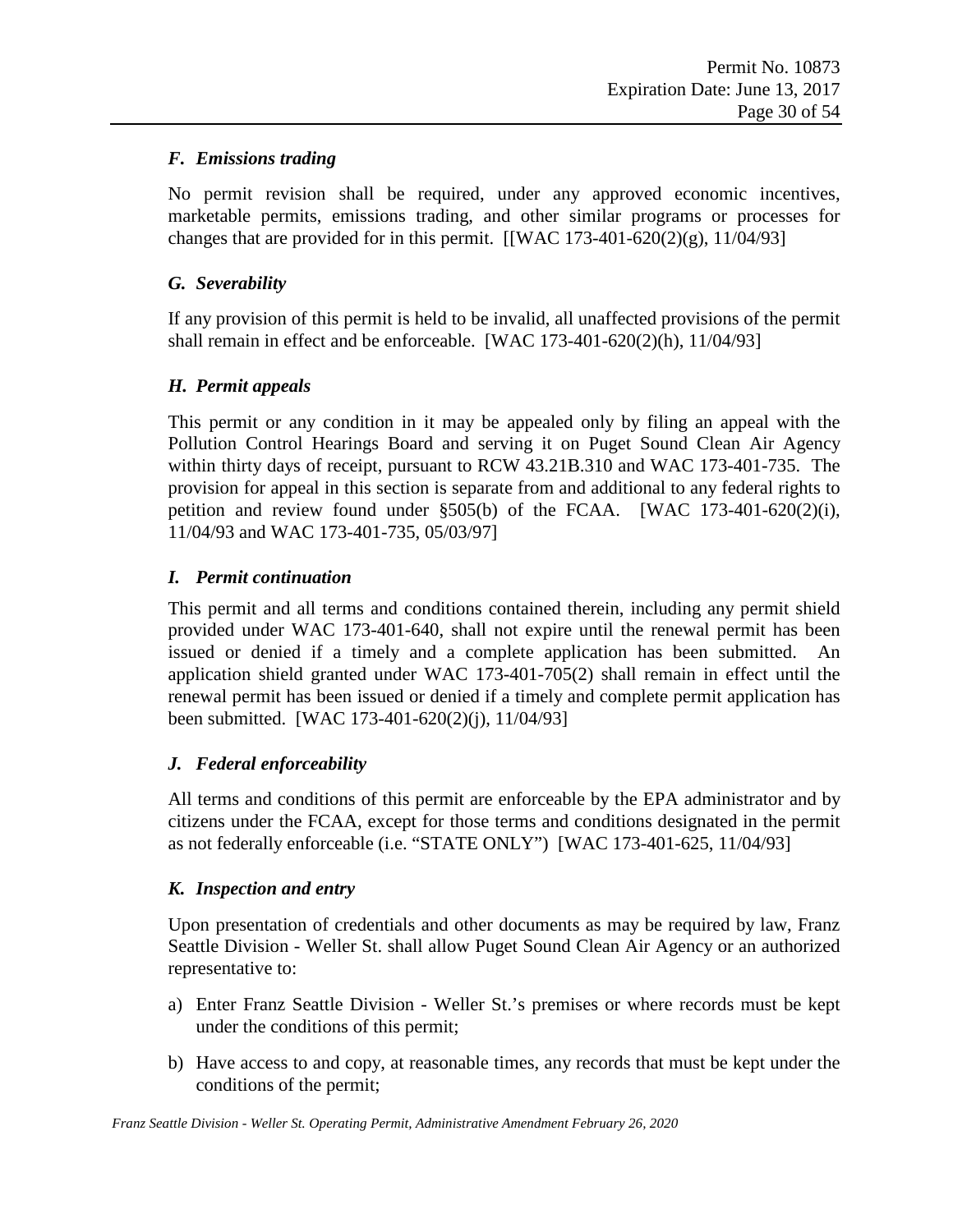- c) Inspect at reasonable times any facilities, equipment (including monitoring and air pollution control equipment), practices or operations regulated or required under the permit; and
- d) As authorized by WAC 173-400-105 and the FCAA, sample or monitor at reasonable times substances or parameters for the purpose of assuring compliance with the permit or applicable requirements.

[WAC 173-401-630(2), 11/04/93] [RCW 70.94.200, 1987 c 109 §38 (STATE ONLY)]

#### <span id="page-30-0"></span>*L. Compliance requirements*

- a) Franz Seattle Division Weller St. shall continue to comply with all applicable requirements with which the source is currently in compliance. Franz Seattle Division - Weller St. shall meet on a timely basis any applicable requirements that become effective during the permit term. [WAC 173-401-630(3), 11/04/93; WAC 173-401-510(2)(h)(iii), 06/17/94]
- b) For any applicable requirements with which Franz Seattle Division Weller St. may not be currently in compliance, Franz Seattle Division - Weller St. shall comply with the elements of the compliance schedule established pursuant to WAC 173-401- 630(3). [WAC 173-401-630(3), 11/04/93]

#### <span id="page-30-1"></span>*M. Compliance certifications*

Franz Seattle Division - Weller St. shall submit a certification of compliance with permit terms and conditions once per year for the calendar year (January 1 thru December 31). The first such certification shall cover the period commencing upon the date of issuance of this permit and ending on December 31. Each certification shall include:

- a) The identification of each term or condition of the permit that is the basis of the certification;
- b) The compliance status;
- c) Whether compliance was continuous or intermittent; and
- d) The method(s) used for determining the compliance status of the source, currently and over the reporting period. These methods must be consistent with the permit Monitoring and Recordkeeping Methods.

All annual compliance certifications shall be submitted to both EPA Region 10 and to the Puget Sound Clean Air Agency, at the following addresses, by January 31 for the previous calendar year:

Attn.: Operating Permit Certification Attn.: Air Operating Permits<br>1904 3<sup>rd</sup> Ave., Suite 105 1200 6<sup>th</sup> Avenue 1904  $3<sup>rd</sup>$  Ave., Suite 105

Puget Sound Clean Air Agency EPA Region 10, Mail Stop OAQ-107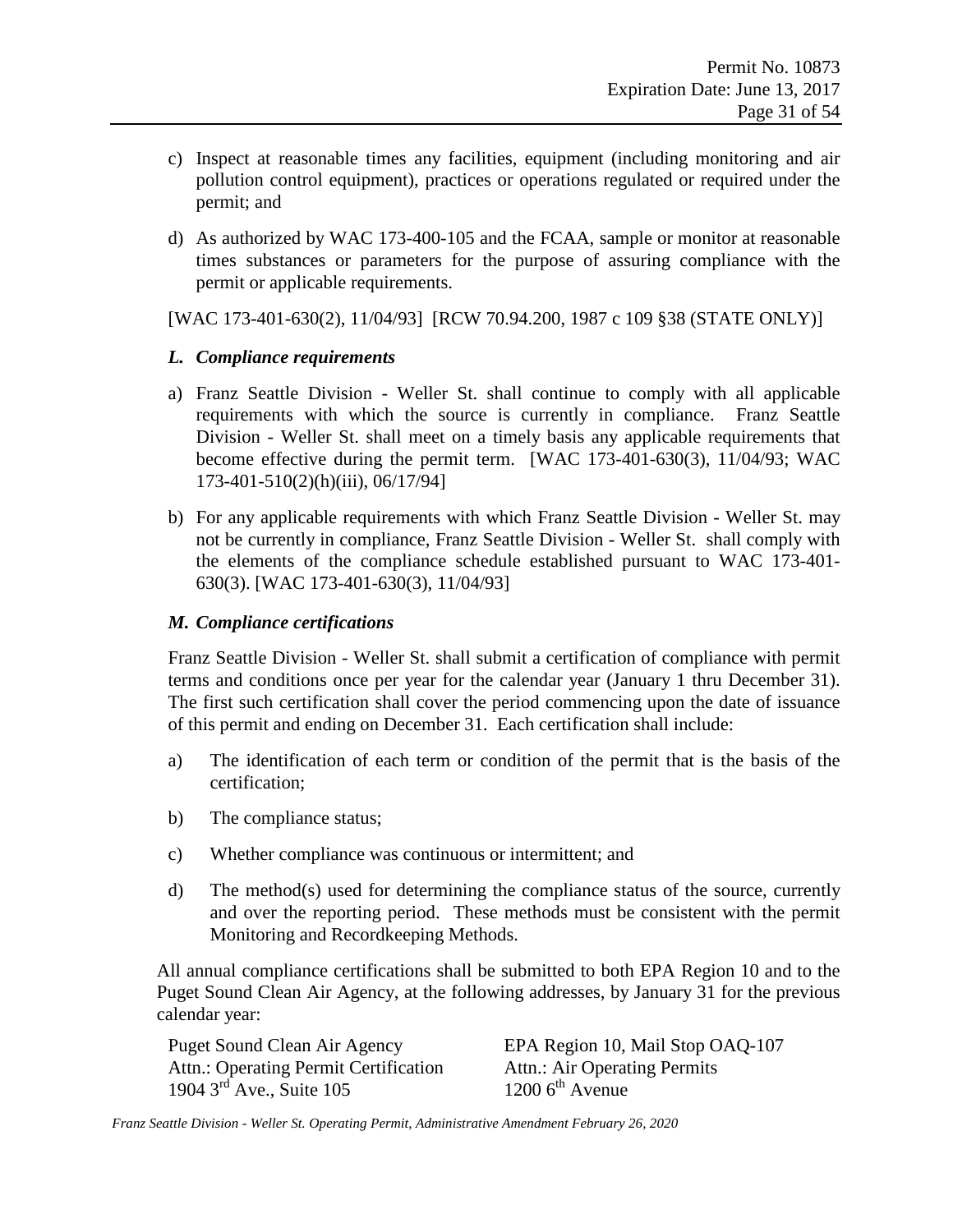Seattle, Washington 98101 Seattle, Washington 98101 [WAC 173-401-630(5), 11/04/93]

Reports to the Puget Sound Clean Air Agency shall be submitted in electronic format as an attachment to an email [\[facilitysubmittal@pscleanair.org\]](mailto:facilitysubmittal@pscleanair.org). Original written documents shall also be submitted for record purposes. The date the document is received by the Puget Sound Clean Air Agency email system shall be considered the submitted date of the report. Nothing in this section waives or modifies any requirements established under other applicable regulations. [Puget Sound Clean Air Agency Regulation I, Section 7.09(c), 09/25/08 (STATE ONLY)]

#### <span id="page-31-0"></span>*N. Compliance Testing*

#### **1. Emission Testing**

#### *(a) General*

For the purpose of determining compliance with an emission standard, the Puget Sound Clean Air Agency or Ecology may conduct testing of an emission unit or require Franz Seattle Division - Weller St. to have it tested. In the event the Puget Sound Clean Air Agency or Ecology conduct the test, Franz Seattle Division - Weller St. shall be given an opportunity to observe the sampling and to obtain a sample at the same time. [Puget Sound Clean Air Agency Regulation I, Section 3.05(b), 02/10/94; WAC 173-400-105(4), 09/20/93, 04/01/11 (STATE ONLY)]

Testing of sources for compliance with emissions standards shall be performed in accordance with the Reference Test Methods identified in Section I of this permit, except where this permit indicates that a specific Reference Test Method is not needed or appropriate. [Puget Sound Clean Air Agency Regulation I, Section 3.07(a), 03/23/06 (STATE ONLY)]

Franz Seattle Division - Weller St. shall notify Puget Sound Clean Air Agency in writing at least 21 days prior to any compliance test and provide Puget Sound Clean Air Agency an opportunity to review the test plan and to observe the test. Notification of a compliance test shall be submitted on forms provided by the Puget Sound Clean Air Agency. Test notifications using the Puget Sound Clean Air Agency forms do not constitute test plans. Compliance with this notification provision does not satisfy any obligation found in an order or other regulatory requirement to submit a test plan for Puget Sound Clean Air Agency review. Notification under Section 3.07(b) of this regulation does not waive or modify test notification requirements found in other applicable regulations. [Puget Sound Clean Air Agency Regulation I, Section 3.07(b), 03/23/06 (STATE ONLY)]

Franz Seattle Division - Weller St., if required by Puget Sound Clean Air Agency to perform a compliance test, shall submit a report to Puget Sound Clean Air Agency no later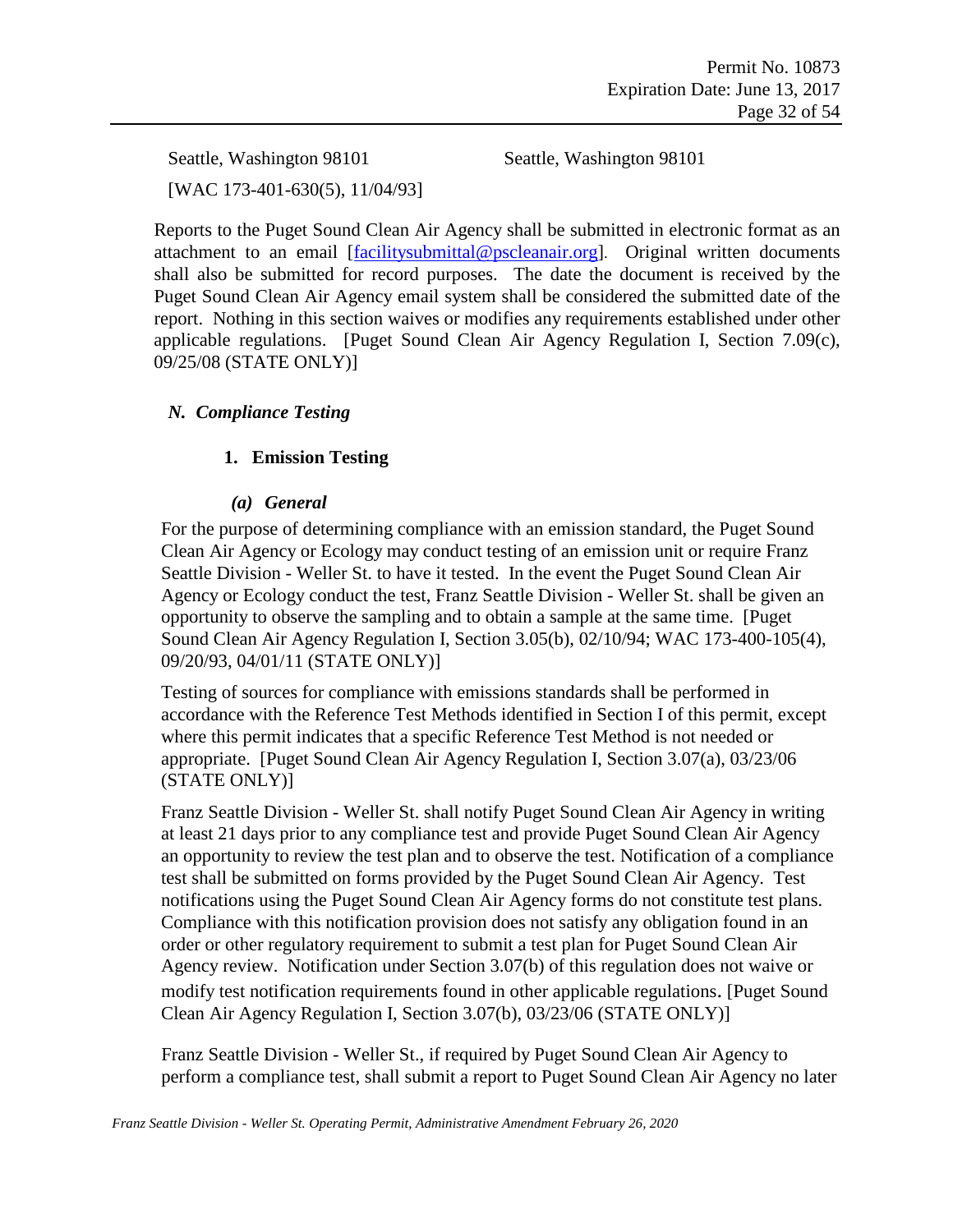than 60 days after the test. The report shall include:

- a) A description of the source and the sampling location;
- b) The time and date of the test;
- c) A summary of results, reported in units and for averaging periods consistent with the applicable emission standard;
- d) A description of the test methods and quality assurance procedures employed;
- e) The amount of fuel burned or raw material processed by the source during the test;
- f) The operating parameters of the source and control equipment during the test;
- g) Field data and example calculations; and
- h) A statement signed by the senior management official of the testing firm certifying the validity of the source test report.

[Puget Sound Clean Air Agency Regulation I, Section 3.07(c), 03/23/06 (STATE ONLY)]

#### **2. Credible Evidence**

For the purpose of submitting compliance certifications or establishing whether or not a person has violated or is in violation of this permit, nothing in Puget Sound Clean Air Agency Regulation I, shall preclude the use, including the exclusive use, of any credible evidence or information relevant to whether a source would have been in compliance with applicable requirements if the appropriate performance or compliance test or procedure had been performed. [Puget Sound Clean Air Agency Reg. I, Section 3.06, 10/08/98]

#### <span id="page-32-0"></span>*O. Recordkeeping*

Franz Seattle Division - Weller St. shall maintain the following where applicable:

- a) Records of required monitoring information that include the following:
	- i) The date, place as defined in the permit, and time of sampling or measurements;
	- ii) The date(s) analyses were performed;
	- iii) The company or entity that performed the analyses;
	- iv) The analytical techniques or methods used;
	- v) The results of such analyses; and
- *Franz Seattle Division - Weller St. Operating Permit, Administrative Amendment February 26, 2020* vi) The operating conditions existing at the time of sampling or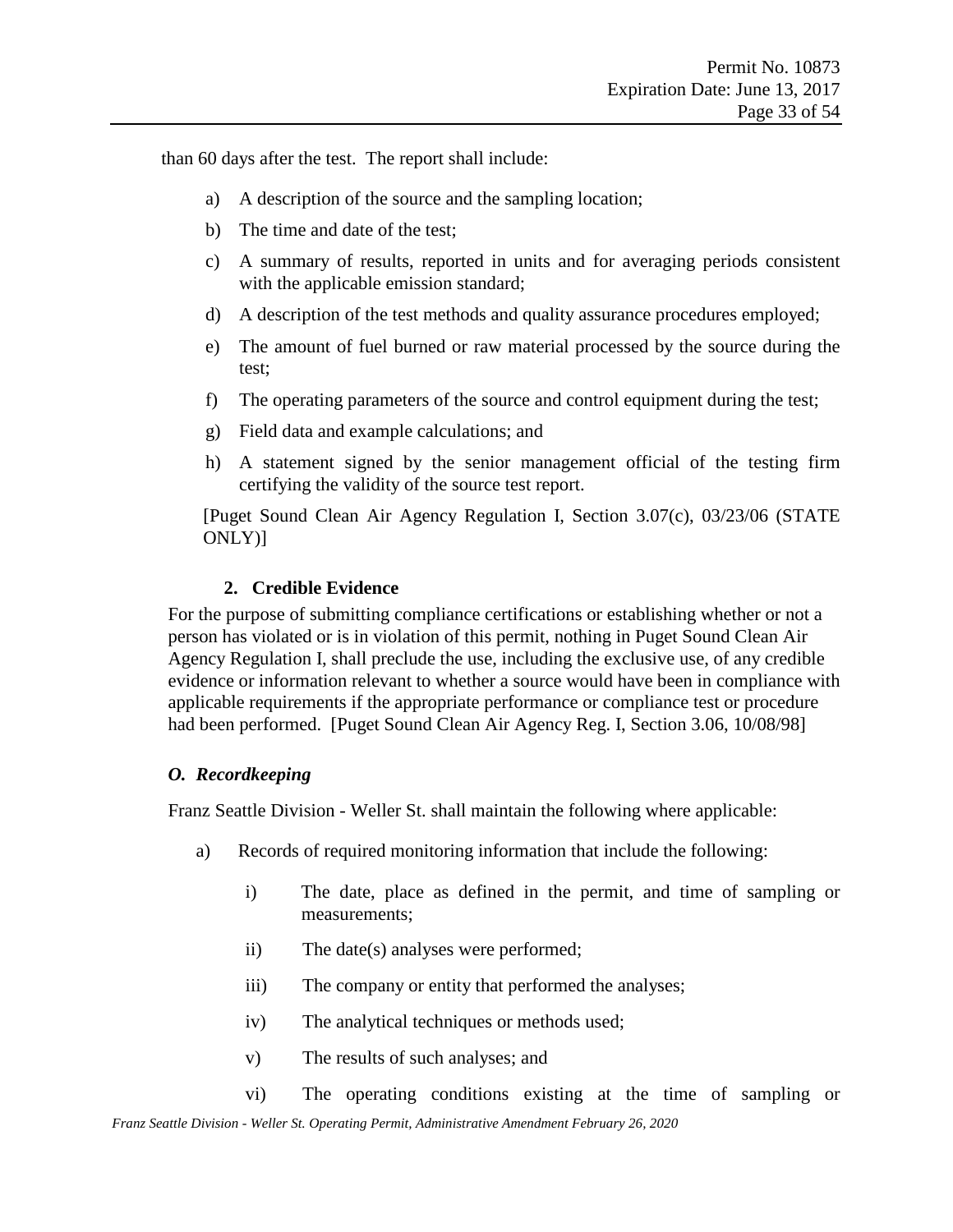measurement;

[WAC 173-401-615(2), 10/17/02]

- b) Records describing changes made at the source that result in emissions of a regulated air pollutant subject to an applicable requirement, but not otherwise regulated under the permit, and the emissions resulting from those changes [WAC 173-401-615(2), 10/17/02]
- c) Records of all monitoring data and support information required by this permit shall be retained by Franz Seattle Division - Weller St. for a period of five years from the date of the monitoring sample, measurement, report or application. Support information includes all calibration and maintenance records and all original strip-chart recordings for continuous monitoring instrumentation, and copies of all reports required by the permit. [WAC 173-401-615(2), 10/17/02]
- d) Franz Seattle Division Weller St. shall keep records of all inspections, tests and other actions required by Section II.A. of this permit, including who conducted the inspection, tests or other actions; and the date and the results of the inspection, tests or other actions; and the date and the results of the inspection, tests, or other actions including corrective actions. All records required under this item will be available for Puget Sound Clean Air Agency review [Puget Sound Clean Air Agency Regulation I, Section 7.09(b), 09/10/98, 09/25/08 (STATE ONLY)]
- e) Franz Seattle Division Weller St. shall keep records for all complaints received concerning odor, fugitive emissions, or nuisance relating to Section II of this permit. These records must also contain the following information:
	- i) The date and time of the complaint,
	- ii) The name of the person complaining, if known,
	- iii) The nature of the complaint, and
	- iv) The date, time and nature of any corrective action taken.

[WAC 173-401-615(1)(b), 10/17/02]

#### <span id="page-33-0"></span>*P. Data Recovery*

If the specific monitoring and recordkeeping requirements in Section II of this permit are silent on data recovery provisions, data recovery is assumed to be 100%. However, for the following sections of this permit which require monthly monitoring: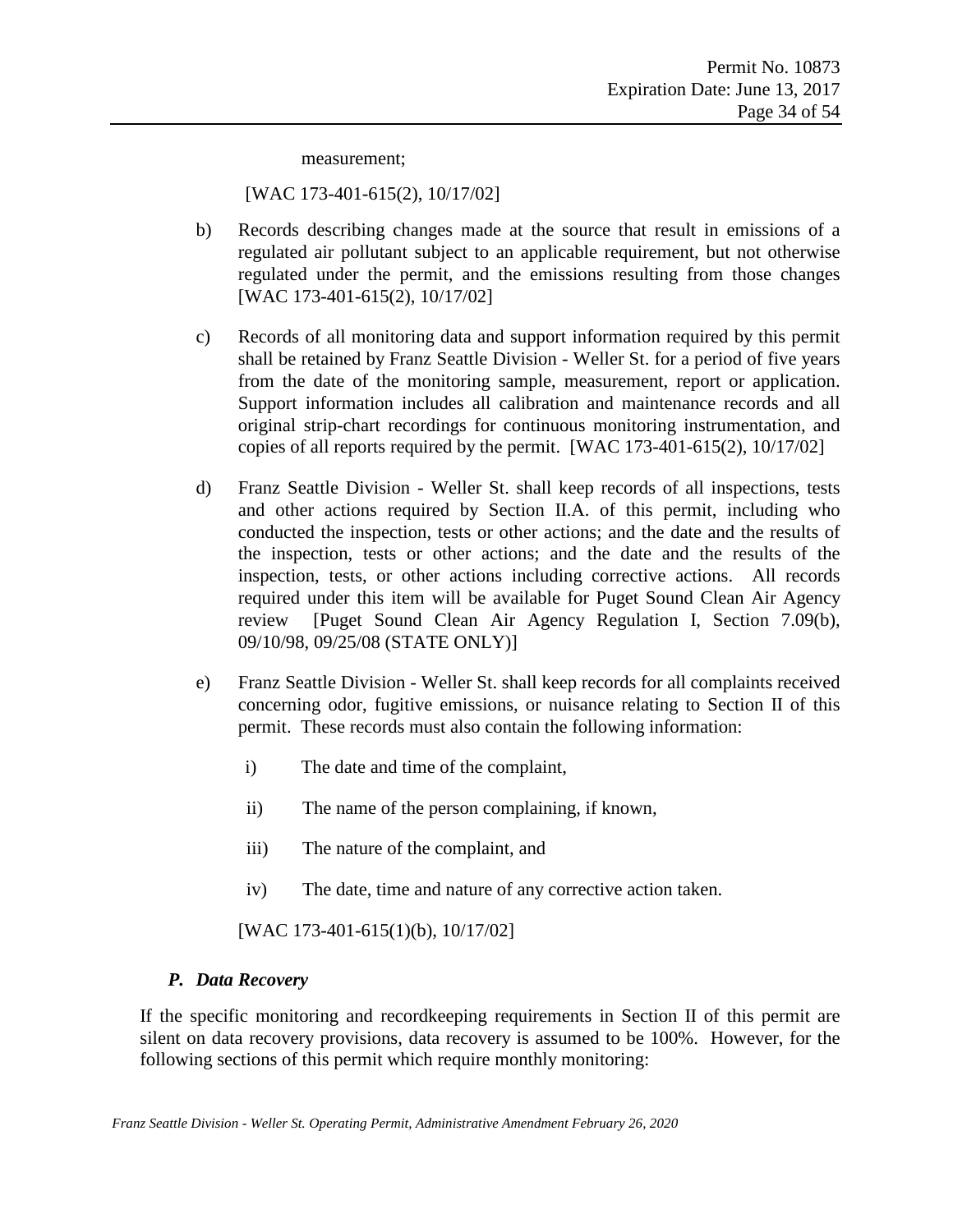- II.A.1(a) Opacity monitoring
- II.A.1(c) Facility-wide inspections
- II.A.1(e) Fugitive Dust, Track-Out, and Odor-Bearing Contaminants
- II.A.2(a) Boiler, Oven, and Griddle Monitoring
- II.A.2(c) Fabric Filter Inspections

Franz Seattle Division - Weller St. shall collect at least nine of the most recent ten required records.

Failure to recover the required amount of monitoring data may be excused from penalty during periods of monitoring system breakdown, malfunction, repairs, calibration checks and acts of God deemed to be unavoidable. In determining whether a monitoring failure was unavoidable, the following factors shall be considered:

- Whether the event was caused by poor or inadequate design, operation, maintenance, or any other reasonably preventable condition;
- Whether the event was of a recurring pattern indicative of inadequate design, operation, or maintenance; and
- Whether Franz Seattle Division Weller St. took immediate and appropriate corrective action in a manner consistent with good air pollution control practice.

The occasional and unintentional loss or omission of required records shall not constitute a reportable permit deviation, provided Franz Seattle Division - Weller St., upon discovery of the missing records, is able to reconstruct the required information from other available information or knowledge or the missing record is otherwise allowed by this permit. Upon request, Franz Seattle Division - Weller St. will disclose data or information used to reconstruct records to the Puget Sound Clean Air Agency.

The monitoring reports required by Section V.Q. shall include an explanation for any instance in which Franz Seattle Division - Weller St. failed to meet the data recovery requirements of this condition for any monitored process or parameter. The explanation shall include the reason that the data was not collected and any actions that Franz Seattle Division - Weller St. will take to insure collection of such data in the future. [WAC 173-401- 615(1)(b), 10/17/02]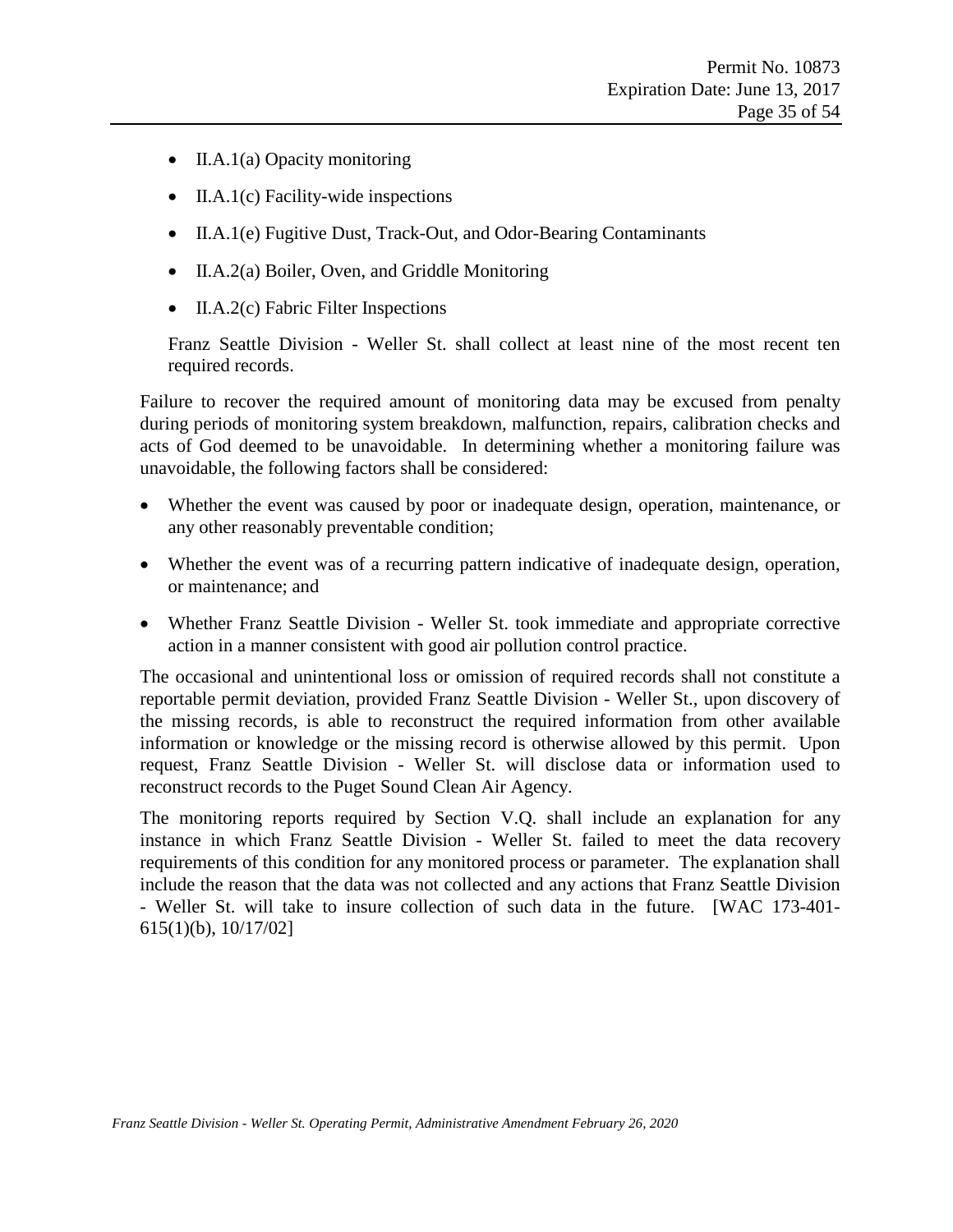### <span id="page-35-0"></span>*Q. Reporting*

#### **1. General Reports**

#### *(a) Semiannual Operating Permit Reports*

<span id="page-35-1"></span>Any monitoring reports required by this permit to be submitted to the Puget Sound Clean Air Agency shall be submitted at least once every six months  $(July 31<sup>st</sup> for the reporting period)$ of January through June and by January  $31<sup>st</sup>$  for the reporting period of July through December), or more frequently where required by an applicable requirement. All instances of deviations from permit requirements must be clearly identified in such reports. If there were no deviations Franz Seattle Division - Weller St. must submit a report stating that there were no deviations. [WAC 173-401-615(3)(a), 10/17/02]

#### *(b) Deviation Reports*

<span id="page-35-2"></span>Franz Seattle Division - Weller St. shall report in writing to Puget Sound Clean Air Agency Operating Permit Certification all instances of deviations from the permit requirements, including those attributable to upset conditions as defined in this permit, the probable cause of the deviations, and any corrective actions or preventive measures taken. "Deviation" means any situation in which an emission unit fails to meet a permit term or condition. Franz Seattle Division - Weller St. shall maintain a contemporaneous record of all deviations. Franz Seattle Division - Weller St. shall report any deviations to the Puget Sound Clean Air Agency that represent a potential threat to human health or safety by FAX (206-343-7522) as soon as possible but no later than 12 hours after such a deviation is discovered. Franz Seattle Division - Weller St. shall report other deviations in writing to Puget Sound Clean Air Agency Operating Permit Certification on a monthly basis, within 30 days after the end of the month in which the deviation is discovered. Franz Seattle Division - Weller St. is not required to submit a monthly report for months during which there were no deviations, except that if there are no deviations during a calendar half, Franz Seattle Division - Weller St. must report that there were no deviations by July 31 for the reporting period January 1 through June 30, and by January 31 for the reporting period between July 1 through December 31. [WAC 173-401-615(3)(b), 10/17/02; WAC 173-400-107(3), 9/20/93; WAC 173-400-107(3), 4/1/11 (STATE ONLY)]

For any excess emission that Franz Seattle Division - Weller St. wants the Puget Sound Clean Air Agency to consider unavoidable, Franz Seattle Division - Weller St. shall follow the procedures discussed in Section V.S, Unavoidable Excess Emissions. [WAC 173-401- 615(3)(b), 10/17/02*;* WAC 173-400-107, 9/20/93; WAC 173-400-107, 4/1/11 (STATE ONLY)]

#### *(c) Reporting Certification*

<span id="page-35-3"></span>Any application form, report, or compliance certification that is required to be certified by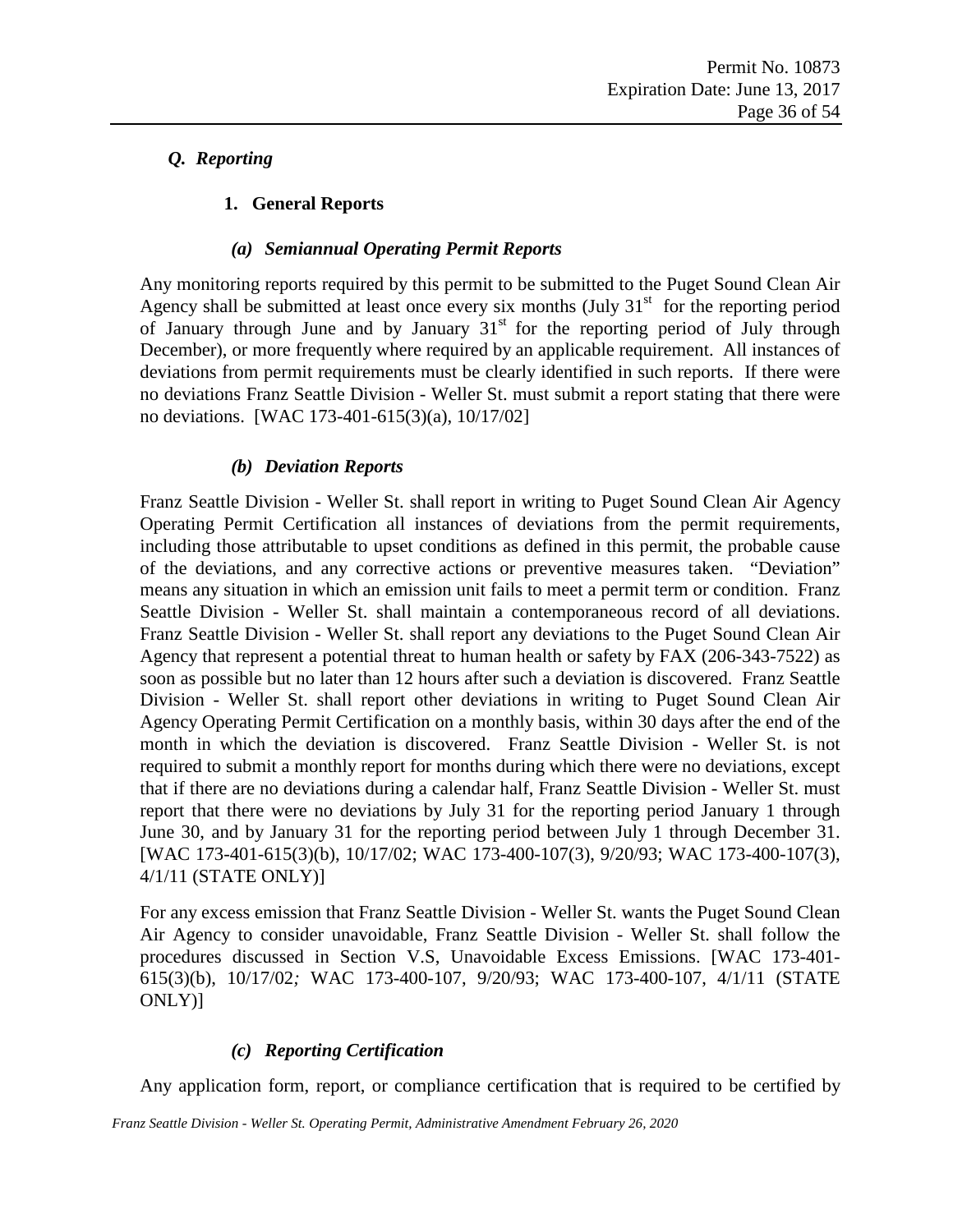any applicable requirement or is submitted pursuant to this permit shall contain certification by a responsible official of truth, accuracy, and completeness. This certification and any other certification required under this permit shall state that, based on information and belief formed after reasonable inquiry, the statements and information in the document are true, accurate, and complete. [WAC 173-401-520, 11/04/93]

The following application forms, reports, and compliance certifications must be certified upon submittal:

- Annual Air Operating Permit Compliance Certification [\(V.M](#page-30-1) [Compliance](#page-30-1)  [certifications\)](#page-30-1) (WAC 173-401-630(5), 11/4/93)
- Semi-annual Air Operating Permit Report [\(V.Q.1\(a\)](#page-35-1) [Semiannual Operating Permit](#page-35-1)  [Reports](#page-35-1) (WAC 173-401-615(3)(a), 10/17/02)
- Administrative Permit Amendment Requests [\(VI.B\)](#page-44-2) [Administrative Permit](#page-44-2)  [Amendments\)](#page-44-2) (WAC 173-401-720, 11/04/93)
- Minor Permit Modification Application [\(VI.E](#page-47-1) [Permit Modification\)](#page-47-1) (WAC 173-401- 725, 11/04/93)
- Significant Permit Modification Application [\(VI.E](#page-47-1) [Permit Modification\)](#page-47-1) (WAC 173- 401-725, 11/04/93)

For all other application forms, reports, and compliance certifications, the responsible official's certification needs only to be submitted once every six months, covering all required reporting since the date of the last certification, provided that the certification specifically identifies all documents subject to the certification. [WAC 173-401-615(3)(a), 10/17/02]

All reports required under this section shall be submitted the Puget Sound Clean Air Agency, at the following address:

> Puget Sound Clean Air Agency Attn.: Operating Permit Certification 1904  $3<sup>rd</sup>$  Avenue – Suite 105 Seattle, Washington 98101

#### **2. Annual Emission Inventory**

Franz Seattle Division - Weller St. shall report annually to the Puget Sound Clean Air Agency for those air contaminants that are emitted in amounts equal to or exceeding the following (tons per year) during the previous calendar year:

| 1. Carbon monoxide (CO) emissions                                        | 25 |
|--------------------------------------------------------------------------|----|
| 2. Facility combined total of all toxic air contaminants (TAC) emissions | h  |
| 3. Any single toxic air contaminant (TAC) emissions                      |    |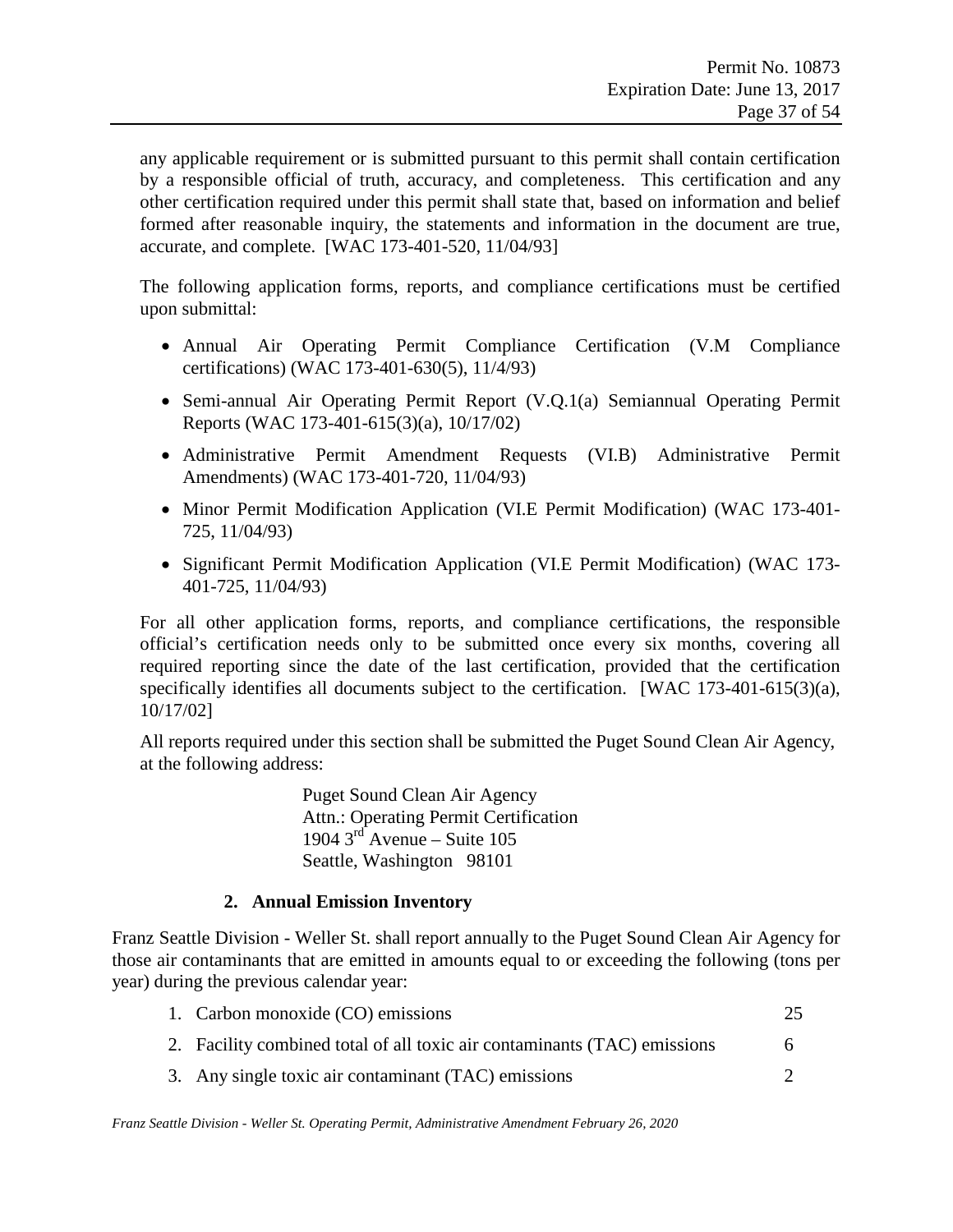| 4. Nitrogen oxide $(NOx)$ emissions           | 25 |
|-----------------------------------------------|----|
| 5. Particulate matter $(PM_{10})$ emissions   | 25 |
| 6. Particulate matter $(PM_{2.5})$ emissions  | 25 |
| 7. Sulfur oxide $(SO_X)$ emissions            | 25 |
| 8. Volatile organic compounds (VOC) emissions |    |

Annual emissions rates shall be reported to the nearest whole ton per year for only those contaminants that equal or exceed the thresholds above. [Puget Sound Clean Air Agency Regulation I, Section 7.09(a), 9/10/98, 09/25/08 (STATE ONLY)]

Franz Seattle Division - Weller St. shall submit to the Puget Sound Clean Air Agency any additional information required by WAC 173-400-105(1) or Puget Sound Clean Air Agency Regulation III, Section 1.11. [Puget Sound Clean Air Agency Regulation III, Section 1.11, 09/24/09 (STATE ONLY)]

#### **3. Method 9A Reports**

Franz Seattle Division - Weller St shall report to the Puget Sound Clean Air Agency results of all opacity monitoring using Ecology Method 9A within 30 days after the end of the month that the measurement occurred. These reports will be certified in accordance with V.Q.1.(c) at least semi-annually. [WAC 173-401-615(3)(a), 10/17/02]

#### **4. Report of Problems not Corrected Within 24 hours**

If Franz Seattle Division - Weller St. is reporting a problem in lieu of correcting it or shutting down the associated equipment or activity in accordance with the specific monitoring and recordkeeping provisions identified in this permit, then Franz Seattle Division - Weller St. shall report to the Puget Sound Clean Air Agency in writing by facsimile (206-343-7522): Operating Permit Certification, the nature of the problem and Franz Seattle Division - Weller St's intent to continue operating while seeking to address the problem.

In addition, within 30 days after the end of the month in which the problem was reported under this section (V.Q.4), Franz Seattle Division - Weller St. shall also submit either:

(a) A deviation report pursuant to [V.Q.1\(b\)](#page-35-2) [Deviation Reports;](#page-35-2) or

(b) A report indicating that after reasonable inquiry Franz Seattle Division - Weller St. has determined that no deviation occurred and the basis for that determination.

All reports submitted pursuant to this Section V.Q.4 shall be certified in accordance with Section [V.Q.1\(c\)1](#page-35-3)(c) [Reporting Certification](#page-35-3) at least semi-annually.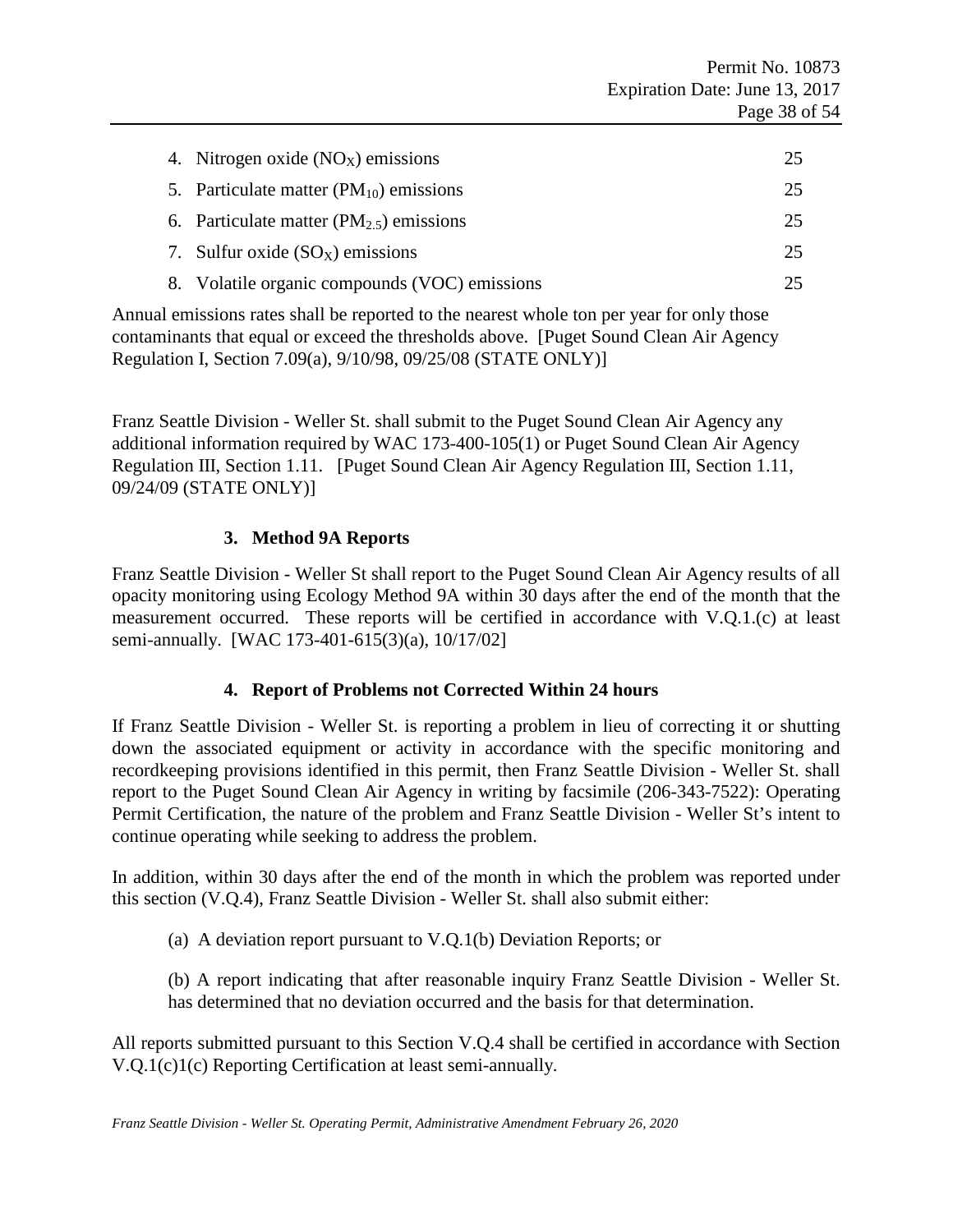Nothing in this Section V.Q.4 shall be construed to extend the deadlines for submitting deviation reports under Section [V.Q.1\(b\)](#page-35-2) [Deviation Reports,](#page-35-2) notifications of emergencies under Section [V.R,](#page-40-0) or reports of unavoidable excess emissions under Section [V.S.](#page-40-1)

[WAC 173-401-615(3), 10/17/02]

#### **5. Reporting Summary**

*The following table contains a summary of the reporting requirements that are presented in detail in this permit. In the event of a conflict between the reporting requirements listed below and the reporting requirements listed in other sections of this permit, the reporting requirements listed in other sections of the permit shall govern.*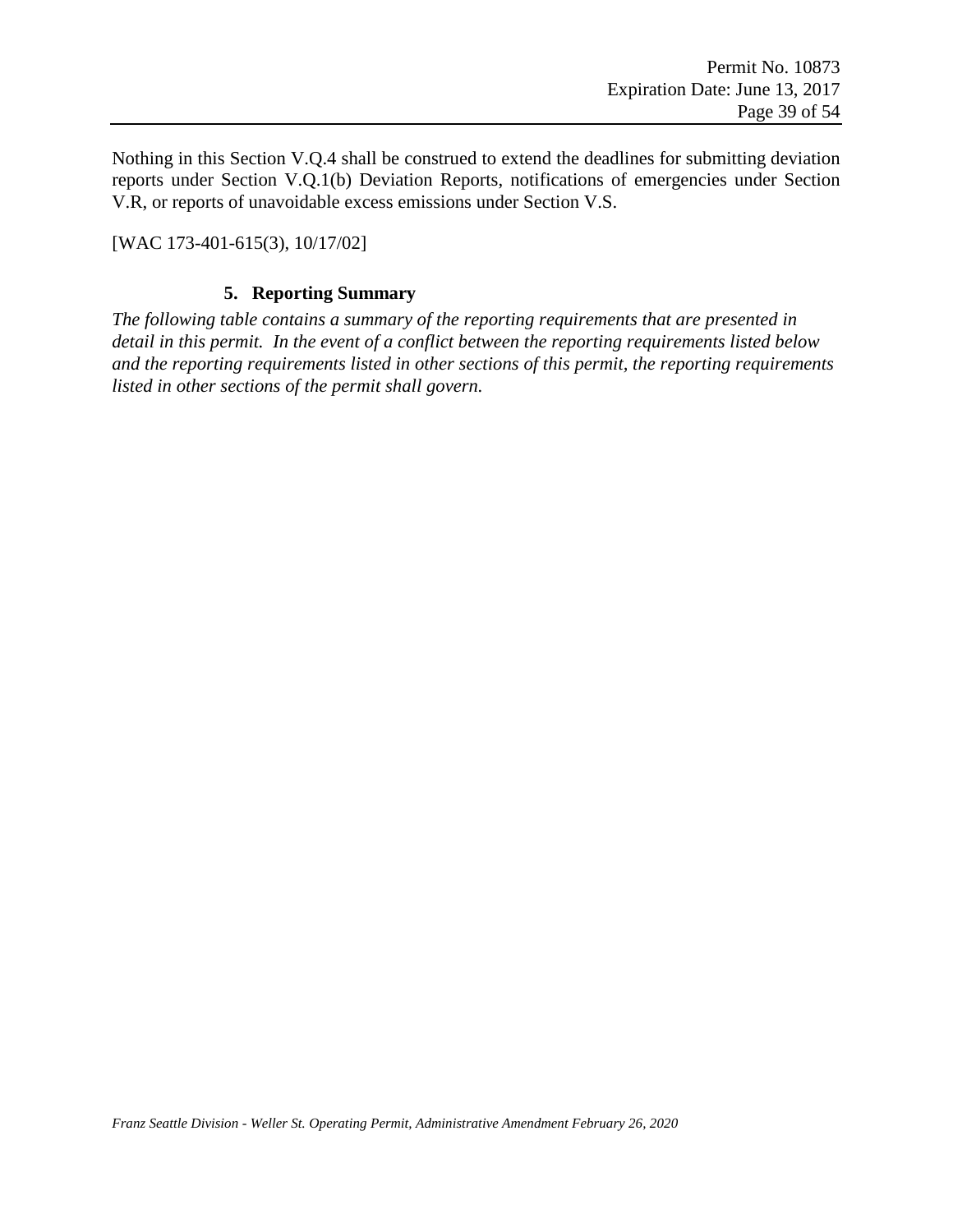### **Table 5 Reporting Requirements Summary**

| <b>Name of Report</b>                                                                                                            | <b>Required by</b>                                       | <b>Frequency</b>                                                                                                                          |
|----------------------------------------------------------------------------------------------------------------------------------|----------------------------------------------------------|-------------------------------------------------------------------------------------------------------------------------------------------|
| Notification of Performance<br>Test                                                                                              | <b>Puget Sound Clean</b><br>Air Agency Reg I:<br>3.07(b) | At least 21 days before the performance test is<br>scheduled to begin.                                                                    |
| Notification of Performance<br><b>Test Results</b>                                                                               | <b>Puget Sound Clean</b><br>Air Agency Reg I:<br>3.07(c) | No later than 60 days after test, except for<br>visual/opacity tests for which notification is<br>needed no later than 30 days after test |
| Compliance certification                                                                                                         | WAC 173-401-<br>630(5)                                   | Annually – January 31 $^{\rm st}$ for the previous calendar<br>year.                                                                      |
|                                                                                                                                  |                                                          | Note: (This report must be submitted to both<br>EPA and Puget Sound Clean Air Agency)                                                     |
| Semiannual operating permit<br>report                                                                                            | WAC 173-401-<br>615(3)(a)                                | July 31 <sup>st</sup> for period January 1-June 30 and<br>January 31 <sup>st</sup> for period July 1-December 31                          |
| Permit deviations which<br>represent a potential threat<br>to human health or safety                                             | WAC 173-401-<br>615(3)(b)                                | Within 12 hours of discovery of the deviation                                                                                             |
| Other permit deviations<br>including failure to repair<br>any defective equipment                                                | WAC 173-401-<br>615(3)(b)                                | Monthly - 30 days after the end of each calendar<br>month                                                                                 |
| <b>Emission</b> inventory<br>statement                                                                                           | Reg. I, $7.09(a)$                                        | Annually - as specified by the Puget Sound<br>Clean Air Agency.                                                                           |
| Notice of emergency                                                                                                              | WAC 173-401-645                                          | Within 2 days of exceeding emission limits                                                                                                |
| Unavoidable excess<br>emissions                                                                                                  | WAC 173-400-107                                          | As needed                                                                                                                                 |
| Administrative permit<br>amendment request                                                                                       | WAC 173-401-720                                          | Can make change immediately on submission                                                                                                 |
| Notice of changes not<br>requiring permit revisions,<br>including $502(b)(10)$<br>changes and SIP authorized<br>emission trading | WAC 173-401-722                                          | 7 days prior to making a change                                                                                                           |
| Notice of off permit changes                                                                                                     | WAC 173-401-724                                          | Contemporaneous with the change                                                                                                           |
| Minor permit modification<br>application                                                                                         | WAC 173-401-725                                          | Can make change immediately after filing<br>application                                                                                   |
| Significant permit<br>modification application                                                                                   | WAC 173-401-725                                          | As needed                                                                                                                                 |

*Franz Seattle Division - Weller St. Operating Permit, Administrative Amendment February 26, 2020*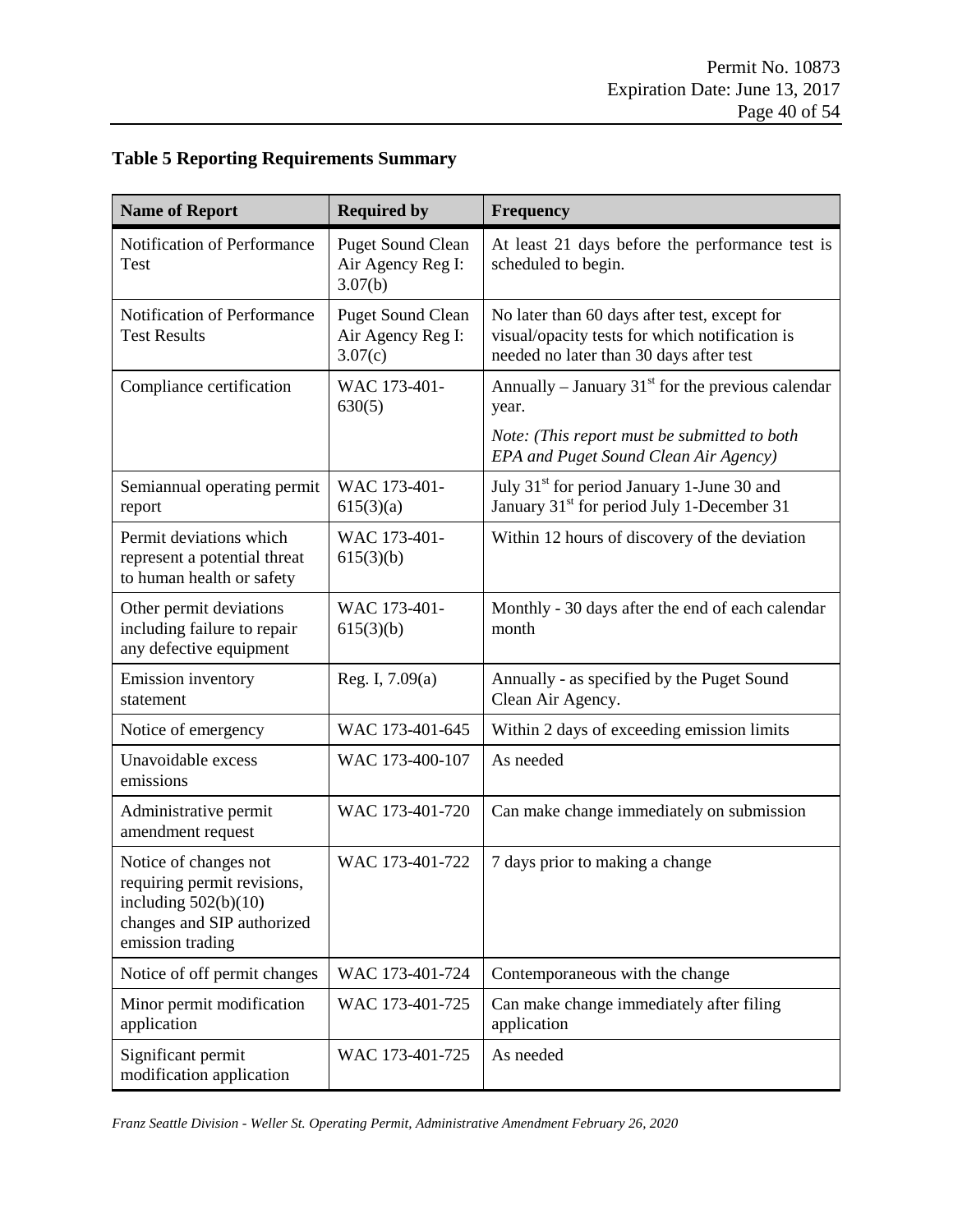| <b>Name of Report</b>                                         | <b>Required by</b>                                               | <b>Frequency</b>           |
|---------------------------------------------------------------|------------------------------------------------------------------|----------------------------|
| PSD permit applications                                       | WAC 173-400-141                                                  | Before construction begins |
| Notice of Construction and<br><b>Application for Approval</b> | <b>Puget Sound Clean</b><br>Air Agency Reg. I,<br>article 6      | Before construction begins |
| Asbestos project notification                                 | <b>Puget Sound Clean</b><br>Air Agency Reg.<br>III, section 4.03 | Up to 10 days prior        |

### *R. Emergencies*

<span id="page-40-0"></span>An emergency, as defined in WAC 173-401-645(l), constitutes an affirmative defense to an action brought for noncompliance with a technology-based emission limitation if the conditions of WAC 173-401-645(3) are met.

The affirmative defense of emergency shall be demonstrated through properly signed, contemporaneous operating logs, or other relevant evidence that:

- 1. An emergency occurred and that Franz Seattle Division Weller St. can identify the cause(s) of the emergency;
- 2. The permitted facility was at the time being properly operated;
- 3. During the period of the emergency Franz Seattle Division Weller St. took all reasonable steps to minimize levels of emissions that exceeded the emission standards or other requirements in the permit; and
- 4. Franz Seattle Division Weller St. submitted notice of the emergency to the Puget Sound Clean Air Agency within two (2) working days of the time when the emissions limitations were exceeded due to the emergency or shorter periods of time specified in an applicable requirement. This notice fulfills the requirement of WAC 173-401- 615(3)(b) unless the excess emissions represent a potential threat to human health or safety. This notice must contain a description of the emergency, any steps taken to mitigate emissions, and corrective actions taken.

In any enforcement proceeding, Franz Seattle Division - Weller St. has the burden of proof to establish the occurrence of an emergency. This provision is in addition to any emergency or upset provision contained in any applicable requirement. [WAC 173-401-645, 11/04/93]

#### *S. Unavoidable Excess Emissions*

<span id="page-40-1"></span>Excess emissions due to startup or shutdown conditions, scheduled maintenance or upsets that are determined to be unavoidable under the procedures and criteria in WAC 173-400-107 shall be excused and not subject to penalty. For any excess emission that Franz Seattle Division - Weller St. wants the Puget Sound Clean Air Agency to consider unavoidable and excusable under WAC 173-400-107, Franz Seattle Division - Weller St. shall submit the information required under WAC 173-400-107. [WAC 173-400-107(2), 09/20/93; WAC 173-400-107(3),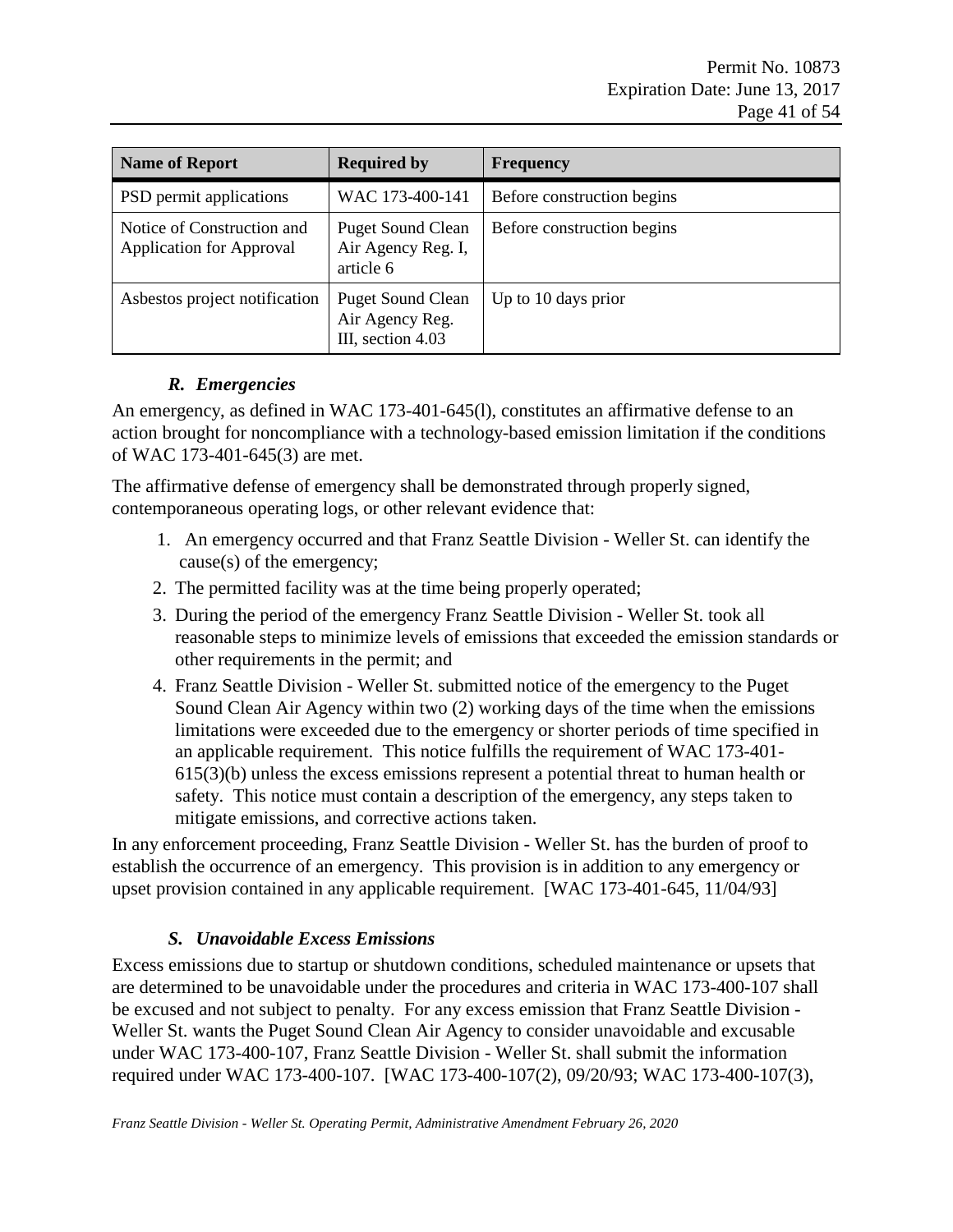#### <span id="page-41-0"></span>4/1/11 (STATE ONLY)]

#### *T. Need to halt or reduce activity not a defense*

It shall not be a defense for Franz Seattle Division - Weller St. in an enforcement action that it would have been necessary to halt or reduce the permitted activity in order to maintain compliance with the conditions of this permit. [WAC 173-401-620(2)(b),  $11/04/93$ ]

#### *U. Stratospheric ozone and climate protection*

<span id="page-41-1"></span>Franz Seattle Division - Weller St. shall comply with the following standards for recycling and emissions reduction pursuant to 40 CFR Part 82, Subpart F, except as provided for motor vehicle air conditioners (MVACs) in Subpart B:

- a) Persons opening appliances for maintenance, service, repair, or disposal must comply with the required practices pursuant to 40 CFR 82.156;
- b) Equipment used during the maintenance, service, repair, or disposal of appliances must comply with the standards for recycling and recovery equipment pursuant to 40 CFR 82.158; and
- c) Persons performing maintenance, service, repair, or disposal of appliances must be certified by an approved technician certification program pursuant to 40 CFR 82.161.

Franz Seattle Division - Weller St. may switch from any ozone-depleting substance to any alternative approved pursuant to the Significant New Alternatives Program (SNAP), 40 CFR Part 82, Subpart G, without a permit revision but shall not switch to a substitute listed as unacceptable pursuant to such program. [40 CFR 82.174, 01/13/95]

Any certified technician employed by Franz Seattle Division - Weller St. shall keep a copy of their certification at their place of employment. [40 CFR 82.166(l), 01/11/05]

Franz Seattle Division - Weller St. shall not willfully release any regulated refrigerant and shall use refrigerant extraction equipment to recover regulated refrigerant when servicing, repairing or disposing of commercial air conditioning, heating, or refrigeration systems. [40 CFR 82.154, 04/13/05] [RCW 70.94.970(2) and (4), 1991 c 199 (STATE ONLY)]

<span id="page-41-2"></span>[40 CFR 82.156, 01/11/05; 40 CFR 82.158, 06/18/08; 40 CFR 82.161, 03/12/04]

### *V. RACT Satisfied*

Emission standards and other requirements contained in rules or regulatory orders in effect at the time of this permit issuance shall be considered RACT for the purposes of issuing this permit. [WAC 173-401-605(3), 11/04/93]

#### *W. Risk Management Programs*

<span id="page-41-3"></span>In accordance with 40 CFR Part 68, if Franz Seattle Division - Weller St. has or receives more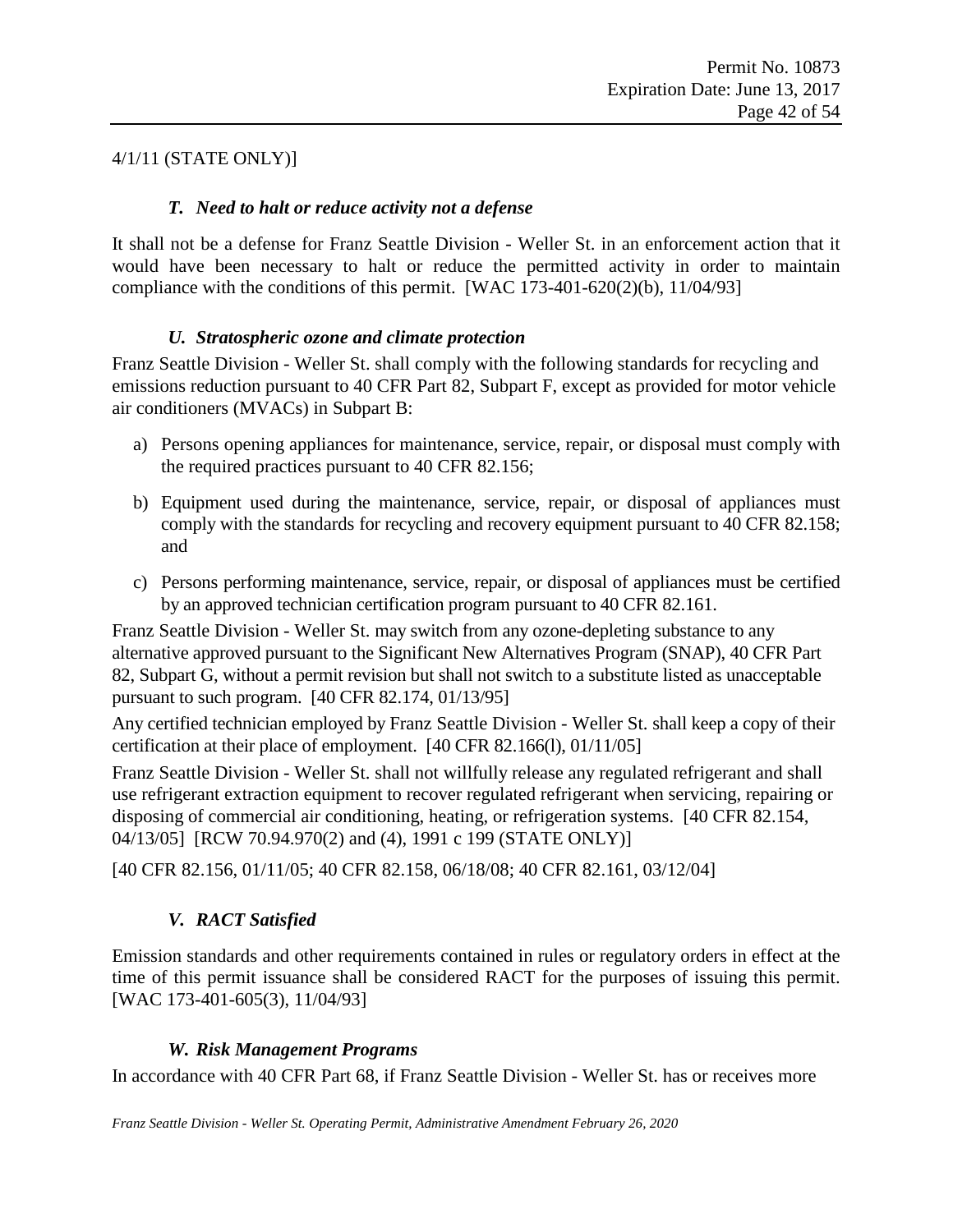than a threshold quantity of a regulated substance in a process, as determined under 40 CFR 68.115, Franz Seattle Division - Weller St. shall comply with the requirements of the Chemical Accident Prevention Provisions of 40 CFR Part 68 no later than the following dates:

Three years after the date on which a regulated substance is first listed under 40 CFR 68.130; or

<span id="page-42-0"></span>The date on which a regulated substance is first present above a threshold quantity in a process. [40 CFR 68.10, 01/06/99]

#### *X. Definitions*

Unless otherwise defined in this permit, the terms used in this permit shall have the same meaning ascribed to them in the referenced regulation. [WAC 173-401-200, 01/01/11]

#### *Y. Duty to supplement or correct application*

<span id="page-42-1"></span>Upon becoming aware that it has failed to submit any relevant facts in a permit application or that it has submitted incorrect information in a permit application, Franz Seattle Division - Weller St. shall promptly submit such supplementary facts or corrected information to the Puget Sound Clean Air Agency. [WAC 173-401-500(6), 10/17/02]

### *Z. Insignificant Emission Units and Activities*

- <span id="page-42-2"></span>1. Insignificant emission units and activities at Franz Seattle Division - Weller St. are subject to all applicable requirements set forth in Sections I.A, II.A1, III and IV. This permit shall not require testing, monitoring, reporting or recordkeeping for insignificant emission units or activities, except as required by section II.A.1. For insignificant emission units, the testing, monitoring, reporting, or recordkeeping requirements identified are applicable once a potential air operating permit deviation issue is initially observed and continue to be applicable until the potential deviation issue is resolved. [WAC  $173-401-530(2)(c)$ , 10/17/02]
- 2. Where this permit does not require testing, monitoring, recordkeeping and reporting for insignificant emissions units or activities, Franz Seattle Division - Weller St. may certify continuous compliance if there were no observed, documented, or known instances of noncompliance during the reporting period. Where this permit requires testing, monitoring, recordkeeping and reporting for insignificant emission units or activities, Franz Seattle Division - Weller St. may certify continuous compliance when the testing, monitoring, and recordkeeping required by the permit revealed no violations during the period, and there were no observed, documented, or known instances of noncompliance during the reporting period. [WAC 173-401-530(2)(d), 10/17/02]
- 3. An emission unit or activity that qualifies as insignificant solely on the basis of WAC 173- 401-530(1)(a) shall not exceed the emission thresholds specified in WAC 173-401-530(4) until this permit is modified pursuant to Section VI.E of this permit and WAC 173-401- 725. [WAC 173-401-530(6), 10/17/02]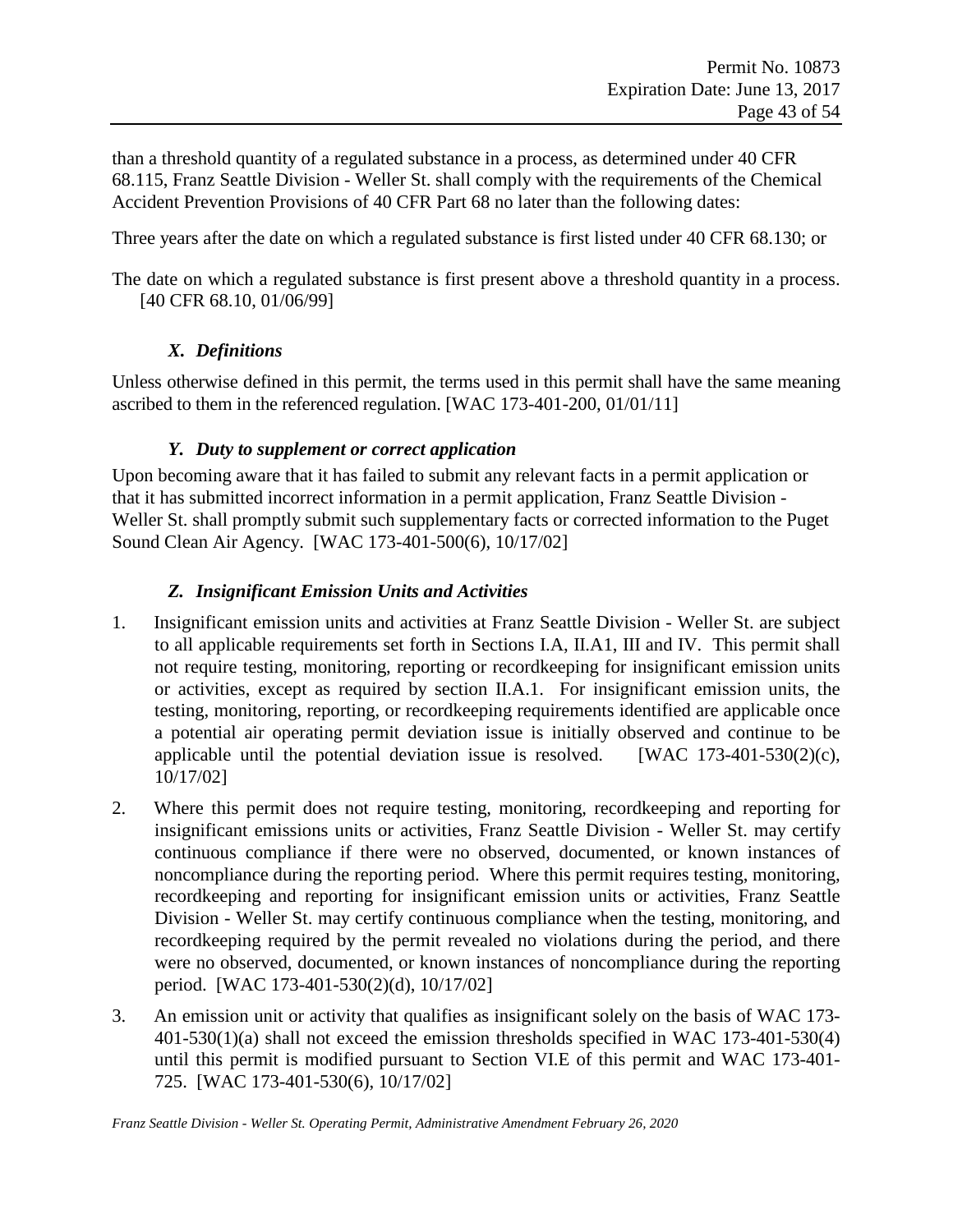#### *AA. Washington State Program for Reporting of Emissions of Greenhouse Gases*

<span id="page-43-0"></span>In accordance with WAC 173-441, if Franz Seattle Division - Weller St. emits 10,000 metric tons of  $CO<sub>2</sub>e$  (carbon dioxide equivalents) or more per calendar year from this facility, as defined under WAC 173-441-030, Franz Seattle Division - Weller St. shall comply with the requirements the Washington State Program for Reporting of Emissions of Greenhouse Gases. Emission reports, if required, shall follow the reporting schedules and documentation requirements specified in WAC 173-441-050. This requirement does not apply to voluntary emission reporting as defined in WAC 173-441-030(4). [WAC 173-441, 1/1/11, (STATE ONLY)]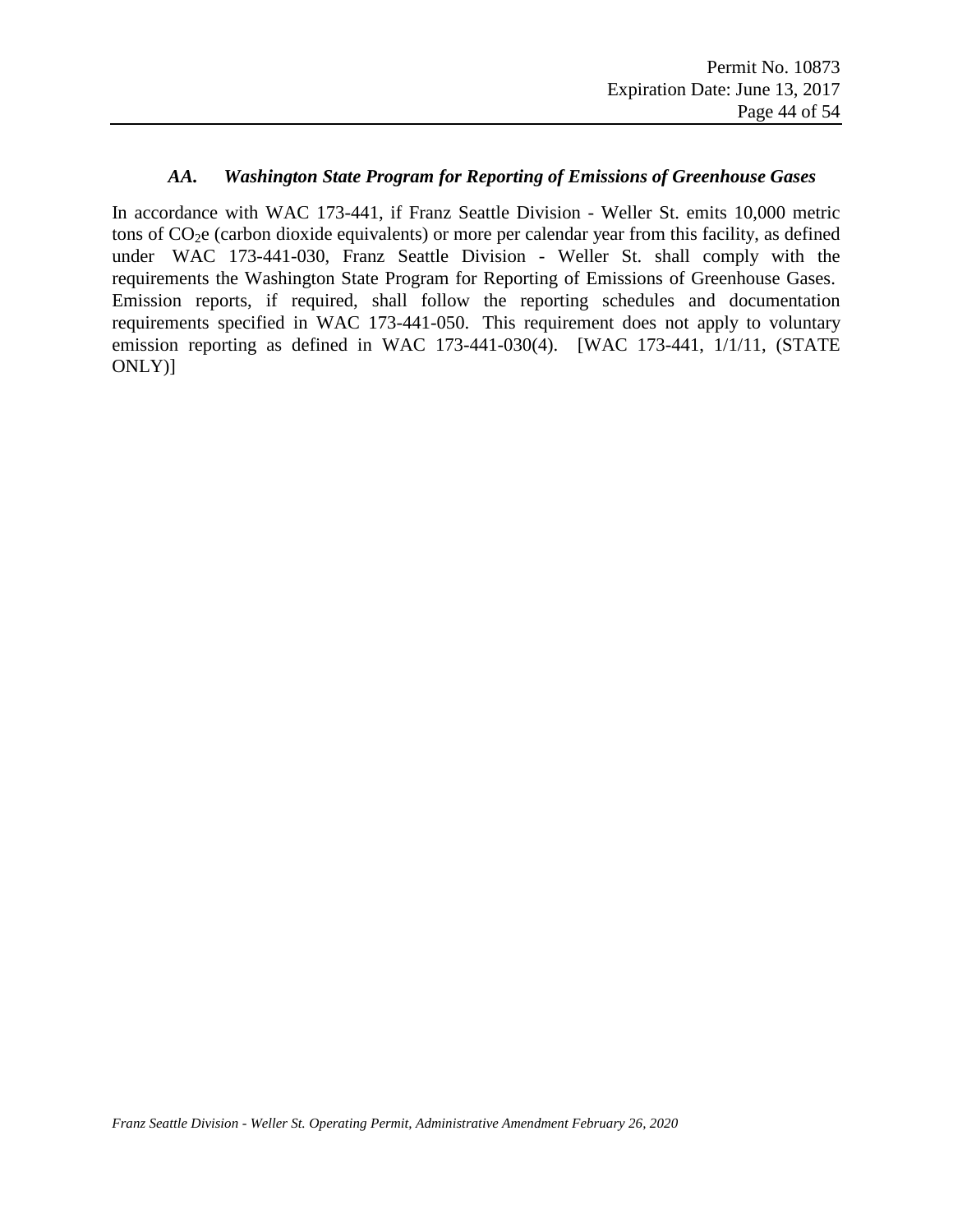### <span id="page-44-1"></span><span id="page-44-0"></span>**VI. PERMIT ACTIONS**

#### *A. Permit Renewal, Revocation And Expiration*

- (1) **Renewal application**. Franz Seattle Division Weller St. shall submit a complete permit renewal application to the Puget Sound Clean Air Agency no later than 12 months prior to the expiration of this permit. The Puget Sound Clean Air Agency will send Franz Seattle Division - Weller St. a renewal application no later than 18 months prior to the expiration of this permit. Failure of the Puget Sound Clean Air Agency to send Franz Seattle Division - Weller Street a renewal application shall not relieve Franz Seattle Division - Weller St. from the obligation to file a timely and complete renewal application. [WAC 173-401-710(1), 10/17/02; WAC 173-401-500(2), 10/17/02]
- (2) **Expired permits.** Permit expiration terminates Franz Seattle Division Weller St. right to operate unless a timely and complete renewal application has been submitted consistent with WAC 173-401-710(1) and WAC 173-401-500. All terms and conditions of the permit shall remain in effect after this permit expires if a timely and complete permit application has been submitted. [WAC 173-401-710(3), 10/17/02]
- (3) **Revocation of permits**. The Puget Sound Clean Air Agency may revoke a permit only upon the request of Franz Seattle Division - Weller St. or for cause. The Puget Sound Clean Air Agency shall provide at least thirty days written notice to Franz Seattle Division - Weller St. prior to revocation of the permit or denial of a permit renewal application. Such notice shall include an explanation of the basis for the proposed action and afford Franz Seattle Division - Weller St. an opportunity to meet with the Puget Sound Clean Air Agency prior to Puget Sound Clean Air Agency's final decision. A revocation issued under this condition may be issued conditionally with a future effective date and may specify that the revocation will not take effect if Franz Seattle Division - Weller St. satisfies the specified conditions before the effective date. Nothing in this subsection shall limit Puget Sound Clean Air Agency's authority to issue emergency orders. [WAC 173-401-710(4), 10/17/02]

#### <span id="page-44-2"></span>*B. Administrative Permit Amendments*

#### **1. An "administrative permit amendment" is a permit revision that:**

- a) Corrects typographical errors;
- b) Identifies a change in the name, address, or phone number of any person identified in the permit, or provides a similar minor administrative change at Franz Seattle Division - Weller St.;
- c) Requires more frequent monitoring or reporting by Franz Seattle Division Weller St.;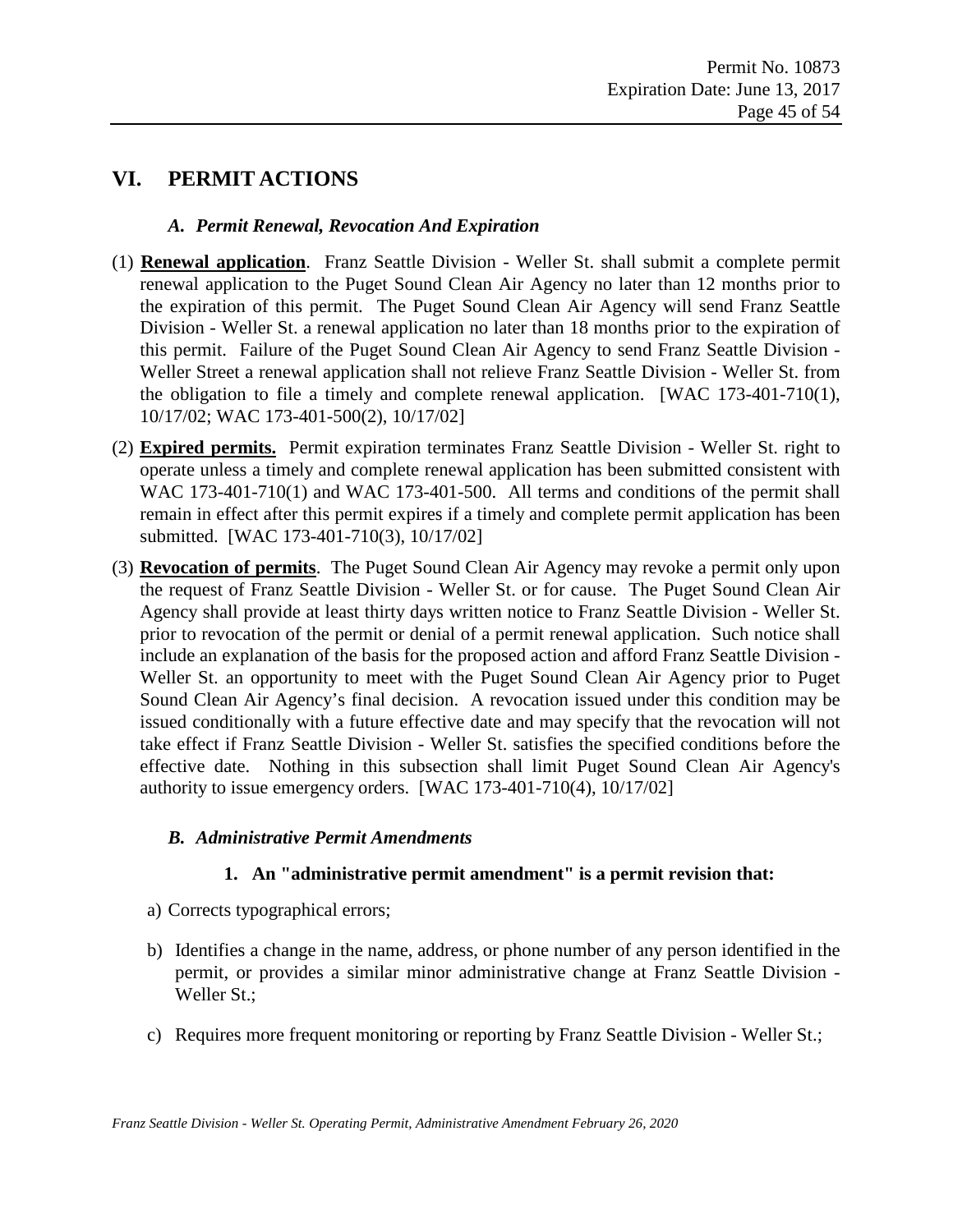- d) Allows for a change in ownership or operational control of a source where the Puget Sound Clean Air Agency determines that no other change in the permit is necessary, provided that a written agreement containing a specific date for transfer of permit responsibility, coverage, and liability between the current and new permittee has been submitted to the Puget Sound Clean Air Agency;
- e) Incorporates into the permit the terms, conditions, and provisions from orders approving notice of construction applications processed under an EPA-approved program, provided that such a program meets procedural requirements substantially equivalent to the requirements of WAC 173-401-700, 173-401-725, and 173-401-800 that would be applicable to the change if it were subject to review as a permit modification, and compliance requirements substantially equivalent to those contained in WAC 173-401- 600 through 173-401-650. [WAC 173-401-720(1), 11/04/93]

#### **2. Administrative permit amendment procedures**

An **administrative** permit amendment may be made by the Puget Sound Clean Air Agency consistent with the following:

- a) The Puget Sound Clean Air Agency shall take no more than sixty days from receipt of a request for an administrative permit amendment to take final action on such request, and may incorporate such changes without providing notice to the public or affected states provided that it designates any such permit revisions as having been made pursuant to this paragraph.
- b) The Puget Sound Clean Air Agency shall submit a copy of the revised permit to EPA.
- c) Franz Seattle Division Weller St. may implement the changes addressed in the request for an administrative amendment immediately upon submittal of the request. [WAC 173-401-720(3), 11/04/93]

#### **3. Permit shield**

The Puget Sound Clean Air Agency shall, upon taking final action granting a request for an administrative permit amendment, allow coverage by the permit shield in WAC 173-401-640 for administrative permit amendments made pursuant to part (1)(e) of this condition. [WAC 173- 401-720(4), 11/04/93]

#### <span id="page-45-0"></span>*C. Changes not Requiring Permit Revisions*

#### **1. General**

a) Franz Seattle Division - Weller St. is authorized to make the changes described in this section without a permit revision, providing the following conditions are met: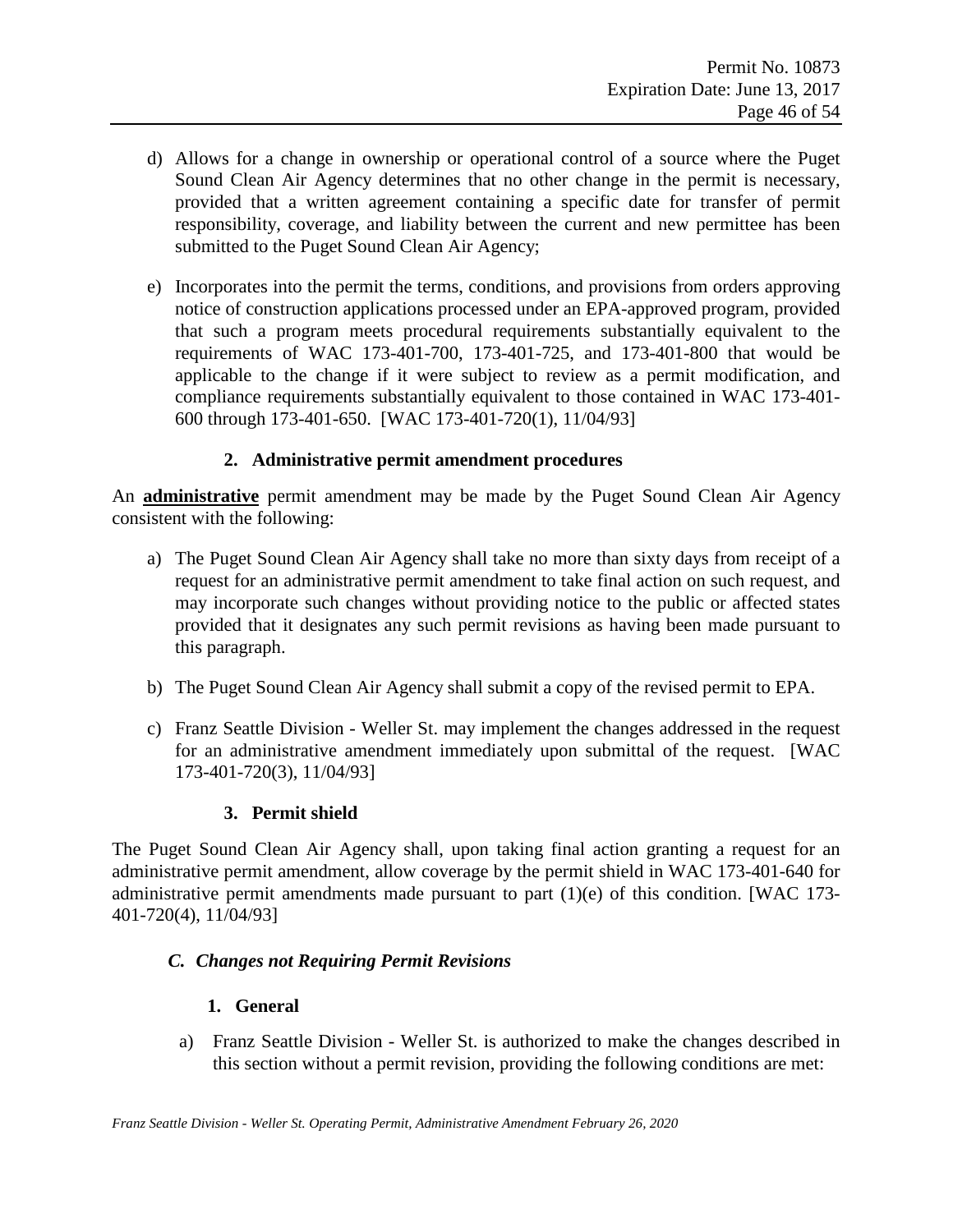- i) The proposed changes are not Title I modifications as defined in WAC 173-401- 200(36);
- ii) The proposed changes do not result in emissions that exceed those allowable under the permit, whether expressed as a rate of emissions, or in total emissions;
- iii) The proposed changes do not alter permit terms that are necessary to enforce limitations on emissions from units covered by the permit; and
- iv) Franz Seattle Division Weller St. provides EPA and the Puget Sound Clean Air Agency with written notification at least seven days prior to making the proposed changes except that written notification of a change made in response to an emergency shall be provided as soon as possible after the event.
- b) Permit attachments. Franz Seattle Division Weller St. and the Puget Sound Clean Air Agency shall attach each notice to their copy of the relevant permit. [WAC 173-401-722, 10/17/02]

#### **2. Section 502(b)(10) changes**

Pursuant to the conditions in subsection (1) of this section, Franz Seattle Division - Weller St. is authorized to make section 502(b)(10) changes (as defined in WAC 173-401-200(30)) without a permit revision.

- a) For each such change, the written notification required under subsection  $(1)(a)(iv)$ of this condition shall include a brief description of the change within the permitted facility, the date on which the change will occur, any change in emissions, and any permit term or condition that is no longer applicable as a result of the change.
- b) The permit shield authorized under WAC 173-401-640 shall not apply to any change made pursuant to this paragraph. [WAC 173-401-722, 10/17/02]

#### **3. SIP authorized emissions trading**

Pursuant to the conditions in Subsection (1) of this condition, Franz Seattle Division - Weller St. is authorized to trade increases and decreases in emissions in the permitted facility, where the Washington state implementation plan provides for such emissions trades without requiring a permit revision. This provision is available in those cases where the permit does not already provide for such emissions trading.

a) Under this Subsection (3), the written notification required under subsection  $(1)(a)(iv)$  of this condition shall include such information as may be required by the provision in the Washington state implementation plan authorizing the emissions trade, including at a minimum, when the proposed change will occur, a description of each such change, any change in emissions, the permit requirements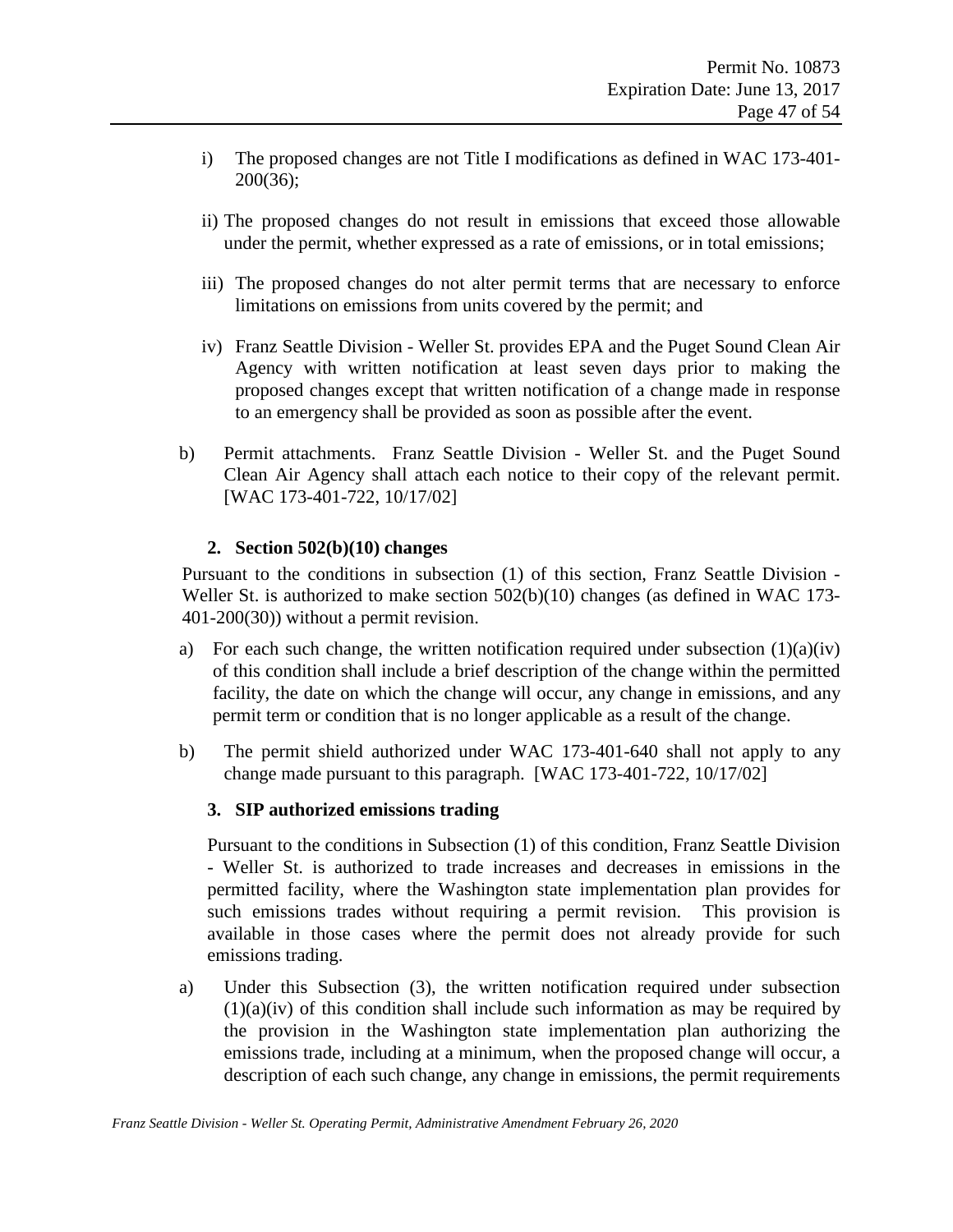with which Franz Seattle Division - Weller St. will comply using the emissions trading provisions of the Washington state implementation plan, and the pollutants emitted subject to the emissions trade. The notice shall also refer to the provisions with which Franz Seattle Division - Weller St. will comply in the applicable implementation plan and that provide for the emissions trade.

b) The permit shield described in WAC 173-401-640 shall not extend to any change made under this paragraph. Compliance with the permit requirements that Franz Seattle Division - Weller St. will meet using the emissions trade shall be determined according to requirements of the applicable implementation plan authorizing the emissions trade. [WAC 173-401-722, 10/17/02]

#### <span id="page-47-0"></span>*D. Off Permit Changes*

- 1. Franz Seattle Division Weller St. shall be allowed to make changes not specifically addressed or prohibited by the permit terms and conditions without requiring a permit revision, provided that the proposed changes do not weaken the enforceability of existing permit conditions. Any change that is a Title I modification or is a change subject to the acid rain requirements under Title IV of the FCAA must be submitted as a permit revision.
- 2. Each such change shall meet all applicable requirements and shall not violate any existing permit term or condition.
- 3. Franz Seattle Division Weller St. must provide contemporaneous written notice to the Puget Sound Clean Air Agency and EPA of each such change, except for changes that qualify as insignificant under WAC 173-401-530. Such written notice shall describe each such change, including the date, any change in emissions, pollutants emitted, and any applicable requirement that would apply as a result of the change.
- 4. The change shall not qualify for the permit shield under WAC 173-401-640.
- 5. Franz Seattle Division Weller St. shall keep a record describing changes made at Franz Seattle Division - Weller St. that result in emissions of a regulated air pollutant subject to an applicable requirement, but not otherwise regulated under the permit, and the emissions resulting from those changes.
- 6. When making a change under this section, Franz Seattle Division Weller St. shall comply with applicable preconstruction review requirements established pursuant to RCW 70.94.152 and Puget Sound Clean Air Agency Regulation I, Article 6. [WAC 173-401-724, 11/04/93]

#### <span id="page-47-1"></span>*E. Permit Modification*

1. Definition. A permit modification is any revision to this permit that cannot be accomplished under provisions for administrative permit amendments under WAC 173-401-720. [WAC 173-401-725, 11/04/93]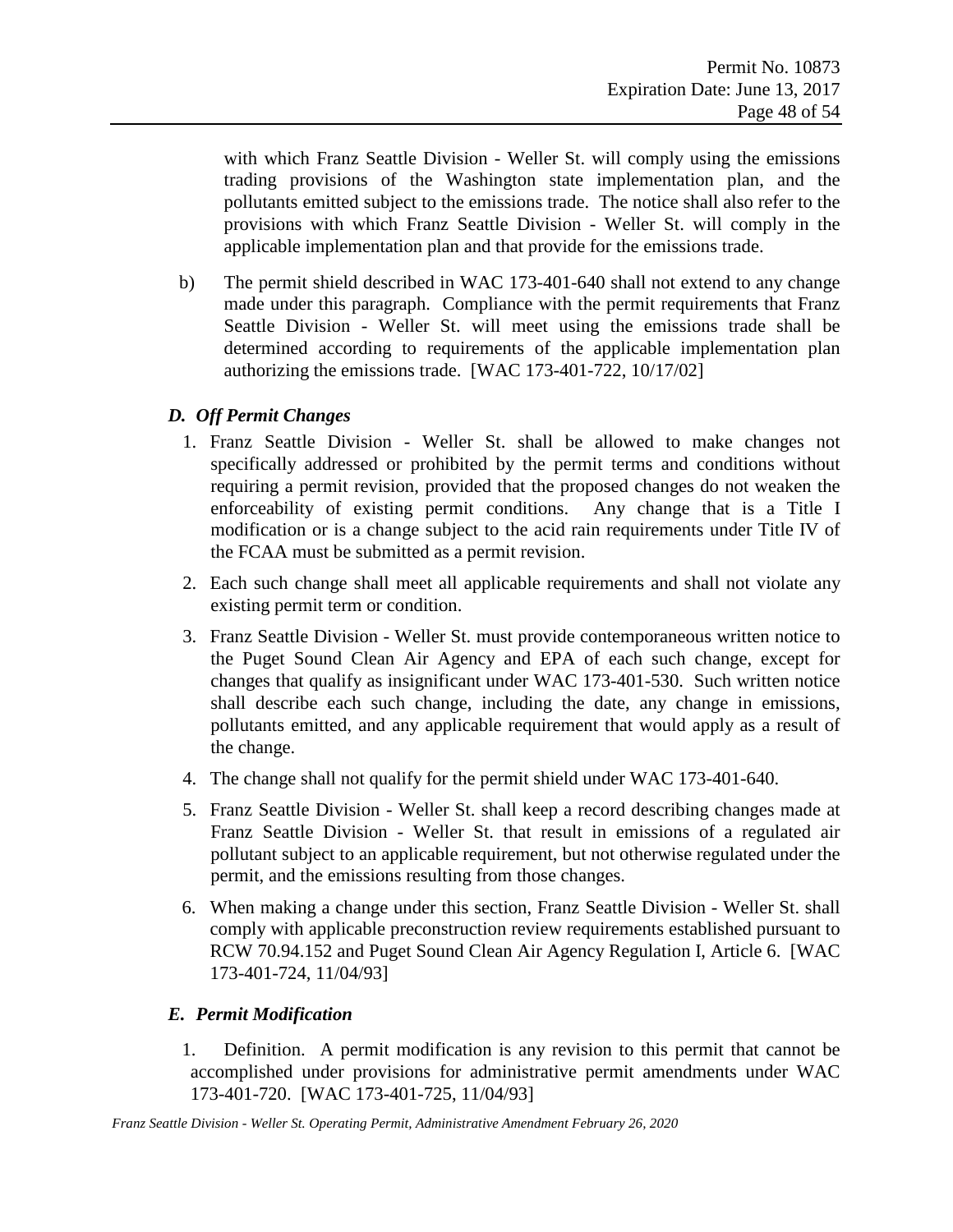2. Procedures. Minor permit modification procedures.

a) Criteria

- i) Minor permit modification procedures shall be used for those permit modifications that:
	- a) Do not violate any applicable requirement;
	- b) Do not involve significant changes to existing monitoring, reporting, or recordkeeping requirements in the permit;
	- c) Do not require or change a case-by-case determination of an emission limitation or other standard, or a source-specific determination for temporary sources of ambient impacts, or a visibility or increment analysis;
	- d) Do not seek to establish or change a permit term or condition for which there is no corresponding underlying applicable requirement and that Franz Seattle Division - Weller St. has assumed to avoid an applicable requirement to which Franz Seattle Division - Weller St. would otherwise be subject. Such terms and conditions include:
		- A federally enforceable emissions cap assumed to avoid classification as a modification under any provision of Title I of the FCAA; and
		- An alternative emissions limit approved pursuant to regulations promulgated under Section 112(i)(5) of the FCAA;
	- e) Are not modifications under any provision of Title I of the FCAA;
- ii) Notwithstanding (a)(i) of this subsection, and subsection (3) of this section, the Puget Sound Clean Air Agency may allow the use of minor permit modification procedures for permit modifications involving the use of economic incentives, marketable permits, emissions trading, and other similar approaches, to the extent that the use of such minor permit modification procedures is explicitly provided for in the Washington state implementation plan or in applicable requirements promulgated by EPA and in effect on April 7, 1993.
- b) Application. An application requesting the use of minor permit modification procedures shall meet the requirements of WAC 173-401-510 and shall include the following:
	- i) A description of the change, the emissions resulting from the change, and any new applicable requirements that will apply if the change occurs;
	- ii) Franz Seattle Division Weller St. suggested draft permit;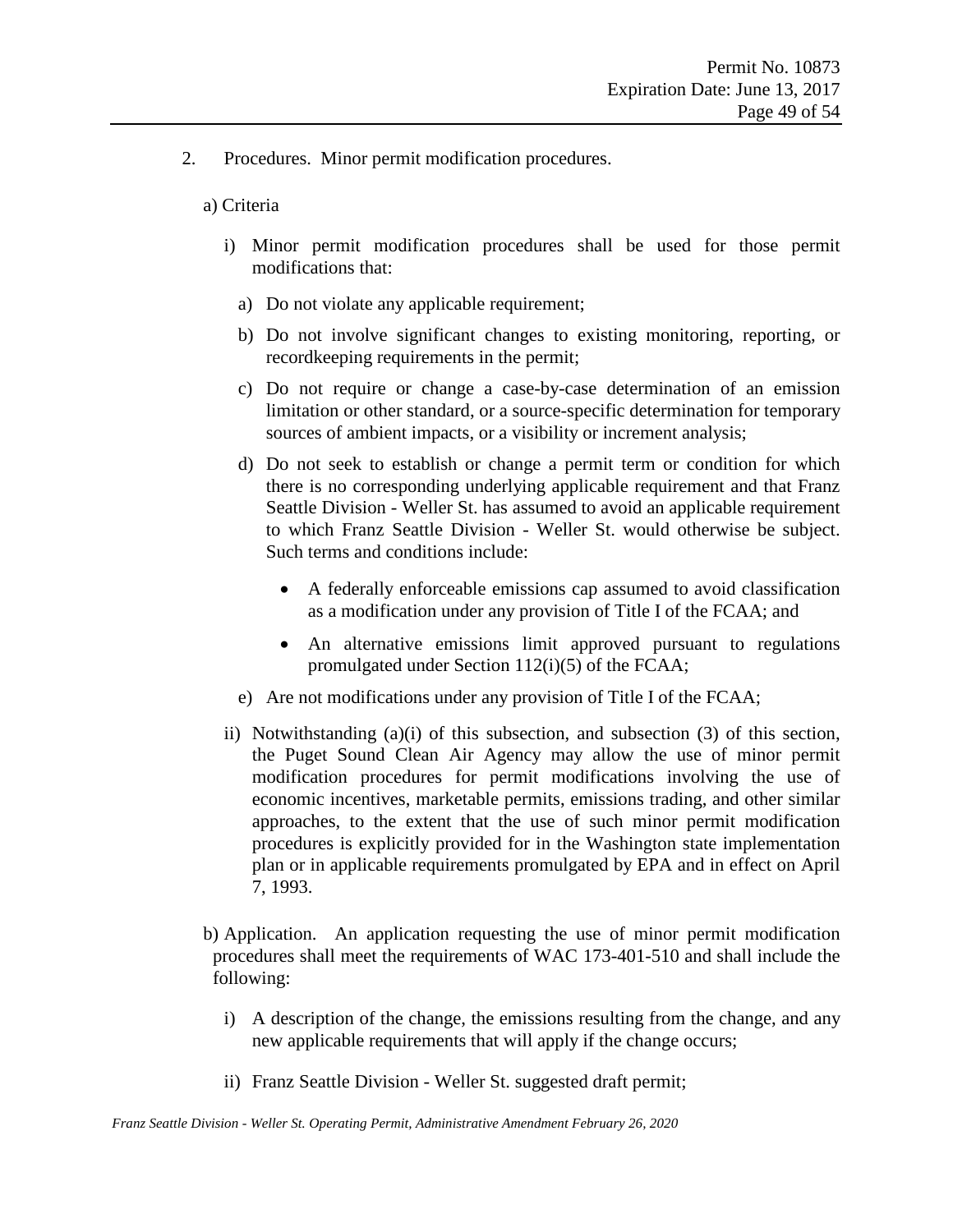- iii) Certification by a responsible official, consistent with WAC 173-401-520, of the truth, accuracy, and completeness of the application and that the proposed modification meets the criteria for use of minor permit modification procedures and a request that such procedures be used; and
- iv) Completed forms for the Puget Sound Clean Air Agency to use to notify EPA and affected states as required under WAC 173-401-810 and 173-401-820.
- c) Franz Seattle Division Weller St.'s ability to make change. Franz Seattle Division - Weller St. may make the change proposed in its minor permit modification application immediately after it files such application provided that those changes requiring the submission of a notice of construction application have been reviewed and approved by the Puget Sound Clean Air Agency. After Franz Seattle Division - Weller St. makes the change allowed by the preceding sentence, and until the Puget Sound Clean Air Agency takes any of the actions specified in WAC 173-401-725(d), Franz Seattle Division - Weller St. must comply with both the applicable requirements governing the change and the proposed permit terms and conditions. During this time period, Franz Seattle Division - Weller St. need not comply with the existing permit terms and conditions it seeks to modify. However, if Franz Seattle Division - Weller St. fails to comply with its proposed permit terms and conditions during this time period, the existing permit terms and conditions it seeks to modify may be enforced against it.
- d) Permit shield. The permit shield under WAC 173-401-640 shall not extend to minor permit modifications. [WAC 173-401-725, 11/04/93]
- 3. **Group processing of minor permit modifications.** Consistent with WAC 173- 401-725(3), the Puget Sound Clean Air Agency may process groups of a source's applications for certain modifications eligible for minor permit modification processing. [WAC 173-401-725, 11/04/93]
- 4. Significant modification procedures.
	- a) **Criteria.** Significant modification procedures shall be used for applications requesting permit modifications that do not qualify as minor permit modifications or as administrative permit amendments. Every significant change in existing monitoring permit terms or conditions and every relaxation of reporting or recordkeeping permit terms or conditions shall be considered significant. Nothing herein shall be construed to preclude Franz Seattle Division - Weller St. from making changes consistent with Chapter 173-401 WAC that would render existing permit compliance terms and conditions irrelevant.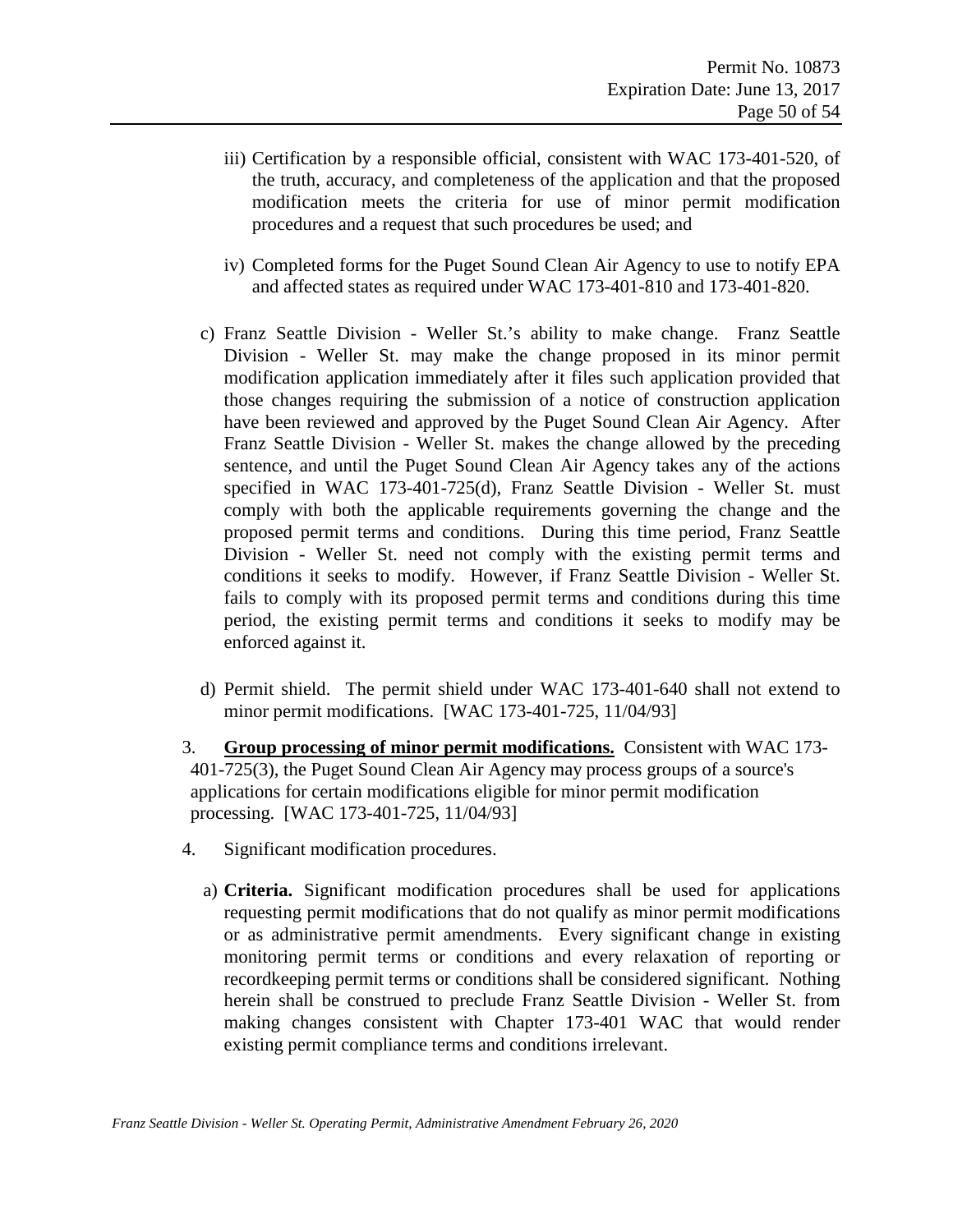b) Significant permit modifications shall meet all requirements of Chapter 173-401 WAC, including those for applications, public participation, review by affected states, and review by EPA, as they apply to permit issuance and permit renewal. The Puget Sound Clean Air Agency shall complete review on the majority of significant permit modifications within nine months after receipt of a complete application. [WAC 173-401-725, 11/04/93]

#### <span id="page-50-0"></span>*F. Reopening for Cause*

- 1. **Standard provisions**. This permit shall be reopened and revised under any of the following circumstances:
	- a) Additional applicable requirements become applicable to Franz Seattle Division Weller St. with a remaining permit term of three or more years. Such a reopening shall be completed not later than eighteen months after promulgation of the applicable requirement. No such reopening is required if the effective date of the requirement is later than the date on which the permit is due to expire, unless the original permit or any of its terms and conditions have been extended pursuant to WAC 173-401-620(2)(j);
	- b) Additional requirements (including excess emissions requirements) become applicable to an affected source under the acid rain program. Upon approval by EPA, excess emissions offset plans shall be deemed to be incorporated into the permit;
	- c) The Puget Sound Clean Air Agency or EPA determine that the permit contains a material mistake or that inaccurate statements were made in establishing the emissions standards or other terms or conditions of the permit; or
	- d) The Puget Sound Clean Air Agency or EPA determine that the permit must be revised or revoked to assure compliance with the applicable requirements. [WAC 173-401-730, 11/04/93]
- 2. **Procedures.** Proceedings to reopen and issue a permit shall follow the same procedures as apply to initial permit issuance and shall affect only those parts of the permit for which cause to reopen exists. Such reopening shall be made as expeditiously as practicable. [WAC 173-401-730, 11/04/93]
- 3. **Notice.** Reopening under this section shall not be initiated before a notice of such intent is provided to Franz Seattle Division - Weller St. by the Puget Sound Clean Air Agency at least thirty days in advance of the date that the permit is to be reopened, except that the Puget Sound Clean Air Agency may provide a shorter time period in the case of an emergency. [WAC 173-401-730, 11/04/93]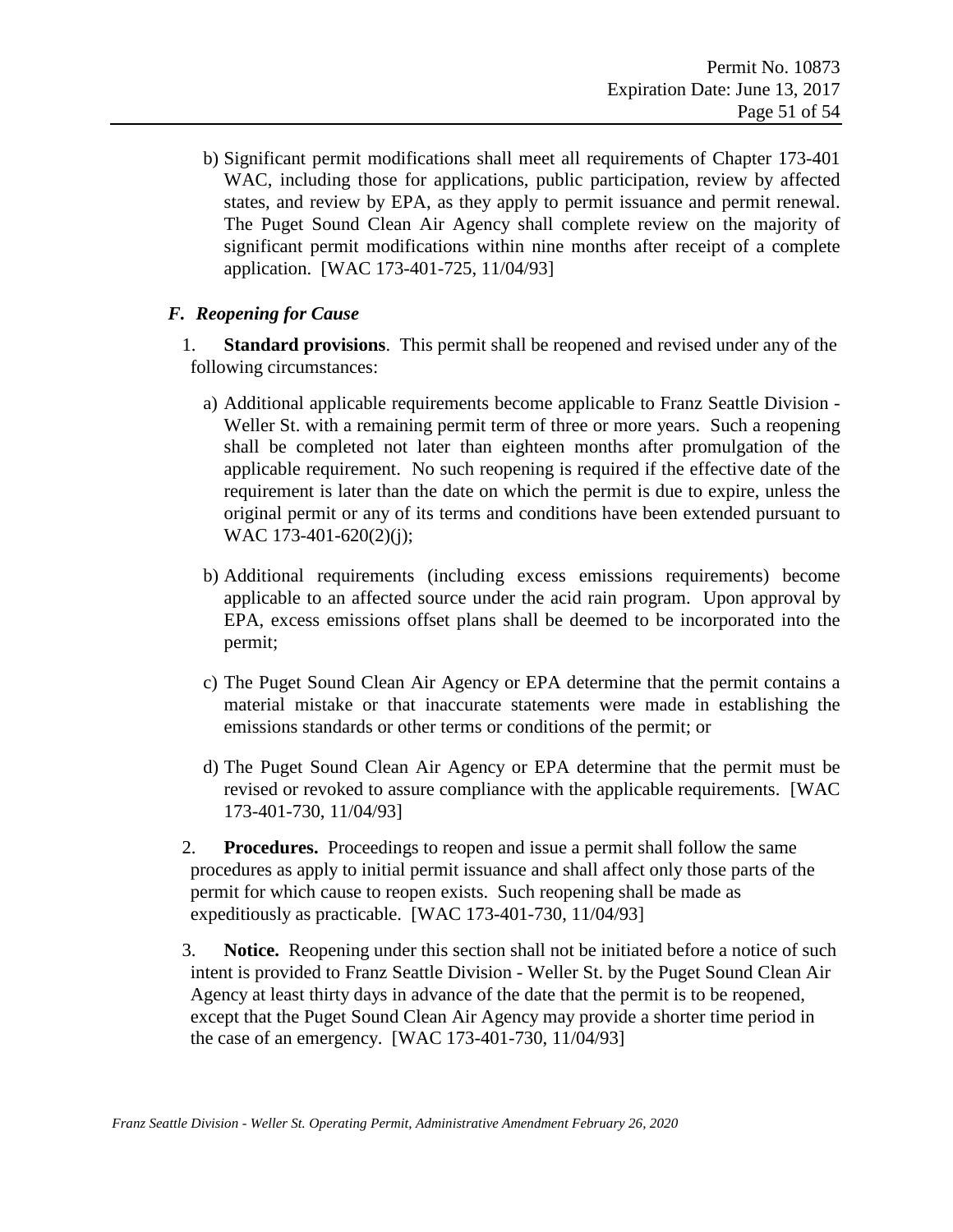### <span id="page-51-0"></span>**VII. PERMIT SHIELD**

Compliance with the conditions of the permit shall be deemed compliance with any applicable requirements contained in Sections I through VI of this permit that are specifically identified in this permit as of the date of permit issuance . [WAC  $173-401-640(1)$ ,  $11/4/93$ ]

Nothing in this permit shall alter or affect the following:

- (1) The provisions of Section 303 of the FCAA (emergency orders), including the authority of the administrator under that section;
- (2) The liability of an owner or operator of Franz Seattle Division Weller St. for any violation of applicable requirements prior to or at the time of permit issuance;
- (3) The applicable requirements of the acid rain program, consistent with Section 408(a) of the FCAA;
- (4) The ability of EPA to obtain information from a source pursuant to Section 114 of the FCAA; or
- (5) The ability of the Puget Sound Clean Air Agency to establish or revise requirements for the use of reasonably available control technology (RACT) as provided in chapter 252, Laws of 1993. [WAC 173-401-640(4), 11/04/93]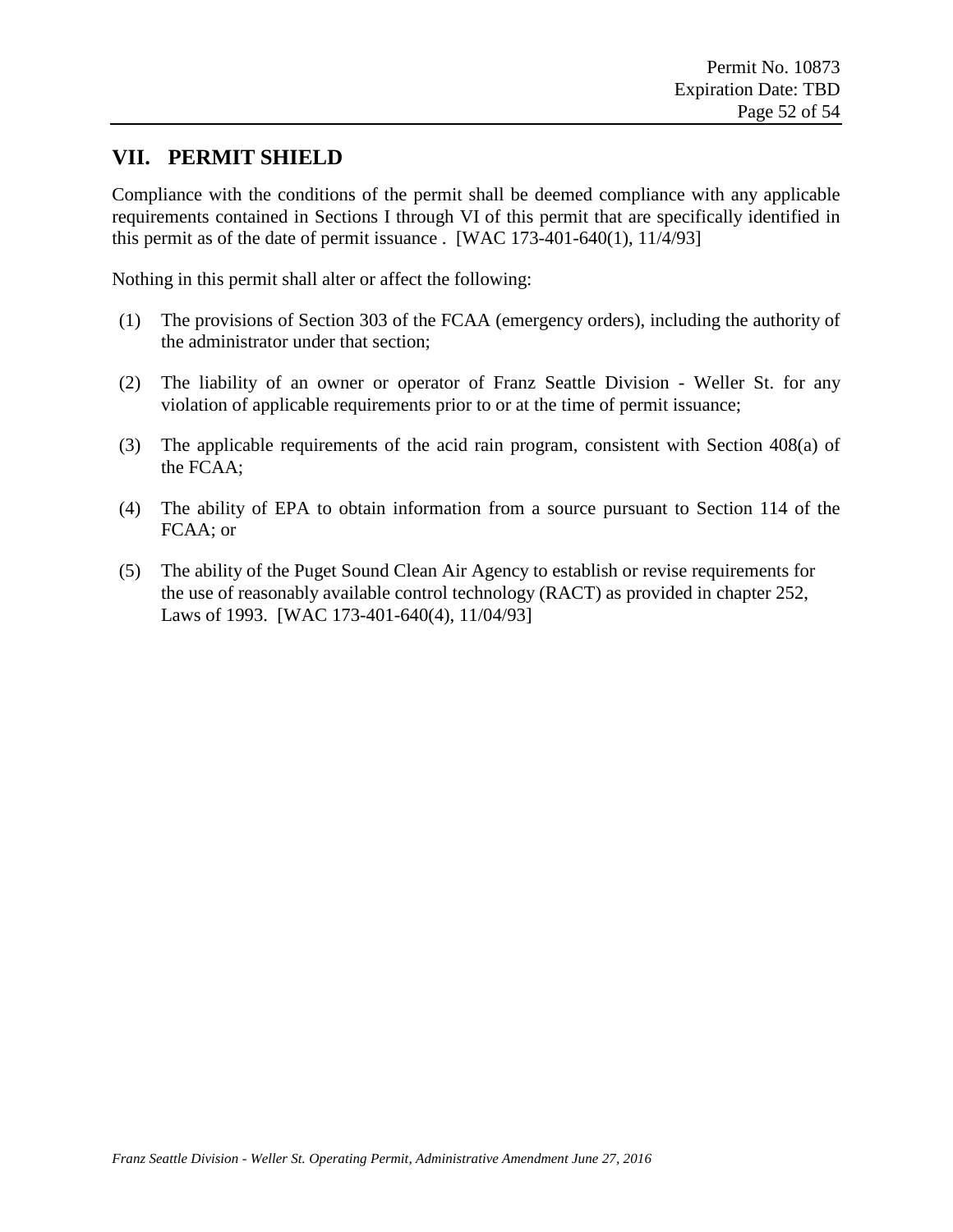## <span id="page-52-0"></span>**VIII. INAPPLICABLE REQUIREMENTS**

As of the date of permit issuance, the requirements listed below do not apply to Franz Seattle Division - Weller St., or to the specific emissions units specified below for the reasons indicated. The permit shield applies to all requirements so identified. [WAC 173-401-640(2), 11/04/93]

| Reqmt<br>No. | Requirement                                                         | <b>Adoption</b><br>or Effective<br>Date | <b>Description and Reasons for</b><br><b>Inapplicability Determination</b>                                                                        |
|--------------|---------------------------------------------------------------------|-----------------------------------------|---------------------------------------------------------------------------------------------------------------------------------------------------|
| VIII.1.      | Puget Sound Clean Air<br><b>Agency Regulation II</b>                | <b>Not</b><br>applicable                | United States Bakery, Franz Seattle Division<br>- Weller St. does not have sources subject to<br>the requirements in Regulation II.               |
| VIII.2.      | Puget Sound Clean Air<br><b>Agency Regulation III:</b><br>Article 3 | 01/09/92                                | Franz Seattle Division - Weller St. does not<br>have sources subject to these requirements of<br>Regulation III, Article 3.                       |
| VIII.3.      | Chapter 173-490 WAC                                                 | 3/22/91                                 | Control requirements in this section of the<br>WAC do not apply because bakeries are not<br>identified as affected sources. [WAC 173-<br>490-030] |
| VIII.4       | Chapter 173-470, 173-474,<br>173-475, 173-480 and 173-<br>481 WAC   | 1/1/11                                  | Ambient air quality standards are not<br>"applicable requirements" unless PSD is<br>triggered [WAC 173-401-200(4)]                                |